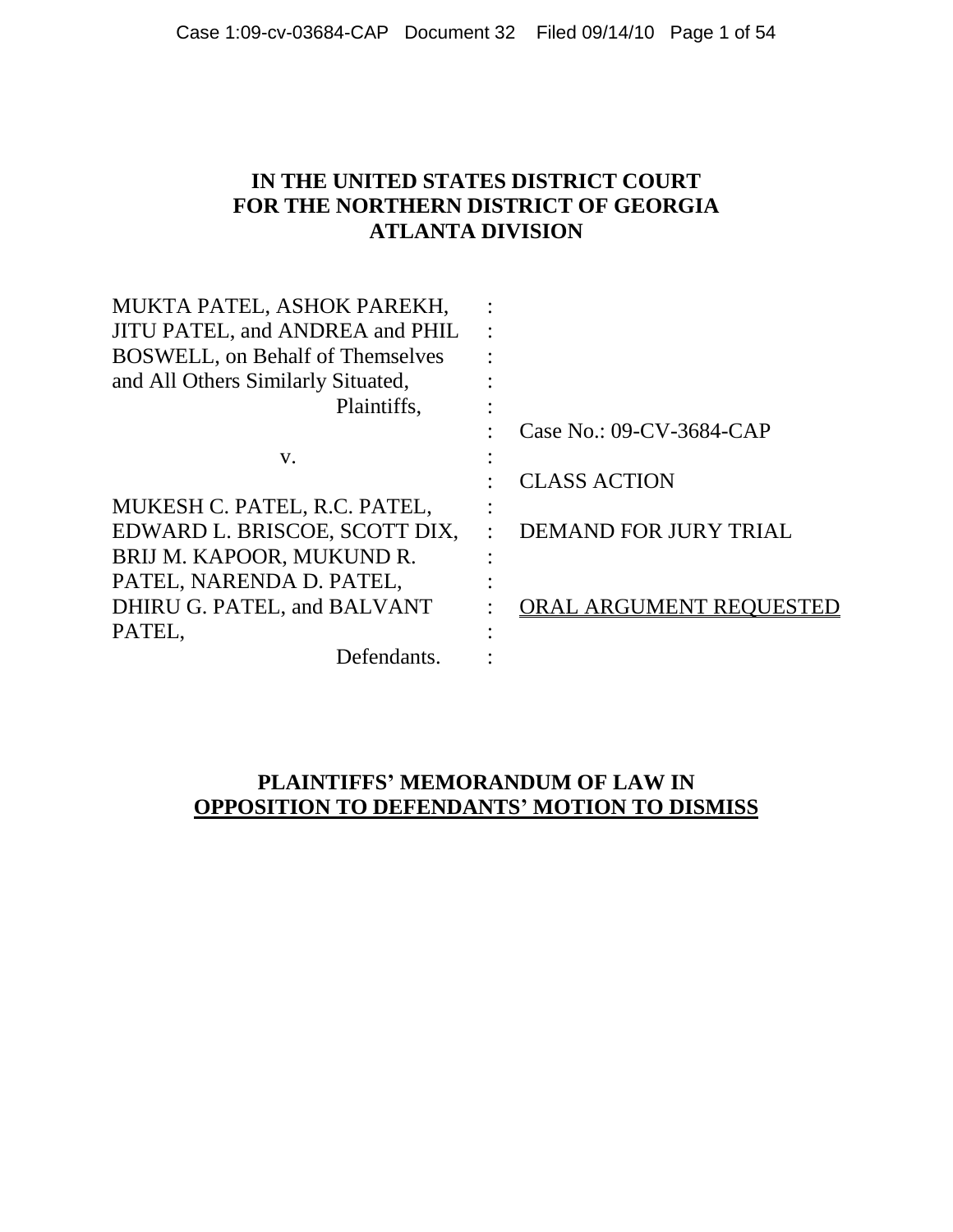# **TABLE OF CONTENTS**

| $\mathbf{I}$ . |                                                                                                       |  |
|----------------|-------------------------------------------------------------------------------------------------------|--|
| $\Pi$ .        |                                                                                                       |  |
| Ш.             | COLLAPSE OF HAVEN TRUST AND THE REVELATIONS OF THE                                                    |  |
|                |                                                                                                       |  |
| $\mathbf{I}$ . | PLAINTIFFS HAVE PROPERLY PLEADED NON-FRAUD CLAIMS                                                     |  |
| $\Pi$ .        | PLAINTIFFS HAVE PROPERLY PLEADED A CLAIM FOR<br>NEGLIGENT MISREPRESENTATION AND OMISSION 17           |  |
| Ш.             | PLAINTIFFS PROPERLY PLEADED FRAUD UNDER THE GSA AND<br>SECTION 10(b) OF THE SECURITIES EXCHANGE ACT20 |  |
|                | Plaintiffs Have Pleaded with the Requisite Particularity20<br>A.                                      |  |
|                | Defendants' Materiality Challenges Are Premature22<br>1.                                              |  |
|                | Defendants Had a Duty to Speak the Full Truth23<br>2.                                                 |  |
|                | <b>B.</b>                                                                                             |  |
|                | $\mathbf{C}$ .                                                                                        |  |
| IV.            | PLAINTIFFS PROPERLY ALLEGED COMMON LAW FRAUD30                                                        |  |
| V.             | PLAINTIFFS' CONTROL PERSON CLAIMS ARE ALLEGED                                                         |  |
| VI.            | DEFENDANTS' CLAIMED JURISDICTION DEFICIENCIES ARE                                                     |  |
|                | VII. DEFENDANTS' IN TERROREM INVOCATION OF RULE 11                                                    |  |
|                |                                                                                                       |  |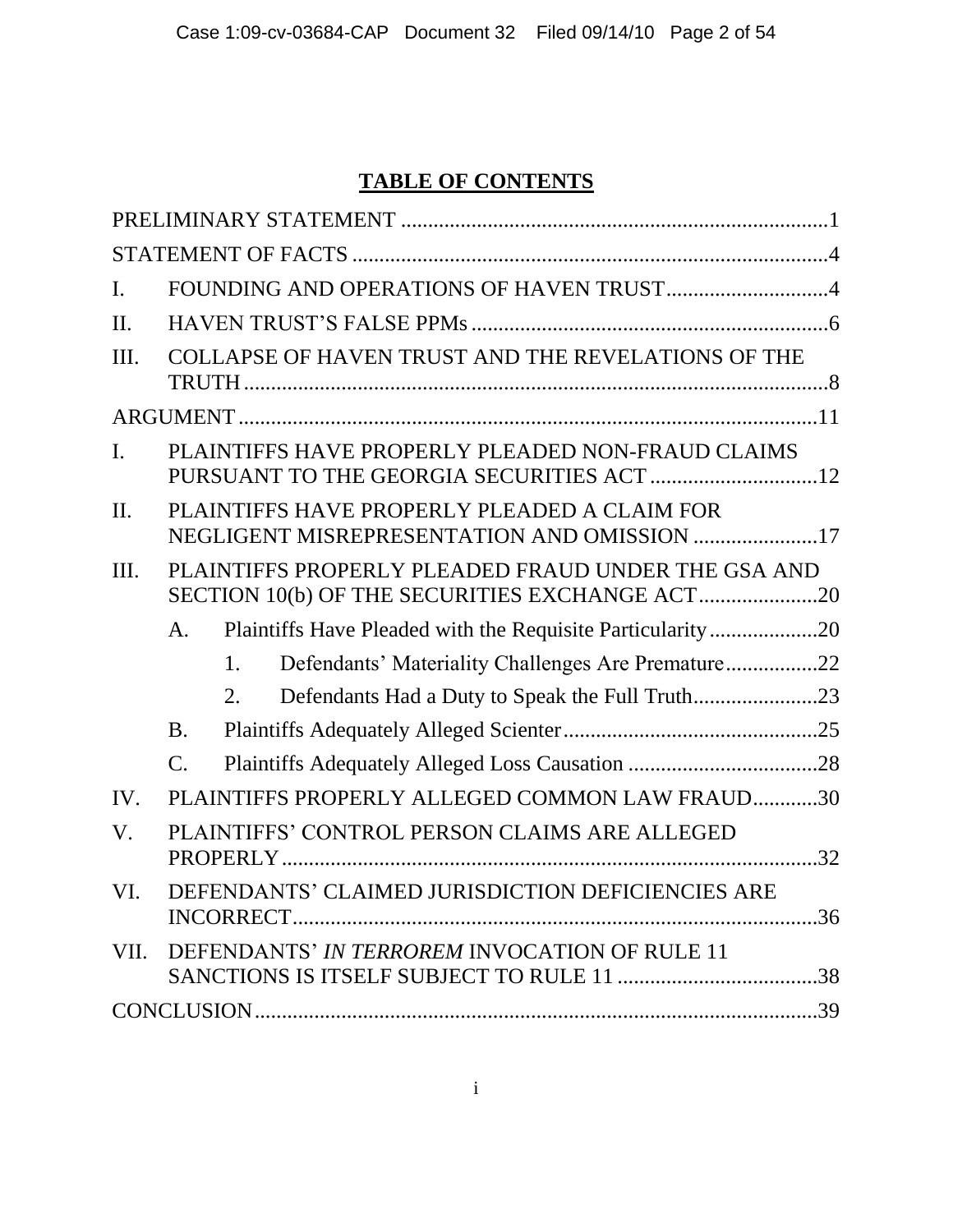# **TABLE OF CONTENTS (cont'd)**

# **Exhibits Ex. No***.*

| J. Steven Parker and Jason R. Doss, Georgia Securities Act |  |
|------------------------------------------------------------|--|
|                                                            |  |
|                                                            |  |

*In re Wells Real Estate Invest. Trust Secs. Litig.*, No. 1:07-CV-862-CAP, slip op. (N.D. Ga. Aug. 2, 2010)....................2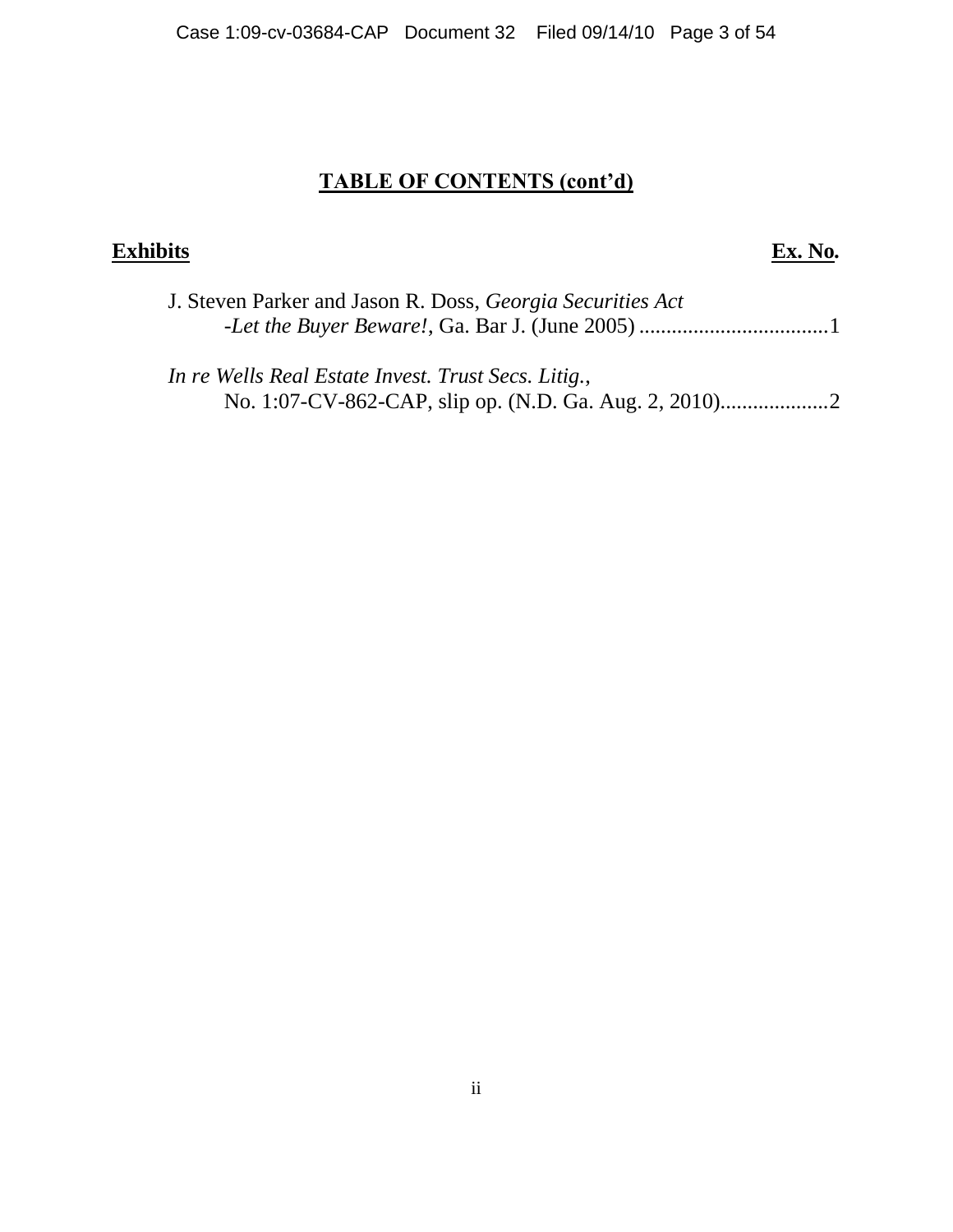#### **TABLE OF AUTHORITIES**

# **Page(s) CASES** *Abrams & Wofsy v. Renaissance Inv. Corp.,* 820 F. Supp. 1519 (N.D. Ga. 1993) ...................................................................14 *Affiliated Ute Citizens of Utah v. U.S.*, 406 U.S. 128, 153-54 (1972) .............................................................................17 *Am. Casual Dining , L.P. v. Moe's Southwest Grill, LLC*, 426 F. Supp. 2d 1356 (N.D. Ga. 2006)...............................................................19 *Ashcroft v. Iqbal*, 129 S. Ct. 1937 (2009)........................................................................................11 *Bailey v. Reliance Trust Co.*, No. 1:04-CV-0340-JOF, 2006 U.S. Dist. LEXIS 23081 (N.D. Ga. Mar. 23, 2006)..............................................................................31, 32 *Belmont Holdings Corp. v. Sun Trust Banks, Inc.*, No. 1:09-cv-1185-WSD, slip op. (N.D. Ga. Sept. 10, 2010) ............................22 *Brown v. Moe's Southwest Grill, LLC*, No. 1:07-CV-0741-RWS, 2009 U.S. Dist. LEXIS 119775 (N.D. Ga. Dec. 21, 2009)....................................................................................19 *Cappuccitti v. DirecTV, Inc.*, No. 09-14107, 611 F.3d 1252, 2010 U.S. App. LEXIS 14724 (11th Cir. Jul. 19, 2010)......................................................................................36 *Castaneda v. Burger King Corp.*, 597 F. Supp. 2d 1035 (N.D. Cal. 2009)..............................................................17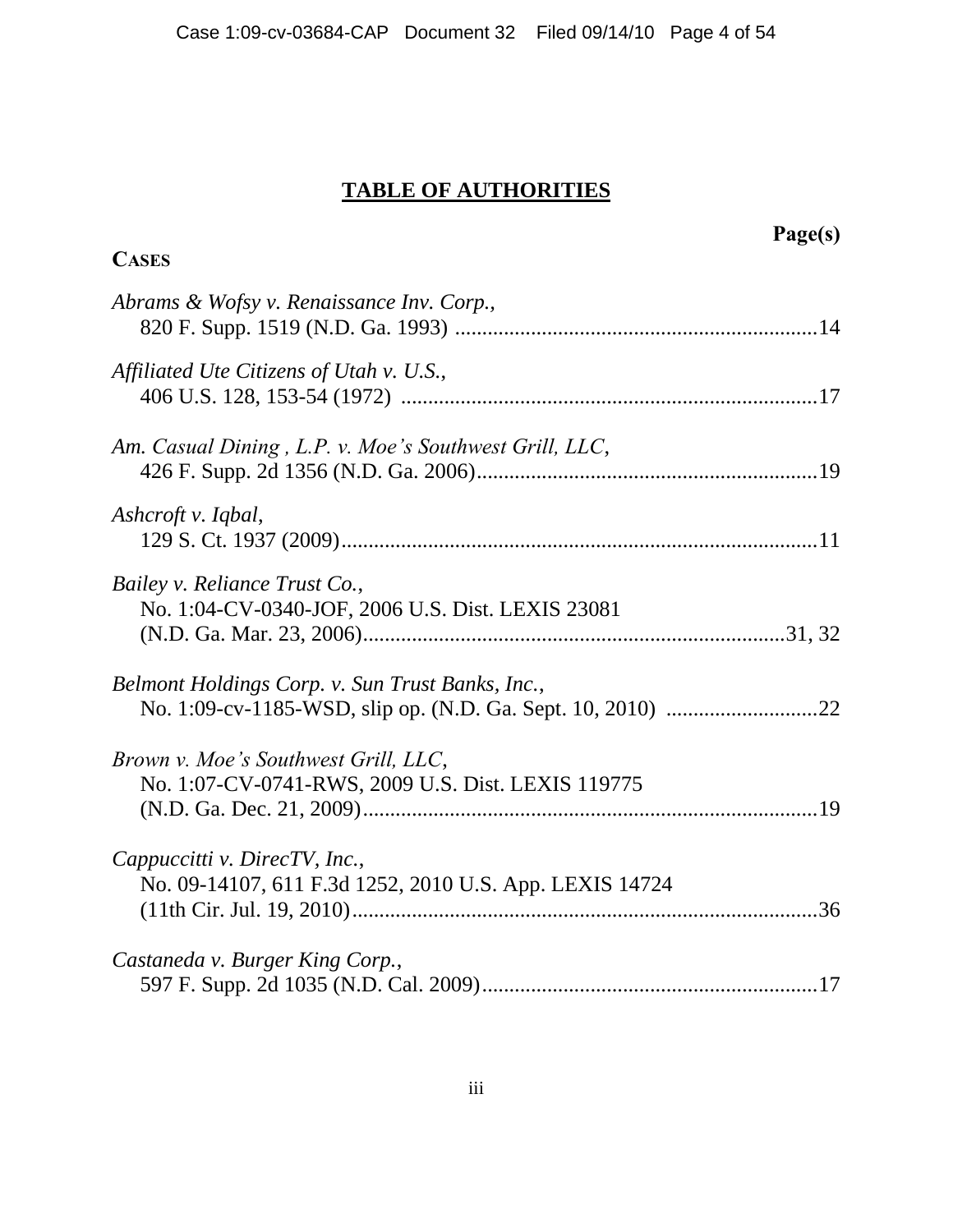| Davis v. Coca-Cola Bottling Co.,<br>No. 05-12988, 2008 WL 314962                         |
|------------------------------------------------------------------------------------------|
| Diamond v. Lamotte,                                                                      |
| Doyle v. Volkswagenwerk Aktiengel-Ellschaft,                                             |
| Dura Pharms., Inc. v. Broudo,                                                            |
| Eastwood Enters., LLC v. Farha,<br>No. 8:07-cv-1940-T-33EAJ, 2009 U.S. Dist. LEXIS 88945 |
| Ernst & Ernst v. Hochfelder,                                                             |
| Friedlander v. Nims,                                                                     |
| Friedlander v. Troutman, Sanders, Lockerman & Ashmore,                                   |
| GCA Strategic Inv. Fund v. Joseph Charles & Assocs.,                                     |
| Gilliland v. Hergert,<br>No. 05-01059, 2008 WL 2682587                                   |
| Grand Lodge of Pa. v. Peters,                                                            |
| Hays v. Adam,                                                                            |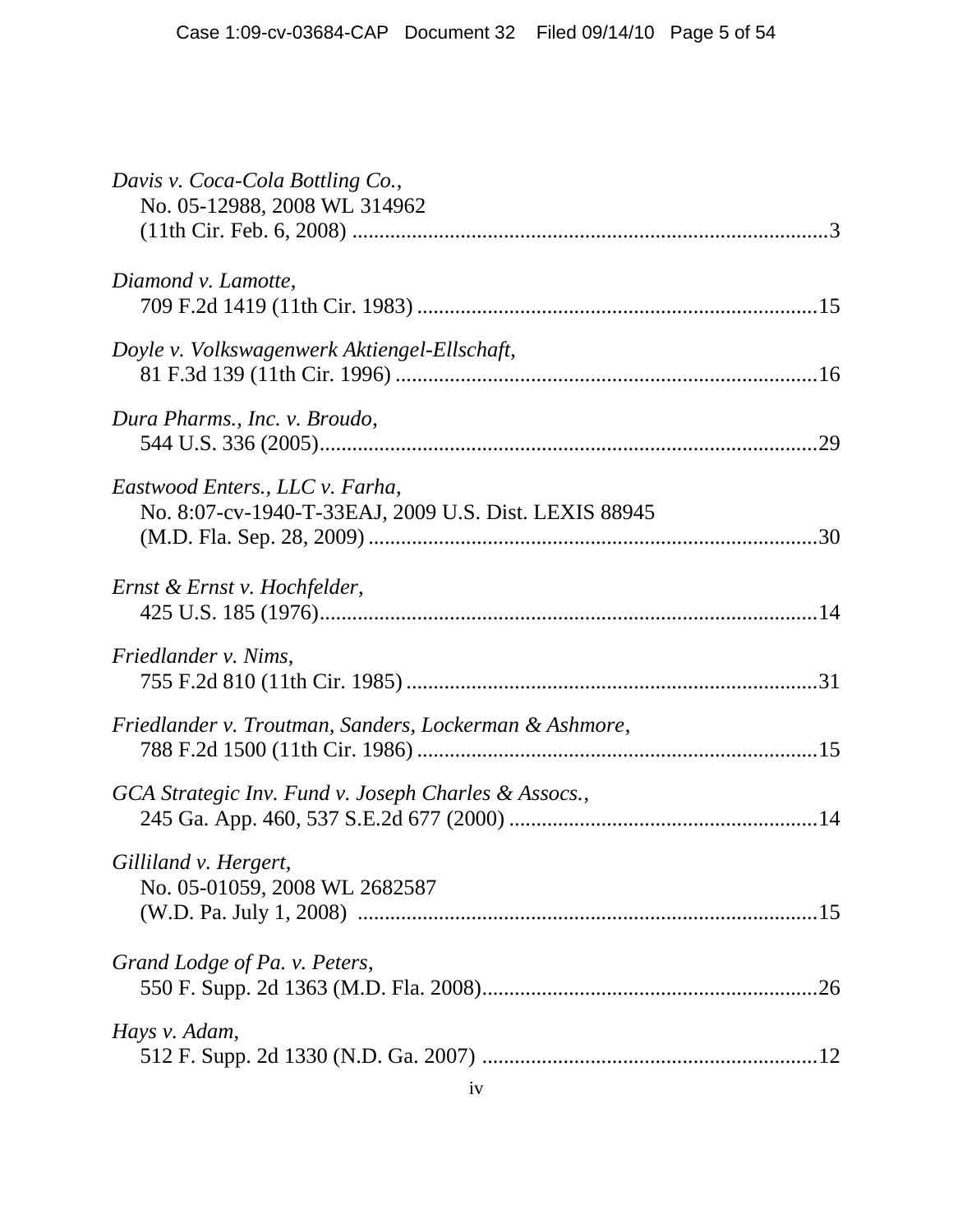| Holmes v. Grubman,<br>No. S09Q1585, 2010 WL 424225                                                                                                                 |
|--------------------------------------------------------------------------------------------------------------------------------------------------------------------|
| In re Clarus Corp. Secs. Litig.,                                                                                                                                   |
| In re Immucor Inc. Sec. Litig.,<br>No. 1:05-cv-2276-WSD, 2006 U.S. Dist. LEXIS 72335                                                                               |
| In re Mirant Corp. Secs. Litig.,<br>No. 02-cv-1467 BBM, 2003 U.S. Dist. LEXIS 26263                                                                                |
| In re NetBank Secs. Litig.,<br>No. 1:07-CV-2298-BBM, 2009 U.S. Dist. LEXIS 69030                                                                                   |
| In re Nuko Info. Sys., Inc. Sec. Litig.,                                                                                                                           |
| In re Paincare Holdings Secs. Litig.,<br>No. 06 cv 362 Orl 28DAB, 2007 U.S. Dist. LEXIS 97709,<br>(M.D. Fla. Nov. 16, 2007), <i>adopted</i> , 541 F. Supp. 2d 1283 |
| In re Piedmont Office Trust Sec. Litig.,                                                                                                                           |
| In re ProQuest Secs. Litig.,                                                                                                                                       |
| In re S1 Corp. Secs. Litig.,                                                                                                                                       |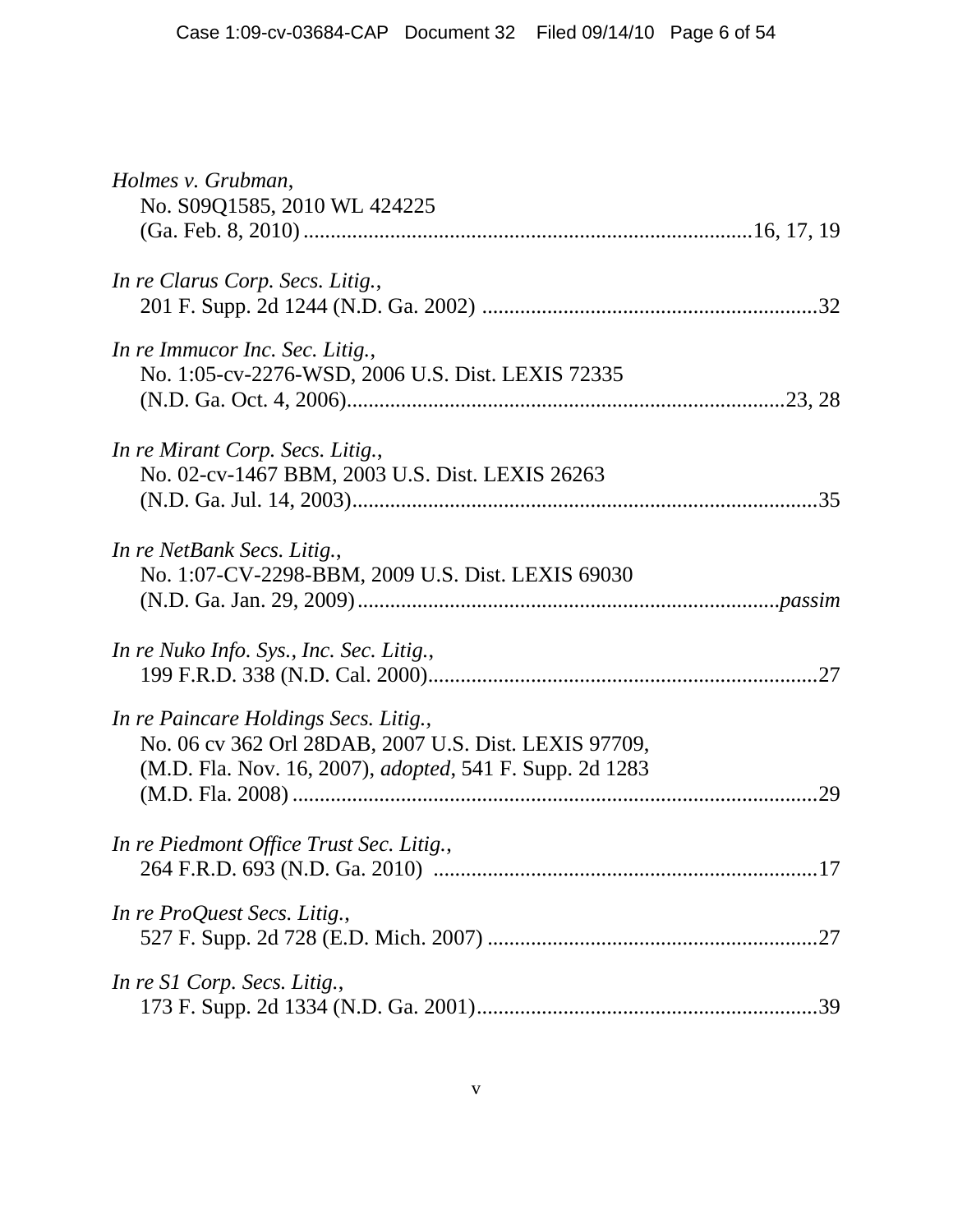| In re Suprema Specialties, Inc. Sec. Litig.,                                                                    |  |
|-----------------------------------------------------------------------------------------------------------------|--|
| In re Unicapital Corp. Sec. Litig.,                                                                             |  |
| In re Wells Real Estate Invest. Trust Secs. Litig.,                                                             |  |
| In re World Access Sec. Litig.,                                                                                 |  |
| Johnson v. Aegon USA, Inc.,                                                                                     |  |
| Jones v. Corus Bankshares, Inc.,                                                                                |  |
| Jones v. Infocure Corp.,<br>No. 1:01-CV-2845-TWT, 2005 U.S. Dist. LEXIS 46745                                   |  |
| Keogler v. Krasnoff,                                                                                            |  |
| Ledford v. Peeples,                                                                                             |  |
| Lopez v. Rica Foods, Inc.,<br>277 Fed. Appx. 931, 2008 U.S. App. LEXIS 10773                                    |  |
| Mizzaro v. Home Depot, Inc.,                                                                                    |  |
| Mortgage Payment Prot., Inc. v. Cynosure Fin., Inc.,<br>No. 6:08-cv-1212-Orl-22DAB, 2010 U.S. Dist. LEXIS 40611 |  |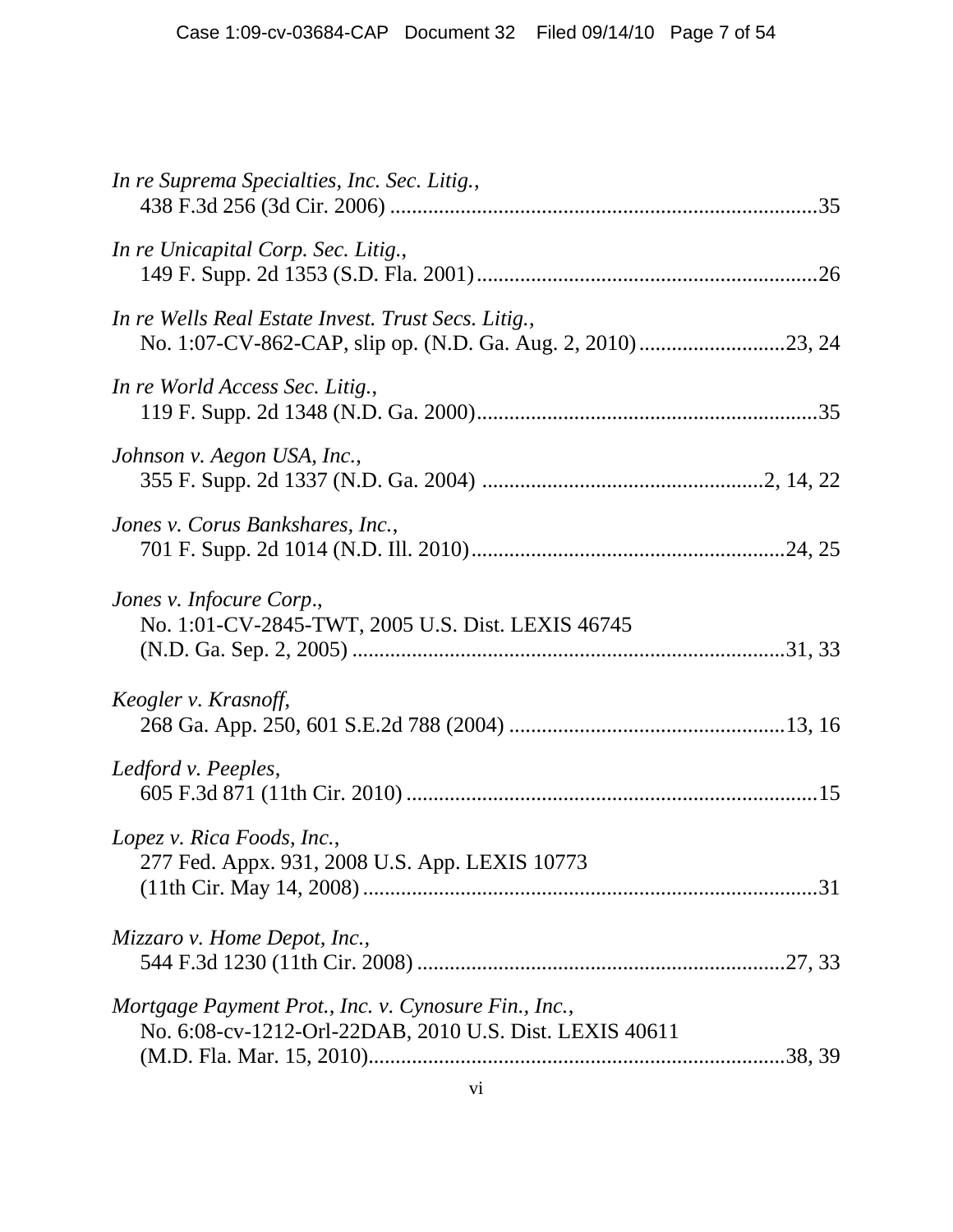| Pelletier v. Zweifel,                                                                                                  |  |
|------------------------------------------------------------------------------------------------------------------------|--|
| PR Diamonds, Inc. v. Chandler,                                                                                         |  |
| Prager v. FMS Bonds, Inc.,<br>No. 09-cv-80775, 2010 U.S. Dist. LEXIS 74820                                             |  |
| Robbins v. Koger Props.,                                                                                               |  |
| Robert & Co. Assocs. v. Rhodes-Haverty Partnership,                                                                    |  |
| S.E.C. v. Reyes,                                                                                                       |  |
| Shields v. BellSouth Advertising $\&$ Publ'g Co.,                                                                      |  |
| Smiley v. S&J Investments, Inc.,                                                                                       |  |
| Taam Assocs. v. Housecall Med. Res., Inc.,<br>No.96-cv-2214A, 1998 U.S. Dist. LEXIS 22372                              |  |
| Tellabs, Inc. v. Makor Issues & Rights, Ltd.,                                                                          |  |
| U.S. ex rel. McElmurray v. Consol. Gov't of Augusta-Richmond County,                                                   |  |
| Waterford Twp. Gen. Employees Ret. Sys. v. SunTrust Banks, Inc.,<br>No. 1:09-cv-00617-TWT, 2010 U.S. Dist. LEXIS 85755 |  |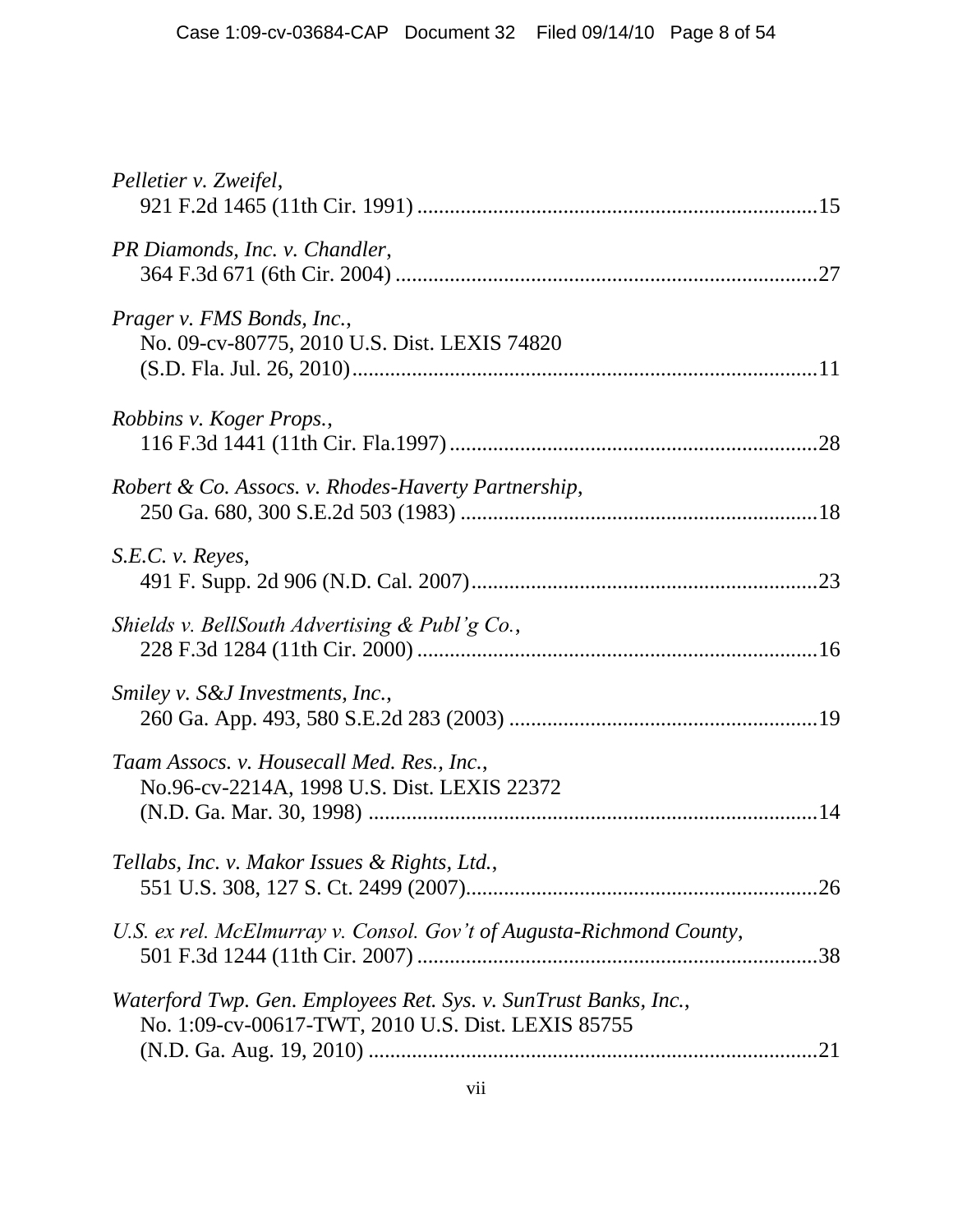| Williamson v. Tucker,          |  |
|--------------------------------|--|
|                                |  |
| Wilson v. Baldwin,             |  |
|                                |  |
| Ziemba v. Cascade Int'l, Inc., |  |
|                                |  |

#### **STATUTES AND REGULATIONS**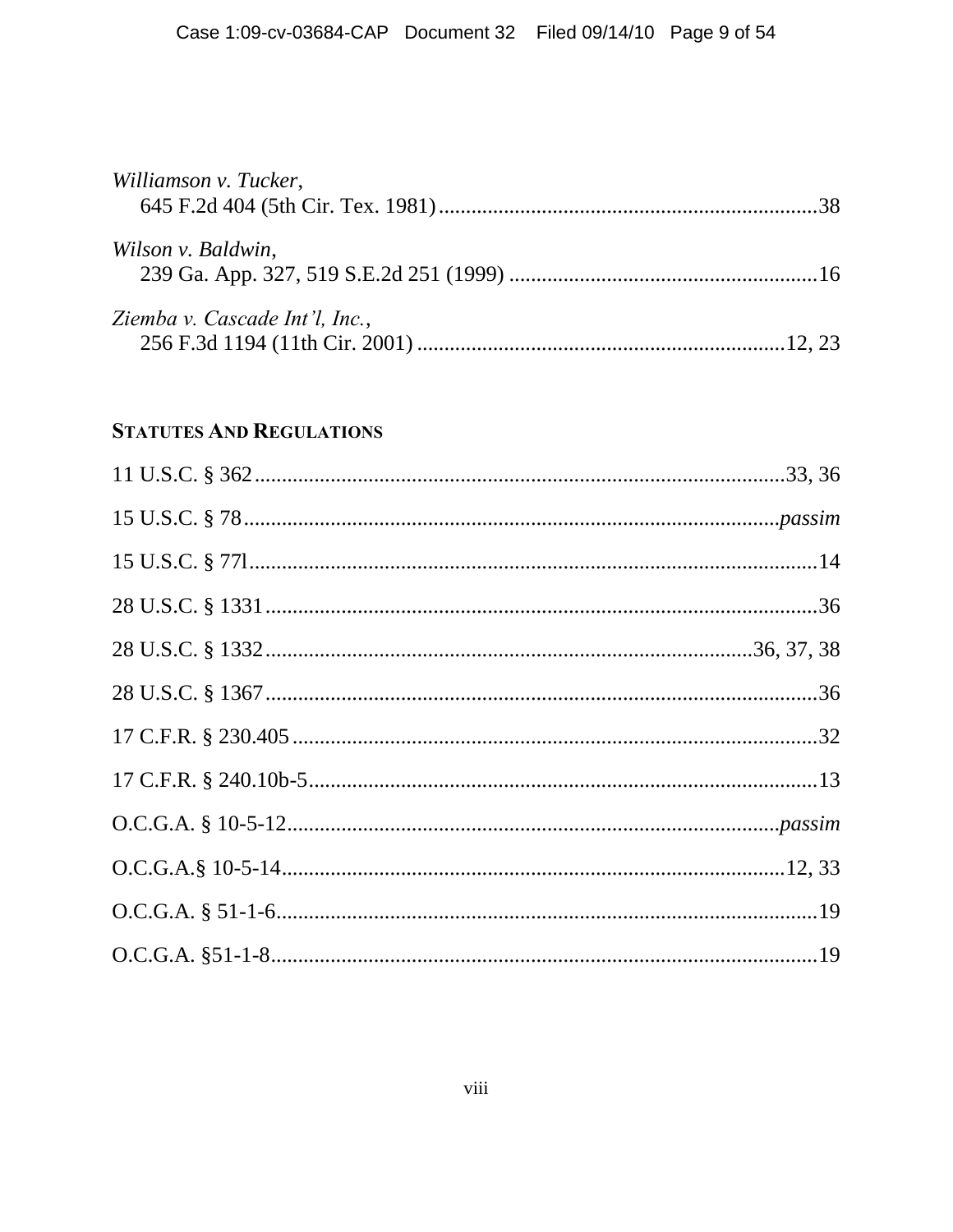### **RULES**

## **OTHER AUTHORITIES**

| J. Steven Parker and Jason R. Doss, <i>Georgia Securities Act-Let the Buyer</i> |  |
|---------------------------------------------------------------------------------|--|
|                                                                                 |  |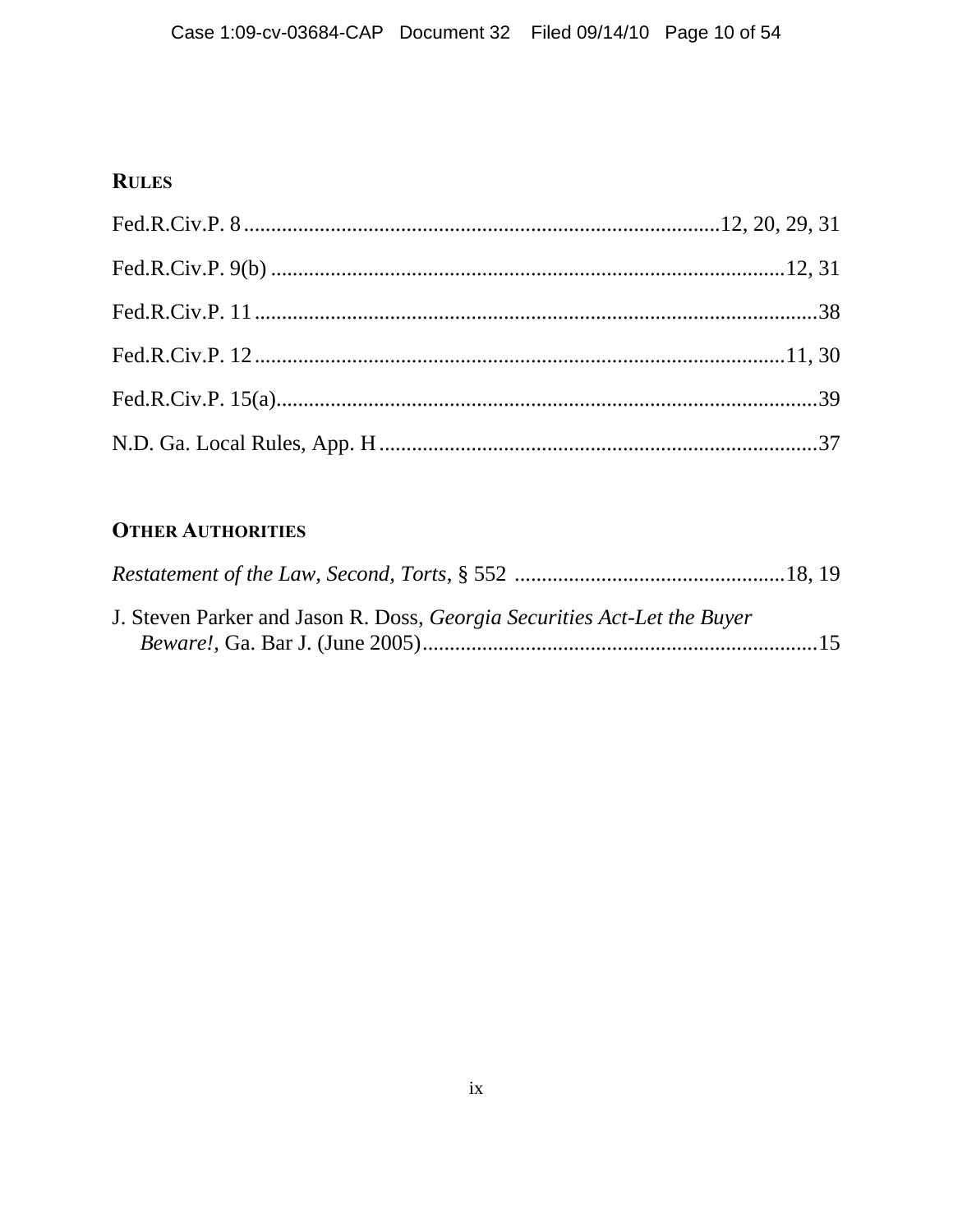Court-appointed Lead Plaintiff Mukta Patel (Dkt. 22), and additional plaintiffs Ashok Parekh, Jitu Patel, and Andrea and Phil Boswell, on behalf of themselves and the class ("Plaintiffs"), respectfully submit this memorandum in opposition to Defendants" Motion to Dismiss (Dkt. 27) the operative Amended Complaint ("Complaint").<sup>1</sup>

#### **PRELIMINARY STATEMENT**

<span id="page-10-0"></span>Faced with detailed allegations about their failures to simply tell the truth, Defendants make the remarkable response that they were forbidden from doing so by government regulations. Defendants then blame the economy for the failure of Haven Trust Bancorp, Inc. ("Haven Trust" or the "Company"), and even go so far as to blame the Plaintiffs for investing in Haven Trust in the first place (Defs" Mem. at 1, 3)<sup>2</sup>, despite the fact that Plaintiffs did not invest in Defendants' commercial loans, but instead on Defendants" representations. Defendants" Motion ignores that it was their reckless malfeasance in operating Haven Trust that led to the Company"s demise, and their own failure to tell investors about the Company"s true financial condition and business operations that makes them liable for the

<sup>1</sup> Although captioned as an amended pleading, the Complaint was filed following the Court-appointment of the Lead Plaintiff, pursuant to 15 U.S.C. § 78u-4 (*see* Dkt. 22), but was never amended based on a pleading challenge by the Defendants.

<sup>2</sup> References to Defendants" accompanying Memorandum of Law (Dkt. No. 27-2) are cited as "Defs" Mem. at \_\_."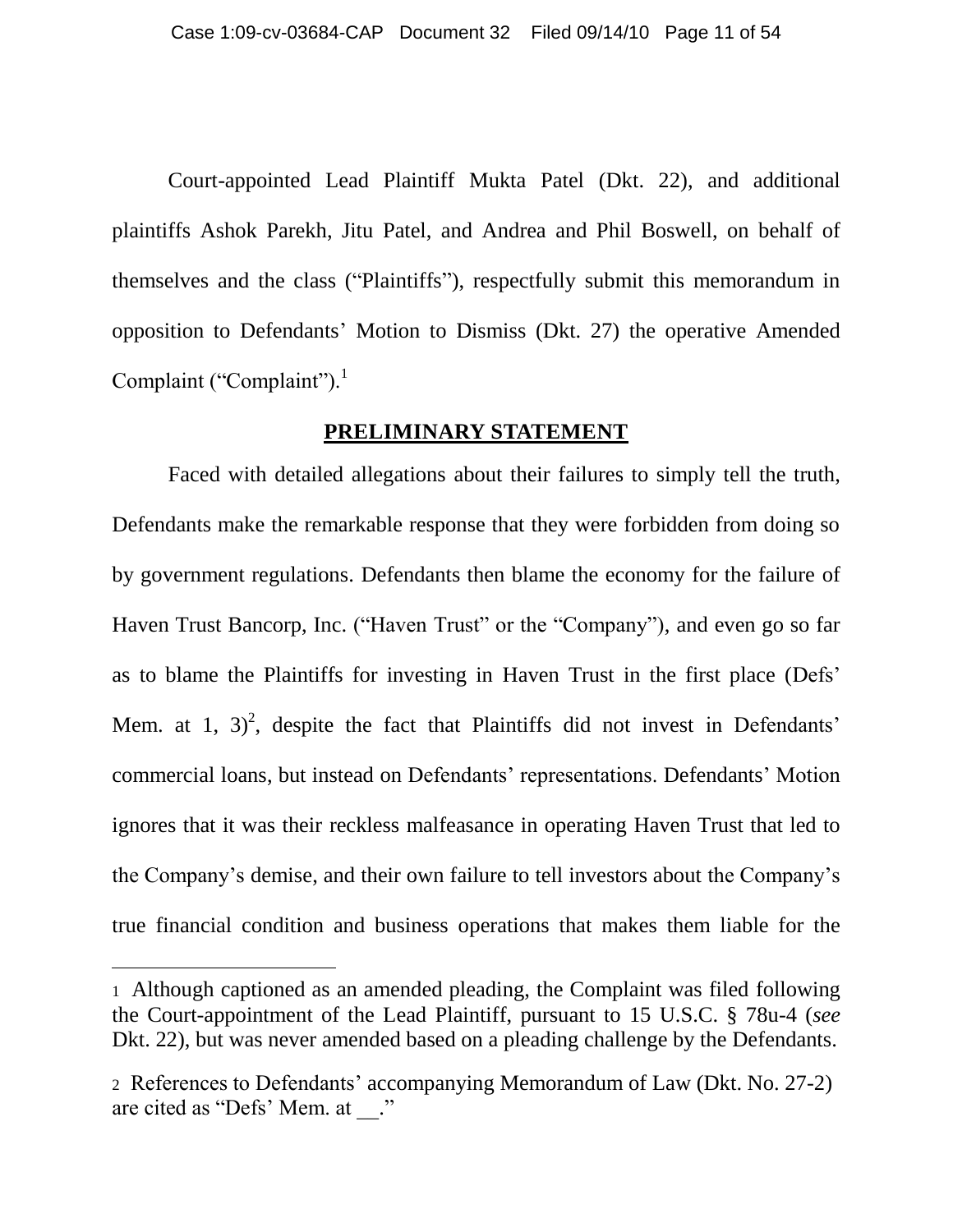claims asserted. Indeed, as this Court observed in *Johnson v. Aegon USA, Inc.*, 355 F. Supp. 2d 1337, 1345 (N.D. Ga. 2004) (Pannell, J.): "[D]isclosure is the overarching policy chosen and expressed by Congress in the various Securities Acts…. Courts have consistently recognized that a fundamental purpose of the various Securities Acts, "was to substitute a philosophy of full disclosure for the philosophy of *caveat emptor* and thus to achieve a high standard of business ethics in the securities industry.""

Defendants' attacks on the adequacy of Plaintiffs' allegations, while lengthy, are unavailing. Defendants first argue that Plaintiffs" Georgia Securities Act ("GSA") claims (*see* Claims I and II) must be dismissed because it is "incontrovertible" that such claims sound in fraud.<sup>3</sup> However, plain language in the statute suggests otherwise. Moreover, the Eleventh Circuit has found uncertain whether scienter is required for such claims, and the Georgia Supreme Court has yet to even address the issue. In challenging the fraud claims (*see* Claims IV, VI, VII and VIII), Defendants urge the Court to make premature decisions on materiality, and to impose and apply improper pleading standards for scienter and

<sup>3</sup> The class includes those who purchased Haven Trust stock between April 1, 2006 and December 12, 2008 (the "Class"); claims are also brought only on behalf of persons who made purchases between December 31, 2007 and December 12, 2008 (the "Subclass"). (¶ 1).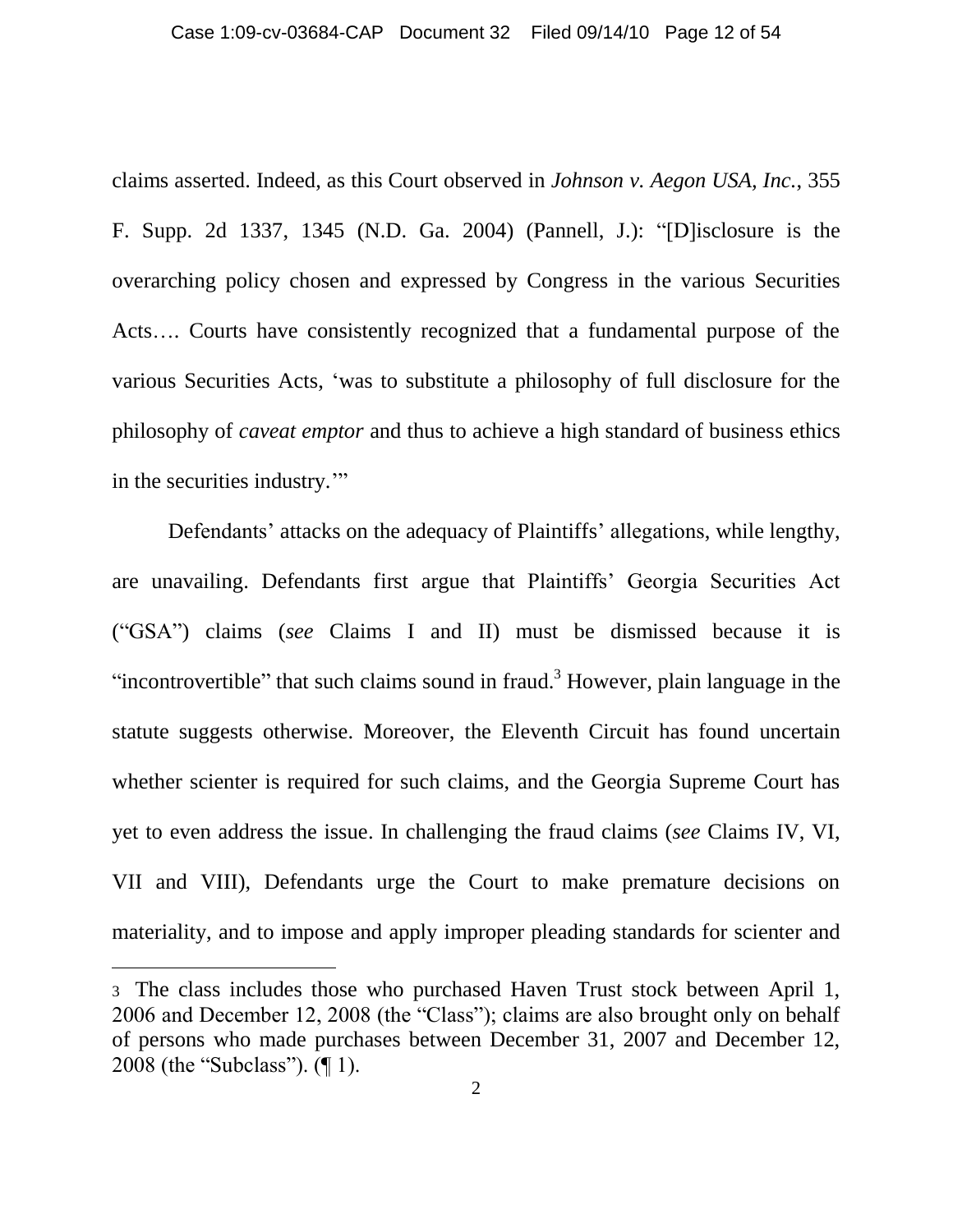loss causation. Defendants' related challenge to control person liability (*see* Claims I, II, V, VI and VII) likewise fails, as this Court and other courts have held that officers and directors can be held liable for the primary acts of a bankrupt corporation, even where the corporation is not named as a defendant. Defendants also ignore caselaw from the Georgia Supreme Court in arguing that they cannot be held liable for negligence (*see* Claim III).

To the extent Defendants seek to blame the economy, or even Plaintiffs for investing in the Company, these are prematurely asserted fact-based defenses that should be reserved for the jury, or at least summary judgment on a full factual record. Nevertheless, the "Material Loss Review of Haven Trust Bank" (the "Audit Report"), conducted by the Office of Inspector General ("OIG") for the Federal Deposit Insurance Corporation ("FDIC"), sets forth the reasons for Haven Trust's collapse in its very first sentence (Dkt. 23-3, at ECF p.3): "Haven failed due to bank management's lack of oversight and failure to control risk in its loan portfolio." Here, in sum, the scope of the allegations reflect the breath of Defendants' claimed wrongdoing and not impermissible pleading as Defendants argue (*see, e.g.*, Dkt. 22; *Davis v. Coca-Cola Bottling Co.*, No. 05-12988, 2008 WL 314962 (11th Cir. Feb. 6, 2008)). Defendants are not being prosecuted for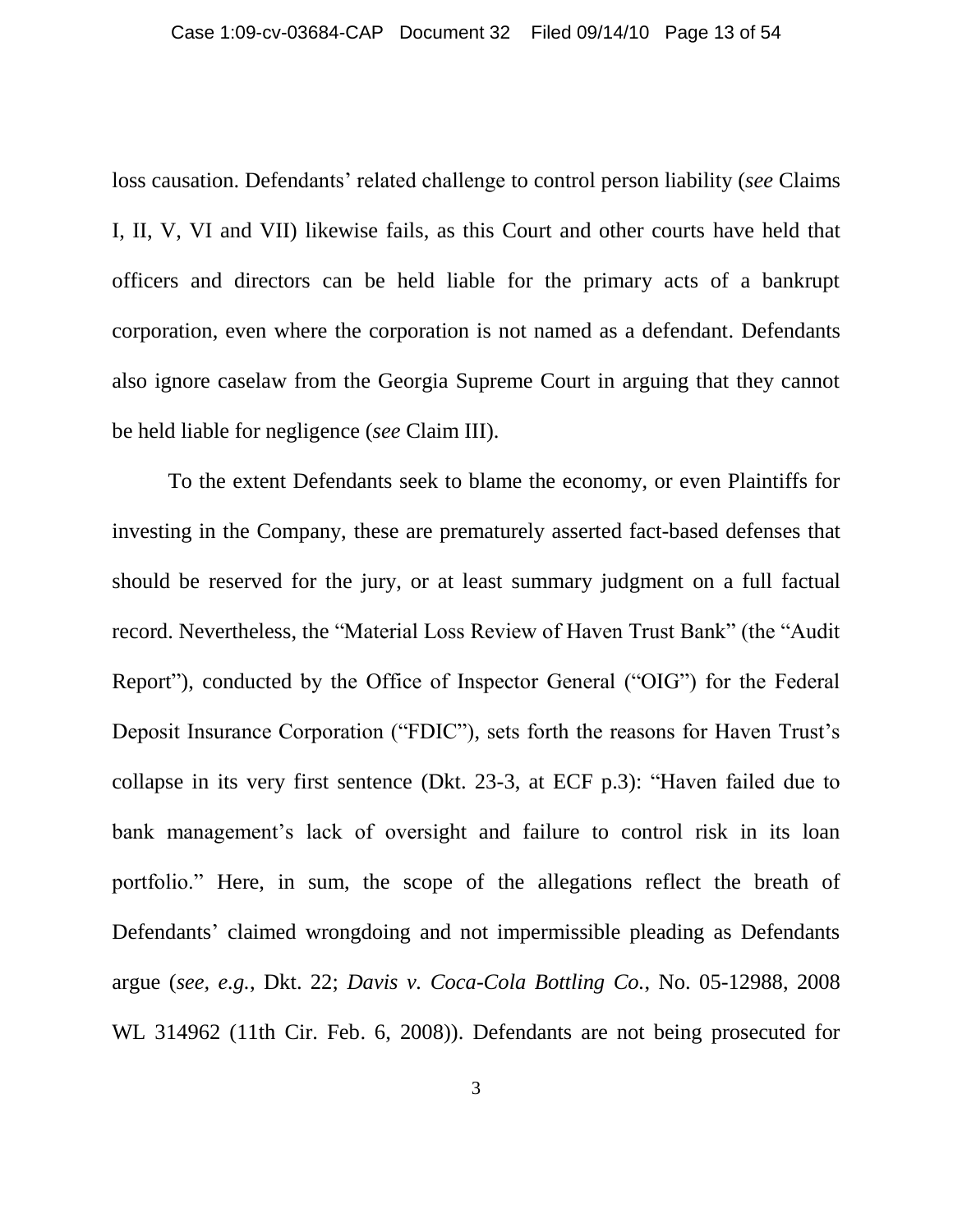mismanagement, but for their failure to tell the truth and for concealing from investors Haven Trust's true financial condition and business operations. Plaintiffs' Complaint sufficiently alleges plausible claims against each Defendant.

#### **STATEMENT OF FACTS**

#### <span id="page-13-1"></span><span id="page-13-0"></span>**I. Founding and Operations of Haven Trust**

The Company was founded as Horizon BanCorp, Inc. in 2000 by defendants Mukesh ("Mike") Patel and R.C. Patel, and changed its name to Haven Trust Bancorp, Inc. in 2005. ( $\P$  13, 14).<sup>4</sup> The Company was organized as a shell holding company for Haven Trust Bank (f/k/a Horizon Bank) (the "Bank"), and had no business operations other than the Bank, its sole and wholly-owned subsidiary.<sup>5</sup> (¶ 33). The Company was a vehicle to obtain cash for the Bank by selling the Company"s common stock to investors, including Plaintiffs.

Haven Trust and the Bank were operated and controlled by defendants Mike Patel, R.C. Patel, Edward L. Briscoe, Scott Dix, Brij M. Kapoor, Mukund R. "Bobby" Patel, Narenda D. "Tony" Patel, Dhiru G. "Danny" Patel, and Balvant

<sup>4</sup> References to the Complaint (Dkt. 23) are cited as " $\blacksquare$ ."

<sup>5</sup> Haven Trust was a private corporation organized under the laws of Georgia. The Bank was a Georgia state-chartered bank, headquartered in Duluth, Georgia. The Bank operated four branches in Atlanta and had loan production offices in Birmingham, Alabama and Oklahoma City, Oklahoma. (¶ 33).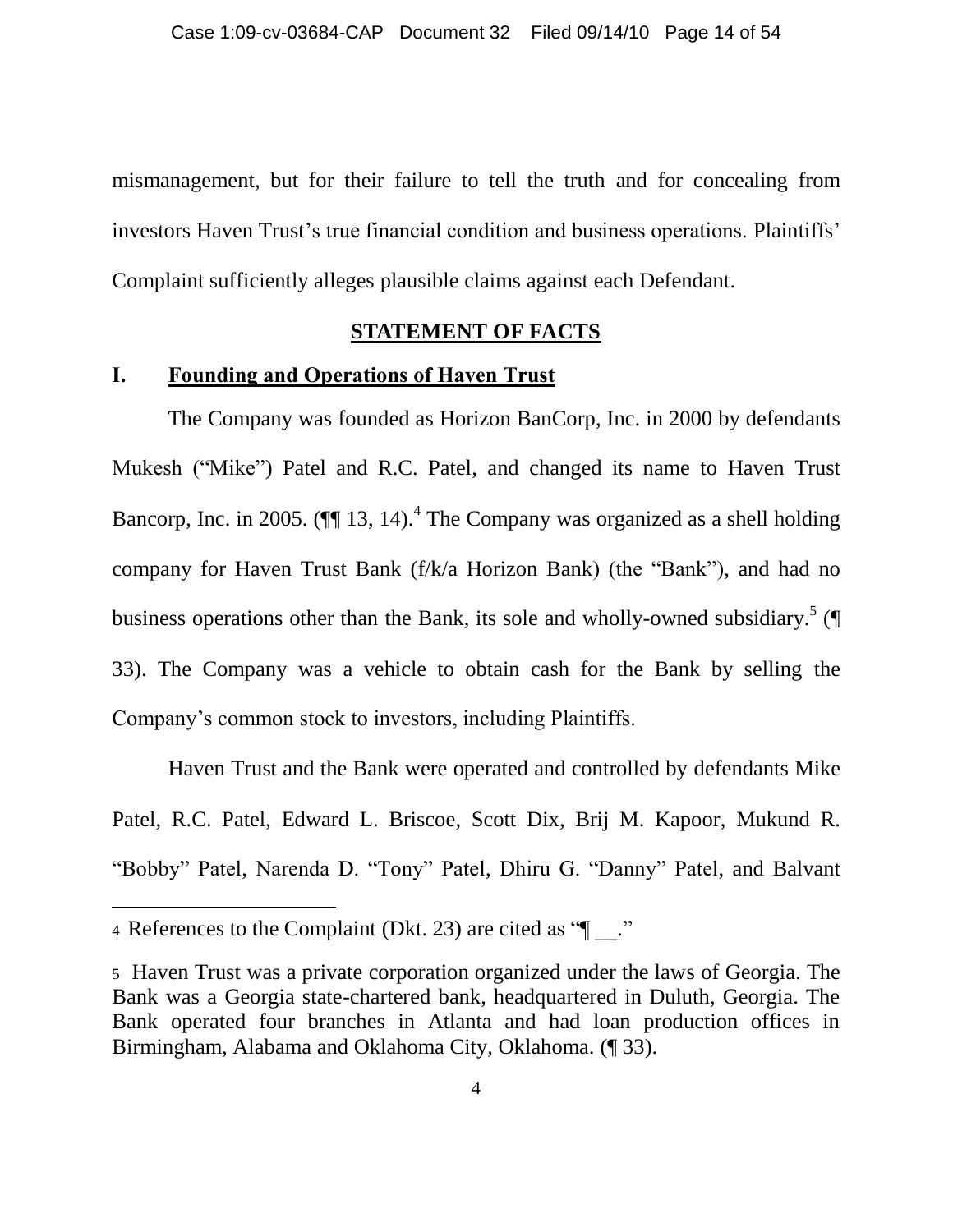Patel (collectively, "Defendants"). (¶¶ 13-23). As Directors of *both* the Company and the Bank, the Defendants were responsible for and controlled the operations of both entities. (¶¶ 23, 127-129). In addition, as the founders, defendant Mike Patel (who also served as the Chairman of Haven Trust) and his brother, defendant R.C. Patel, along with Haven Trust"s President and Chief Executive Officer, defendant Edward Briscoe, shared in the daily operations of the Company and the Bank. (¶¶  $13-14$ ).<sup>6</sup>

From its inception, Haven Trust grew at a rapid pace, from \$29 million in assets in its first year of operation in 2000, to approximately \$575 million by 2008, or an increase of over 40% per year. (¶ 35). This rapid growth was largely predicated on the use of non-core funding, including brokered deposits, which were used for risky ADC loans and other types of CRE lending.<sup>7</sup> ( $\P$  38-44). This

<sup>6</sup> Haven Trust initially marketed itself to the Indian and Asian-American communities, and likewise focused much of its efforts to sell the Company"s common stock to those same communities. (¶ 33). The Bank concentrated its loan portfolio in commercial real estate (CRE) with a focus in acquisition, development and construction (ADC) and in lending related to hotels and motels. (¶ 34).

<sup>7</sup> Brokered deposits are certificates of deposits that are marketed to independent brokers who are charged with dividing the holdings of cash-rich individuals or businesses in order to obtain FDIC insurance coverage. Although such deposits may boost liquidity, those deposits pose profitability and other risks, as they often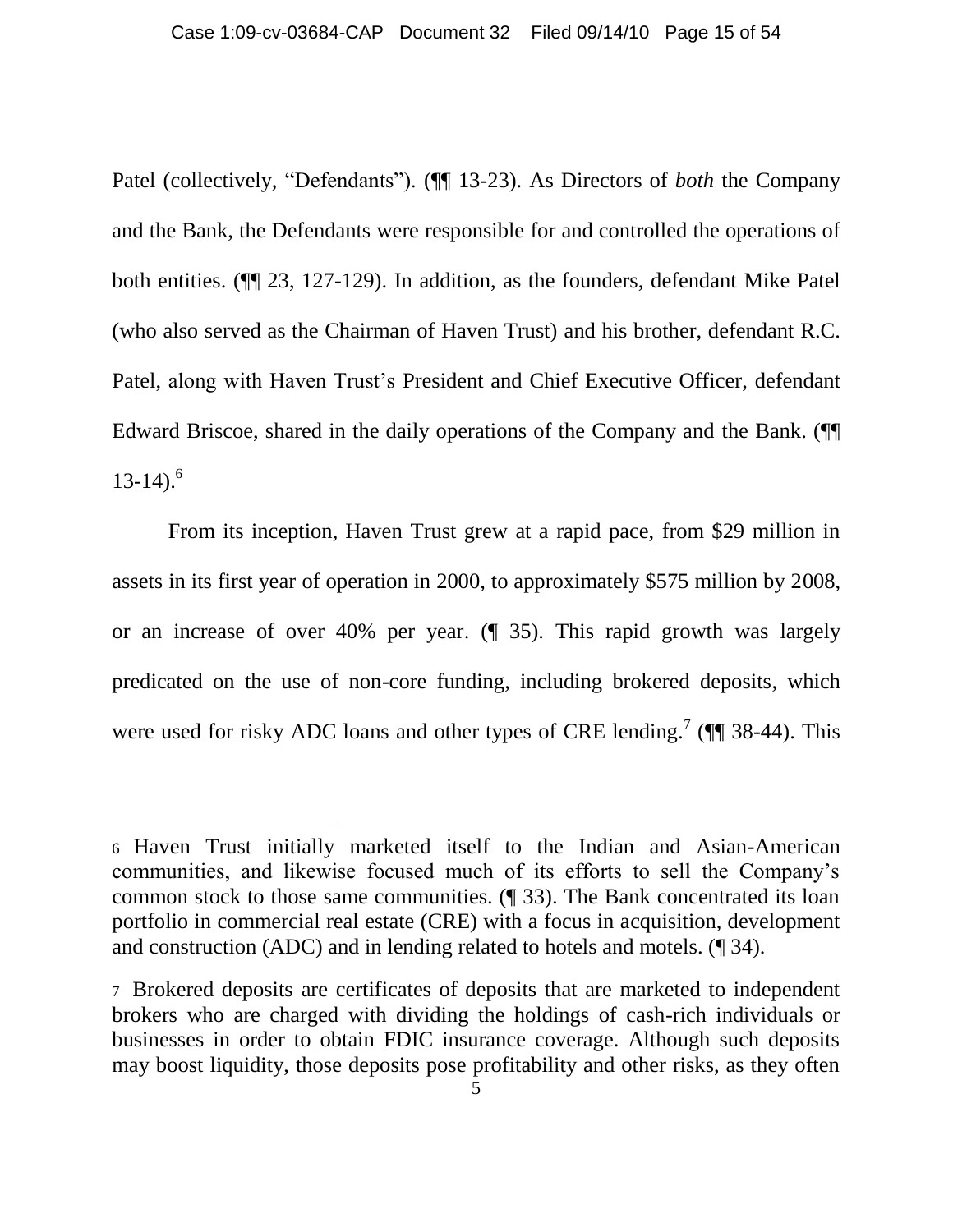strategy gave an outward *appearance*, albeit false, of viability, while the Atlanta real estate market was performing well and Haven Trust's return on assets compared favorably to its peers. However, Haven Trust was eventually exposed as a house of cards, built through reckless lending practices to fund highlyspeculative and excessively risky loans, some of which were self-dealing in nature, and a failing to adhere to applicable laws and regulations – all of which Defendants omitted to disclose to the investors they solicited, and which forms the core of Plaintiffs" claims in this litigation. (¶¶ 38-44).

#### <span id="page-15-0"></span>**II. Haven Trust's False PPMs**

 $\overline{a}$ 

In order to fund the Bank"s growth, Defendants marketed and sold to investors Haven Trust stock. (¶ 60). Specifically, Defendants solicited investors through private placement memorandums (PPMs), which were drafted and approved by Defendants. (¶¶ 22, 26). The first stock offering was in March 2006 (¶¶ 61-72), with a second offering in March 2008 (¶¶ 73-88). The 2006 and 2008 PPMs, however, concealed the true financial condition and business operations of Haven Trust, and specifically omitted to disclose the Bank"s excessively risky lending practices, and the Defendants' self-dealing transactions, violations of laws

require enhanced interest returns and may be legally precluded by bank regulations if, as here, a bank falls short of being classified as "well capitalized." (¶¶ 43-44).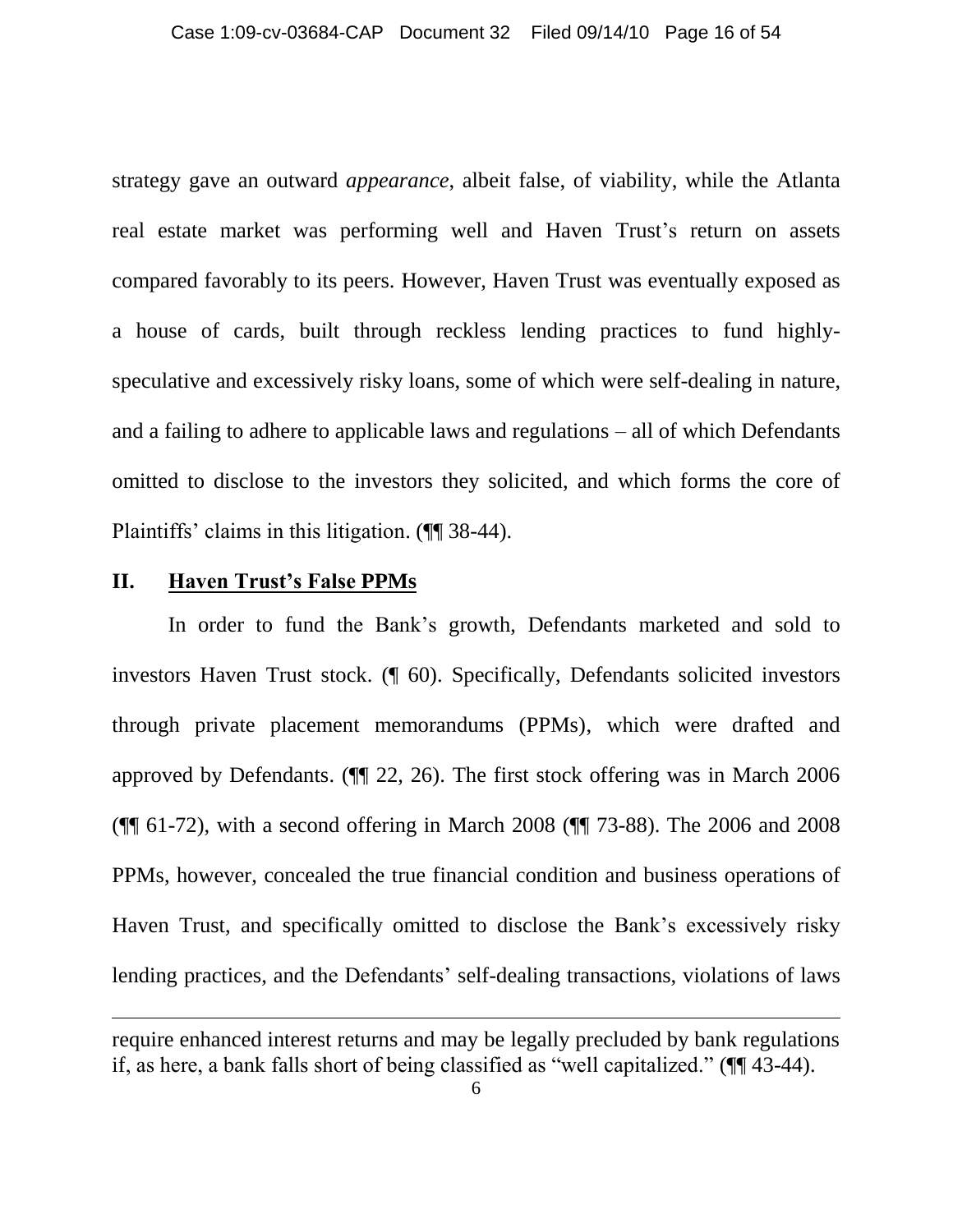and regulations related to loan underwriting deficiencies, and complete failure to address and correct the numerous known operating improprieties that had been repeatedly identified by federal and state regulators, including the FDIC and the Georgia Department of Banking and Finance ("GDBF"). Defendants' knowing failure to heed "red flags" identified by regulators directly led to the eventual collapse of Haven Trust in December 2008, when it then had assets in excess of \$500 million. (¶¶ 2-3, 36-37, 45-59).

Specifically, the PPMs stated that the Bank had an "internal loan limit" but omitted that the Bank did *not adhere to the stated loan limit*, as evidenced by several specified exceptions. (¶¶ 58, 62-63; *see also* ¶¶ 74-76). The PPM also stated that the loan portfolio is comprised of real estate and commercial loans, as well as consumer loans, and that none of these categories represents a relatively higher risk "when properly managed and monitored," but misleadingly omitted that Haven Trust"s *loans were not properly managed and monitored* – a fact subsequently confirmed by the FDIC"s Audit Report and flagged as a core cause of the Bank"s collapse. (¶¶ 58, 62, 64; *see also* ¶¶ 74-76). In addition to concealing the true relative risks of CRE and other loans, the PPM omitted other critical operating deficiencies, in that loans were *inadequately collateralized*, *borrowers*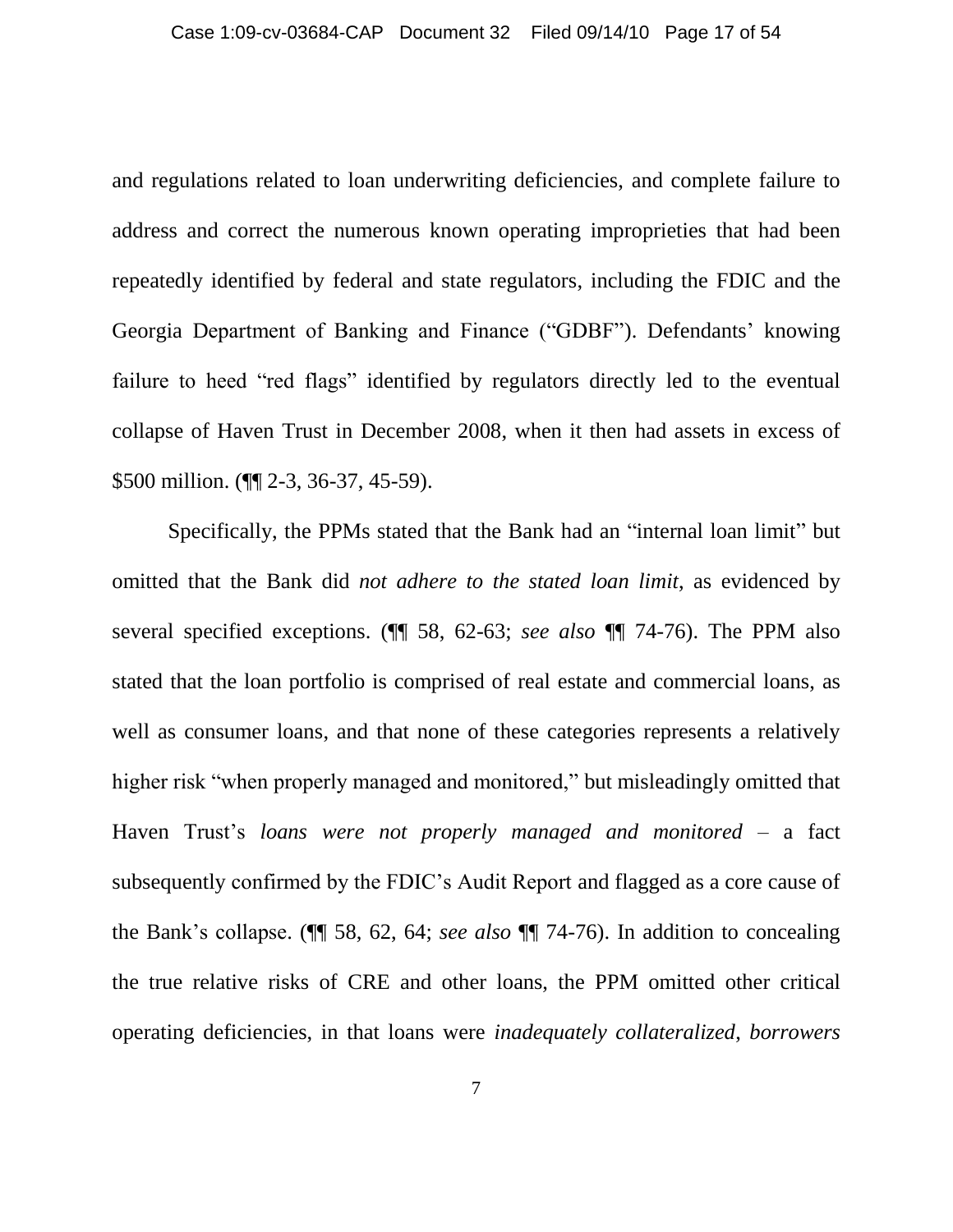*lacked creditworthiness*, and the *core loan-to-value ratios were as high a 100%*. In providing investors with other false assurances of propriety, the PPM further omitted truthful descriptions of the Bank"s so-called "Loan Committee" and the actual oversight provided by federal and state regulators (¶¶ 65-71, 74-76), and the fact that some dubious "loans" simply funneled Bank funds to Company insiders through their children. (¶¶ 38, 40-42, 109-110). The undisclosed truth was that not only had the regulators repeatedly warned Defendants as to critical operational problems, but that Defendants knowingly or recklessly failed to both remedy and timely disclose such "red flags" to the investors they solicited. (¶¶ 2, 45-50, 58-59, 69-71, 81).

#### <span id="page-17-0"></span>**III. Collapse of Haven Trust and the Revelations of the Truth**

During the period December 2000 through January 2008, the FDIC and the GDBF conducted seven safety and soundness examinations of the Bank. (¶ 45). The resulting Reports of Examination ("ROEs") were not made public. (¶ 45). However, those ROEs were provided to the director Defendants, contained the FDIC's detailed admonitions concerning Haven Trust's operations and regulatory non-compliance, and specifically warned Defendants on an ongoing basis – to no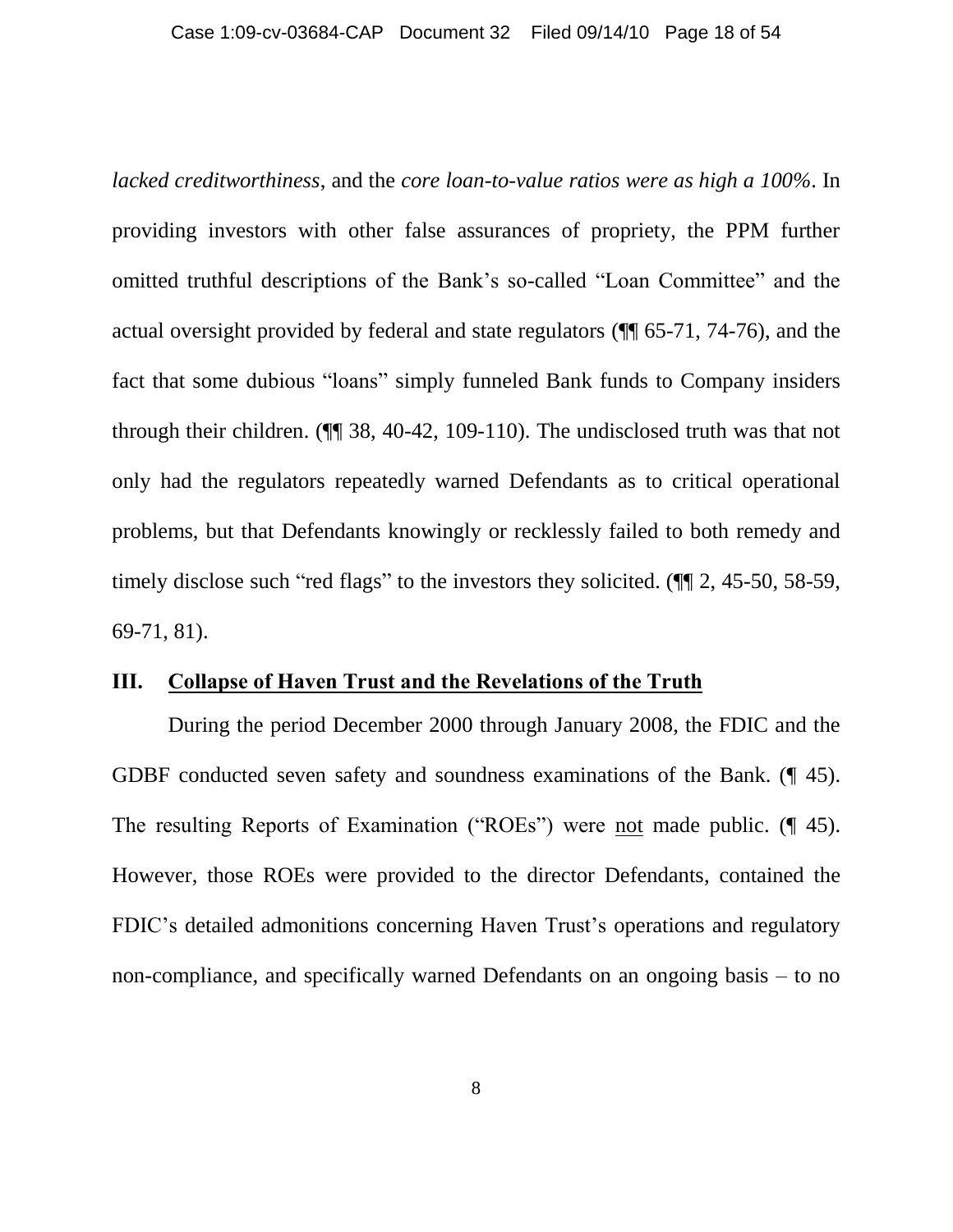avail – of numerous deficiencies and improprieties which required prompt remediation. (*See, e.g.*, **¶** 2, 45-50, 58-59, 69-71, 81).<sup>8</sup>

On August 12, 2008, the FDIC informed Defendants that its latest examination had led to a downgrade in the Bank"s classification from "well capitalized" to "adequately capitalized." (¶ 52). By September 2008, with the Bank insufficiently capitalized, experiencing high default rates and no longer viable as a going concern, the Bank was forced to enter into a Memorandum of Understanding with the FDIC, to "address examination concerns, including apparent violations of laws and regulations, inadequate risk management controls, and other safety and soundness issues." (¶ 53). In September 2008, the GDBF also commenced an examination, which further confirmed significant deteriorations and concluded that the Bank was no longer viable. (¶ 54). On November 17, 2008, the FDIC found that the Bank had been "undercapitalized" since at least September 30, 2008, and

<sup>8</sup> Defendants were repeatedly warned of regulatory violations, occurring between 2004 and 2008, related specifically to: *Part 365 of Appendix A to Interagency Guidelines* (failure to report excessive loan-to-value ratios); *Section 323.5(b)(1) of FDIC Rules and Regulations* (appraisal independence); *Federal Reserve Board Regulation O* (credit); *Part 364 of FDIC Rules and Regulations* (unreasonable director compensation); *Part 337 of FDIC Rules and Regulations* (improper brokered deposits); and *Federal Reserve Part 23A and Georgia Banking Rules* (improper dividend payments).  $(\P\P 47, 49(a)$  to (g)).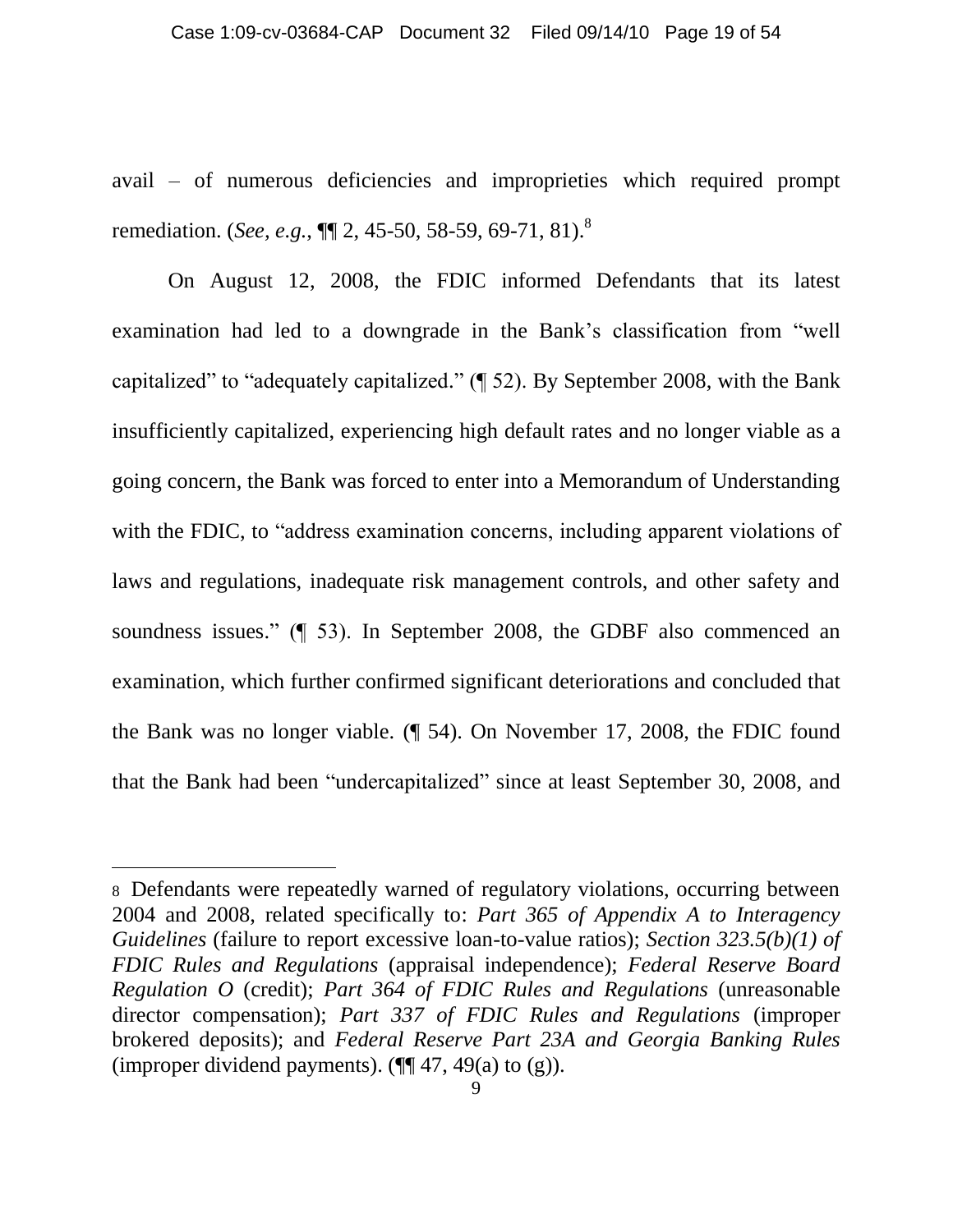imposed additional restrictions on asset growth, dividends, distributions and management fees – all of which remained undisclosed to investors. (¶ 55).

On December 12, 2008, the GDBF announced publicly that the Bank had been closed, with the FDIC appointed as receiver. (¶ 3). At that time, the Bank had assets (or outstanding loans) of \$572 million, with customer deposits of only \$515 million. (¶ 57). The resulting liquidation costs to the FDIC"s insurance fund was estimated to be in excess of \$200 million. (¶ 3). The Bank"s collapse rendered Haven Trust's stock worthless, resulting in damage to Plaintiffs' investments.  $(\P\P 37, 89)$ . According to later admissions by the Haven Trust Bankruptcy Trustee, the Company"s deteriorating financial condition had rendered the Company effectively insolvent by at least *January 2008* – well *before* the March 2008 PPM and private sale of stock to the Subclass. (¶ 51). Following the Bank"s failure, the FDIC"s OIG conducted a mandatory review of the Bank"s failure and concluded that (¶ 85):

> The key cause of failure of the institution was that its BOD [Board of Directors] did not adequately identify, measure, monitor, and control risk in its loan portfolio. Bank management pursued an aggressive loan growth

<sup>9</sup> Haven Trust also filed for liquidation under Chapter 7 of the federal Bankruptcy Code. *See In re Haven Trust Bancorp., Inc.*, No. 09-64497-mgd (Bankr. N.D. Ga.) (filed Feb. 23, 2009).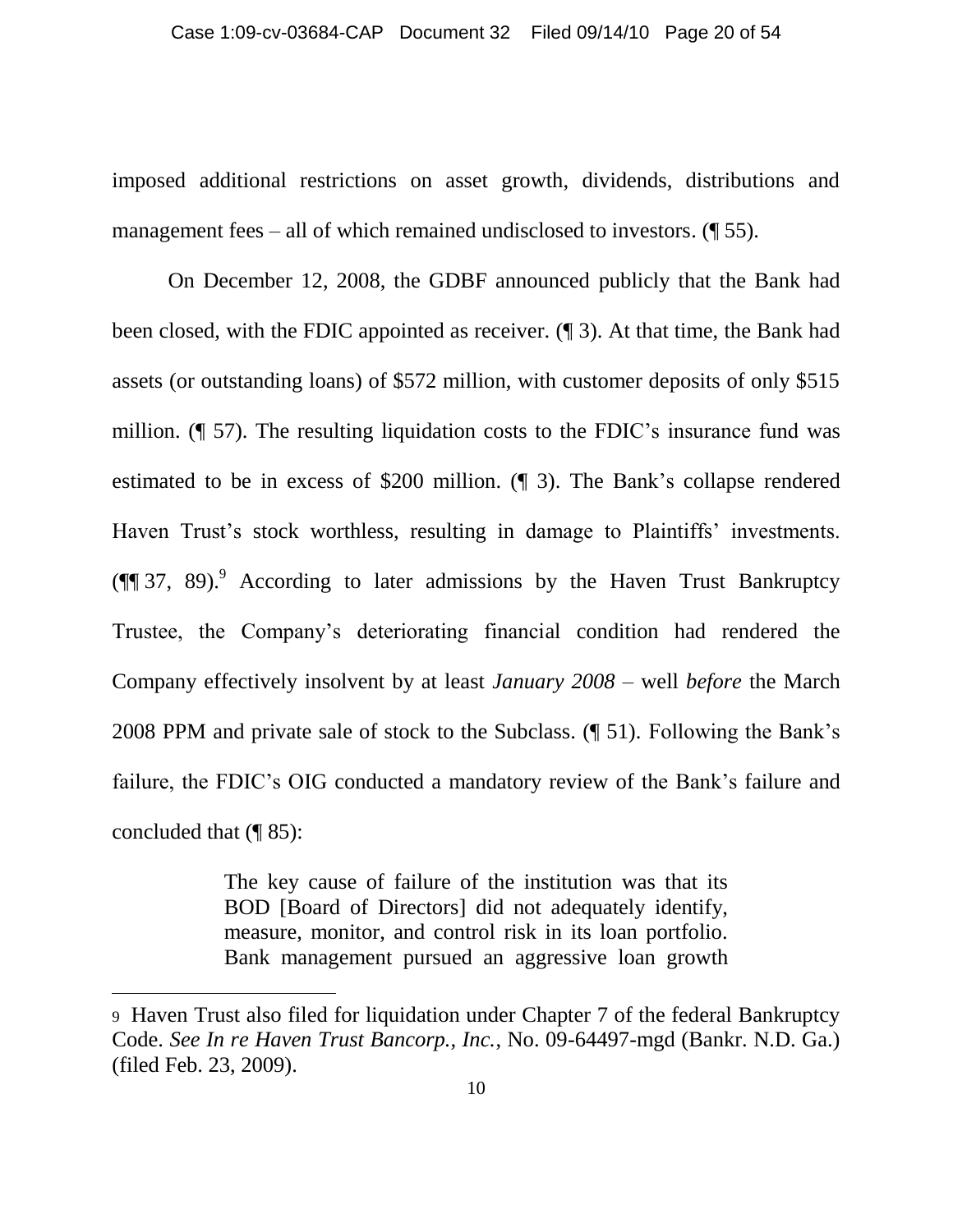strategy concentrated in high-risk CRE construction and development loans with poor loan underwriting and funded by high-cost deposits and borrowings…. By and large, bank management ignored the increasing risks of the bank"s loan originations and failed to address examiner concerns or take appropriate steps to manage those risks.

Management's lack of oversight and failure to control risk led to substantial losses and capital and liquidity erosion that accelerated the bank"s deterioration and eventual failure.

\*\*\*\*

The Audit Report provided a detailed analysis supporting its conclusions; included specific examples of Defendants' alleged misconduct; and concluded that Defendants failed to address and correct the deficiencies and improprieties that the FDIC had been warning of since 2002. Dkt. 23-3, at ECF pp. 9-22.<sup>10</sup>

 $\overline{a}$ 

# **ARGUMENT**

<span id="page-20-0"></span>Defendants largely bypass the standards courts apply on a motion to dismiss.

Under Rule 12(b)(6), a complaint should be dismissed only where the facts alleged

fail to state a "plausible" claim for relief. *Ashcroft v. Iqbal*, 129 S. Ct. 1937, 1949

(2009). Further, all well-pleaded facts in the complaint are to be accepted as true,

<sup>10</sup> The Audit Report is attached to, and incorporated in, Plaintiffs" Complaint, *see* Dkt. 23-3; *Prager v. FMS Bonds, Inc.*, No. 09-cv-80775, 2010 U.S. Dist. LEXIS 74820, at \*6 (N.D. Ga. July 26, 2010) (in deciding a motion to compel, ""[c]ourts must also consider the complaint in its entirety, including "documents incorporated in the complaint by reference"").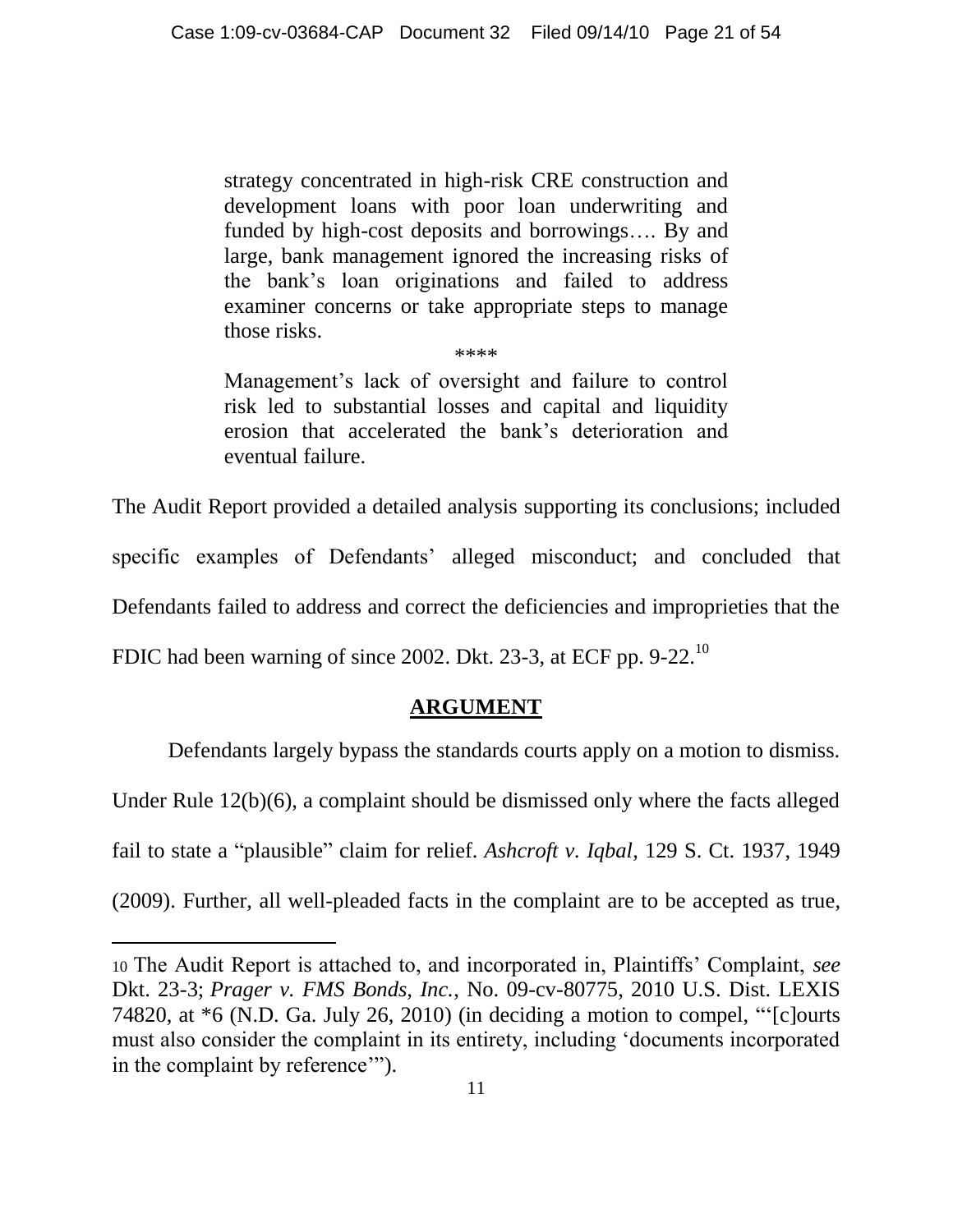and all reasonable inferences are to be construed in the light most favorable to the plaintiff. *Ziemba v. Cascade Int'l, Inc.*, 256 F.3d 1194, 1198 n.2 (11th Cir. 2001).<sup>11</sup>

#### <span id="page-21-0"></span>**I. PLAINTIFFS HAVE PROPERLY PLEADED NON-FRAUD CLAIMS PURSUANT TO THE GEORGIA SECURITIES ACT**

Claims I and II of Plaintiffs" Complaint assert claims under the GSA, O.C.G.A. §§ 10-5-12 and 10-5-14. The GSA provides for both legal damages and rescissionary relief.<sup>12</sup> Defendants seek to avoid answering altogether Claims I and II by arguing that it is "incontrovertible" and "beyond genuine dispute that scienter is an essential element of claims under O.C.G.A. §§ 10-5-12 and 10-5-14." Defs" Mem. at 15. However, Defendants cite no decision by the Georgia Supreme Court endorsing such a sweeping proposition. Defendants also fail to even discuss the language of the statute, which provides as follows:

(2) In connection with an offer to sell, sale, offer to purchase, or purchase of any security, directly or indirectly:

<sup>11</sup> While Plaintiffs" fraud claims require particularity under Fed.R.Civ.P. 9(b) (*see* Claims IV, V, VI, VII and VIII), notice pleading under Fed.R.Civ.P. 8(a) applies to Plaintiffs" non-fraud claims (*see* Claims I, II and III). *Accord Hays v. Adam*, 512 F. Supp. 2d 1330, 1346 (N.D. Ga. 2007) (Pannell, J.) (requiring "short and plain statement of the claim").

<sup>12</sup> Notably, Claims I (for legal damages) and II (for rescissionary relief) are pleaded as non-fraud causes of action, while Claims VI and VII, discussed below, are pleaded in the alternative as fraud-based claims for damages under O.C.G.A. §§ 10-5-12 and 10-5-14. *Accord* Fed.R.Civ.P. 8(d)(2).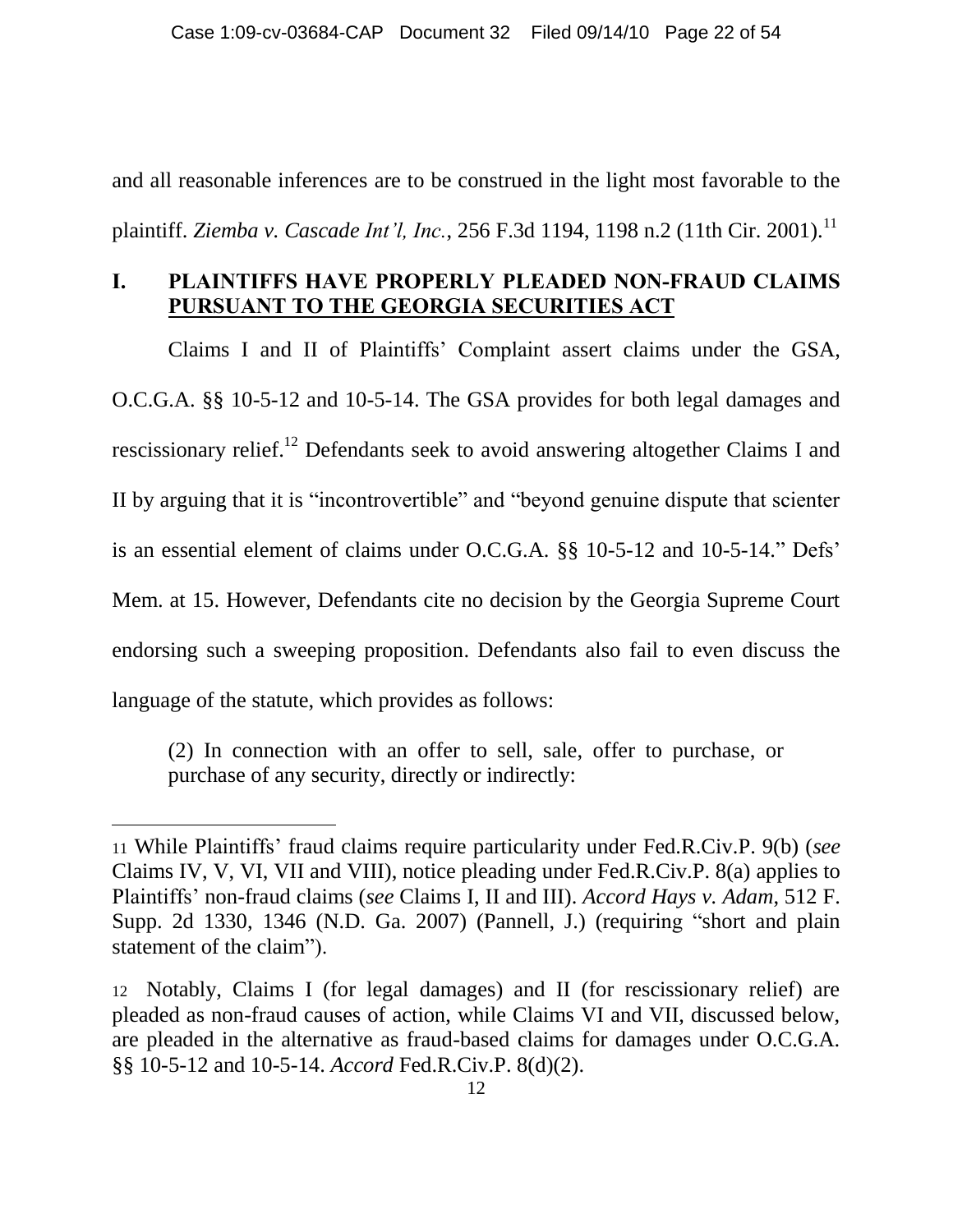- (A) To employ a device, scheme, or artifice to defraud;
- (B) To make an untrue statement of a material fact or omit to state a material fact necessary in order to make the statements made, in the light of the circumstances under which they are made, not misleading; or
- (C) To engage in an act, practice, or course of business that operates or would operate as a fraud or deceit upon a person; ....

O.C.G.A. § 10-5-12(a)(2). Unlike cases where a plaintiff invokes subsections (A) and (C), Claims I and II here rely on the non-fraud provision of subsection (B). Indeed, the fact that subsections (A) and (C) specifically reference a fraud requirement, but subsection (B) does not, suggests that the culpable conduct is, in fact, different, as other courts have held, as discussed more fully below.

As Defendants point out, two intermediate appellate courts have held that O.C.G.A. § 10-5-12(a)(2) claims – in general – require scienter, observing that the statute tracks the language of SEC Rule 10b-5, 17 C.F.R. § 240.10b-5, which was promulgated pursuant to the anti-fraud provisions of § 10(b) of the Securities Exchange Act of 1934 (the "1934 Act"), 15 U.S.C. § 78j(b). *See Keogler v.*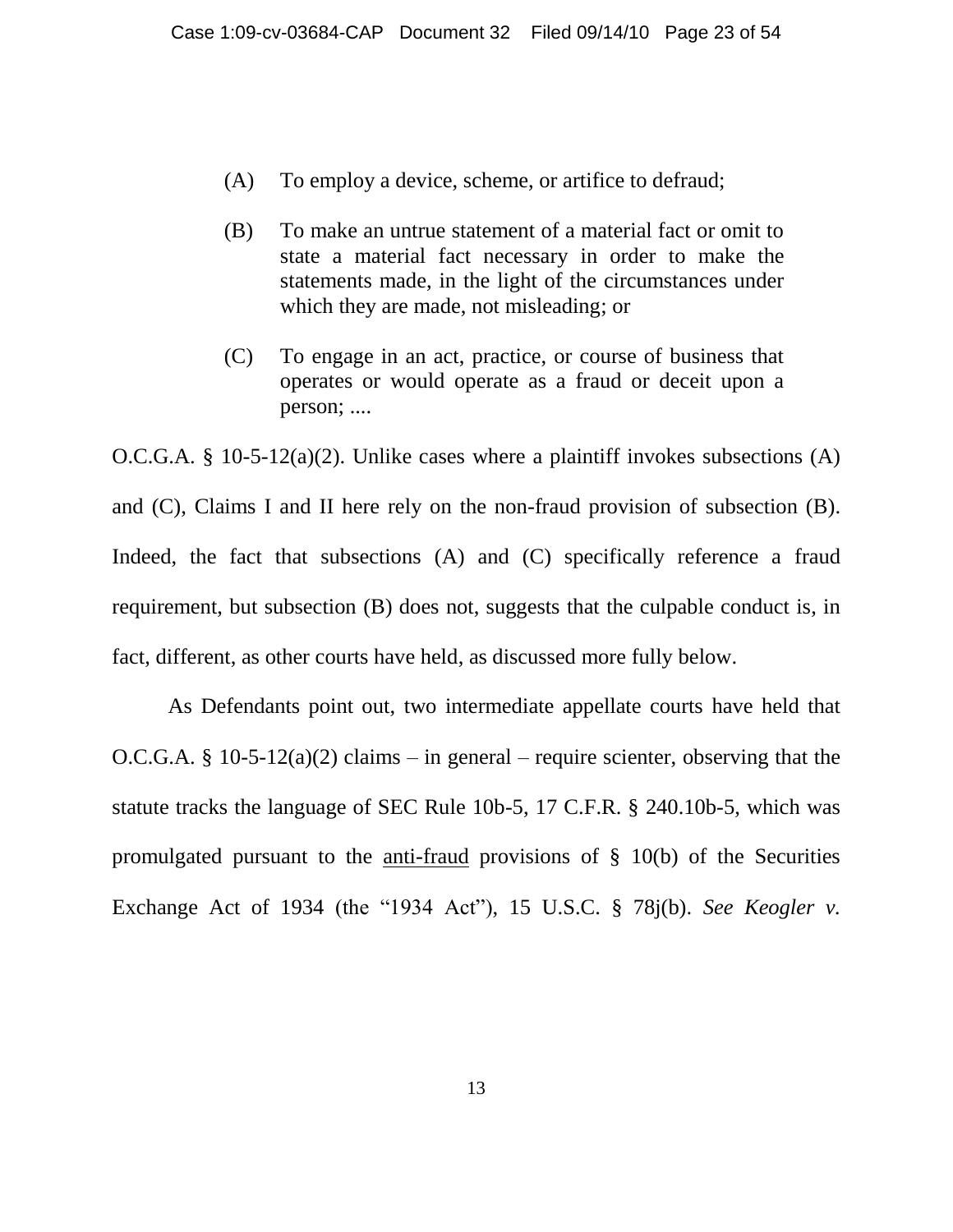*Krasnoff*, 268 Ga. App. 250, 254, 601 S.E.2d 788 (2004); *GCA Strategic Inv. Fund v. Joseph Charles & Assocs.*, 245 Ga. App. 460 537 S.E.2d 677 (Ga. App. 2000).<sup>13</sup>

First, however, neither the Georgia Supreme Court nor the Eleventh Circuit has definitively resolved this issue. Further, this Court has observed that the language of subsection (B) tracks the language of the <u>non-fraud</u> provision of § 12(a)(2) of the Securities Act of 1933 ("1933 Act"), 15 U.S.C. § 77l(a)(2), which was modeled on section 410(a)(2) of the Uniform Securities Act (the "Uniform Act"). *See Abrams & Wofsy v. Renaissance Inv. Corp.,* 820 F. Supp. 1519, 1528 (N.D. Ga. 1993) (O'Kelley, J.).<sup>14</sup> Courts of other states with similar statutes and

<sup>13</sup> Notably, § 10(b) of the 1934 Act is entitled "Manipulative and Deceptive Devices." *Accord* SEC Rule 10b-5. By contrast, O.C.G.A. § 10-5-12 is entitled "Unlawful practices," thus ostensibly encompassing both fraudulent and nonfraudulent conduct.

<sup>14</sup> Section 12(a)(2) does not require scienter. *See Johnson v. Aegon USA, Inc.*, 355 F. Supp. 2d at 1343 (plaintiff need only allege the prospectus "(1) contained an untrue statement of a material fact; (2) omitted to state a material fact required to be stated therein; or (3) omitted to state a material fact necessary to make the statements therein not misleading"); *Taam Assocs. v. Housecall Med. Res., Inc.*, No.96-cv-2214A, 1998 U.S. Dist. LEXIS 22372, at \*13 n.3 (N.D. Ga. Mar. 30, 1998) ("negligent conduct" sufficient for § 12(a)(2) of the 1933 Act) (citing *Ernst & Ernst v. Hochfelder*, 425 U.S. 185 (1976)).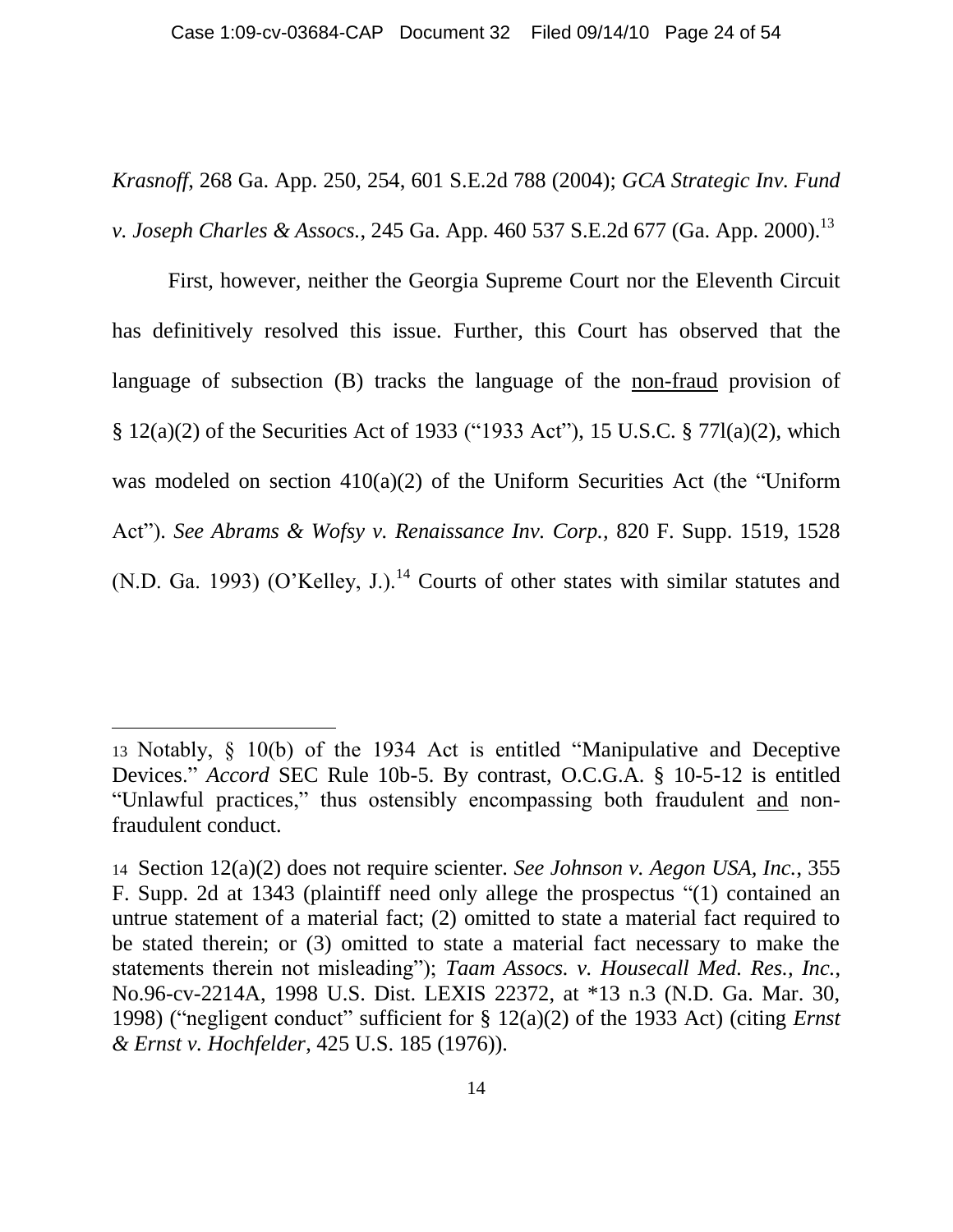also commentators (including a former director of the Georgia Securities Division) are in accord. 15

Both the Eleventh Circuit and this Court have voiced some uncertainty as to the *mens rea* required under O.C.G.A. 10-5-12(a)(2)(B). For example, in *Friedlander v. Troutman, Sanders, Lockerman & Ashmore*, 788 F.2d 1500, 1508 & n.10 (11th Cir. 1986), the Eleventh Circuit acknowledged that courts, including the Fifth Circuit, have found ambiguity and held that, "[g]iven our disposition of this case, we need not resolve the question of whether or not the Georgia blue sky law requires scienter." *See also Diamond v. Lamotte*, 709 F.2d 1419, 1423 (11th Cir. 1983) ("it is not clear that there is such a [scienter] requirement under the Georgia blue sky statute").<sup>16</sup> Nor, as noted, has the Georgia Supreme Court resolved the

<sup>15</sup> Indeed, nearly every state that has enacted a statute modeled on section 410(a)(2) of the Uniform Act has concluded likewise. *See* J. Steven Parker and Jason R. Doss, *Georgia Securities Act-Let the Buyer Beware!*, Ga. Bar J., at 16-17 & n.20 (June 2005) (attached as Exhibit 1) (citing court decisions from Colorado, South Carolina, Minnesota, Indiana, and Washington). *See also Gilliland v. Hergert*, No. 05-01059, 2008 WL 2682587 at \*5-7 (W.D. Pa. July 1, 2008) (predicting Pennsylvania Supreme Court would recognize that 70 Pa. Stat. § 1-501 does not require proof of scienter).

<sup>16</sup> Without differentiating subsection (B), the Eleventh Circuit has also stated in other cases, more generally, that  $\S$  10-5-12(a)(2) requires the same proof as SEC Rule 10b-5. *See Ledford v. Peeples*, 605 F.3d 871, 895 n.65 (11th Cir. 2010); *Pelletier v. Zweifel*, 921 F.2d 1465, 1511 (11th Cir. 1991).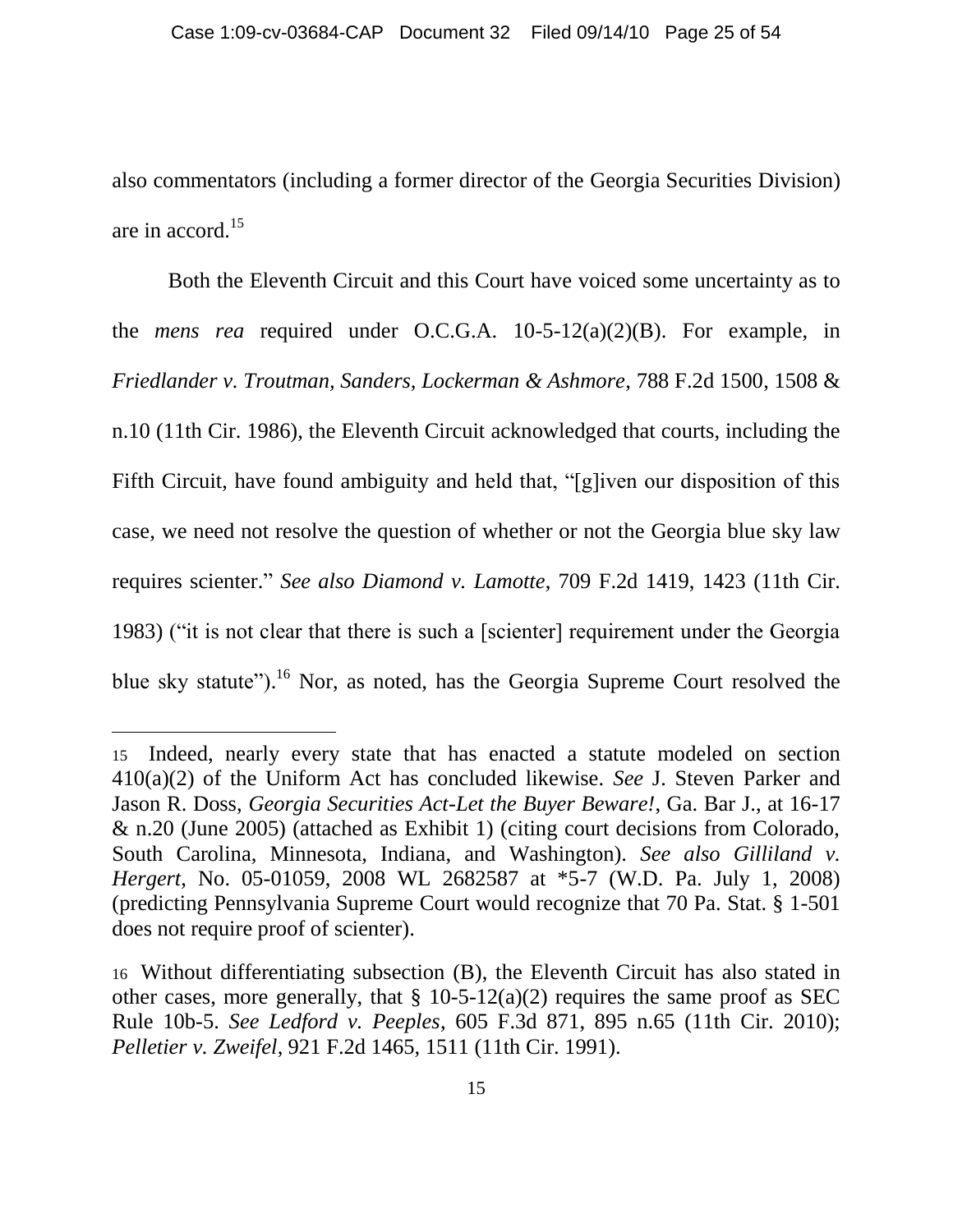issue and it is at least conceivable that the Georgia Supreme "might render" a decision contrary to *Keogler*. *Accord Doyle v. Volkswagenwerk Aktiengel-Ellschaft*, 81 F.3d 139, 143 (11th Cir. 1996).<sup>17</sup>

Accordingly, if there remains any doubt, the Court should not at a minimum dismiss on a highly disputed issue of law as Defendants assert, but instead certify to the Georgia Supreme Court the question of whether subsection (B) requires scienter. *See, e.g.*, *Shields v. BellSouth Advertising & Publ'g Co.*, 228 F.3d 1284, 1290-91 (11th Cir. 2000) (holding that ""when such doubt exists as to the application of state law, a federal court should certify the question to the state supreme court to avoid making unnecessary state law guesses and to offer the state court the opportunity to interpret or change existing law"") (citation omitted).<sup>18</sup>

During the pendency of the certified question to the Georgia Supreme Court, this litigation can also proceed, as a resolution of the above state law question does

<sup>17</sup> Denial of certiorari in *Keogler* (268 Ga. App. 250) is not precedential and does not provide authoritative guidance ""on the merits of the decision"" that was being appealed. *Wilson v. Baldwin*, 239 Ga. App. 327, 519 S.E.2d 251 (1999) (emphasis and citation omitted).

<sup>18</sup> "Only a state supreme court can provide what we can be assured are "correct" answers to state law questions, because a state"s highest court is the one true and final arbiter of state law." *Id.* (citation omitted). *See, e.g., Holmes v. Grubman*, No. S09Q1585, –S.E.2d–, 2010 WL 424225 (Ga. Feb. 8, 2010) (answering certified questions on Georgia state law regarding negligent misrepresentation).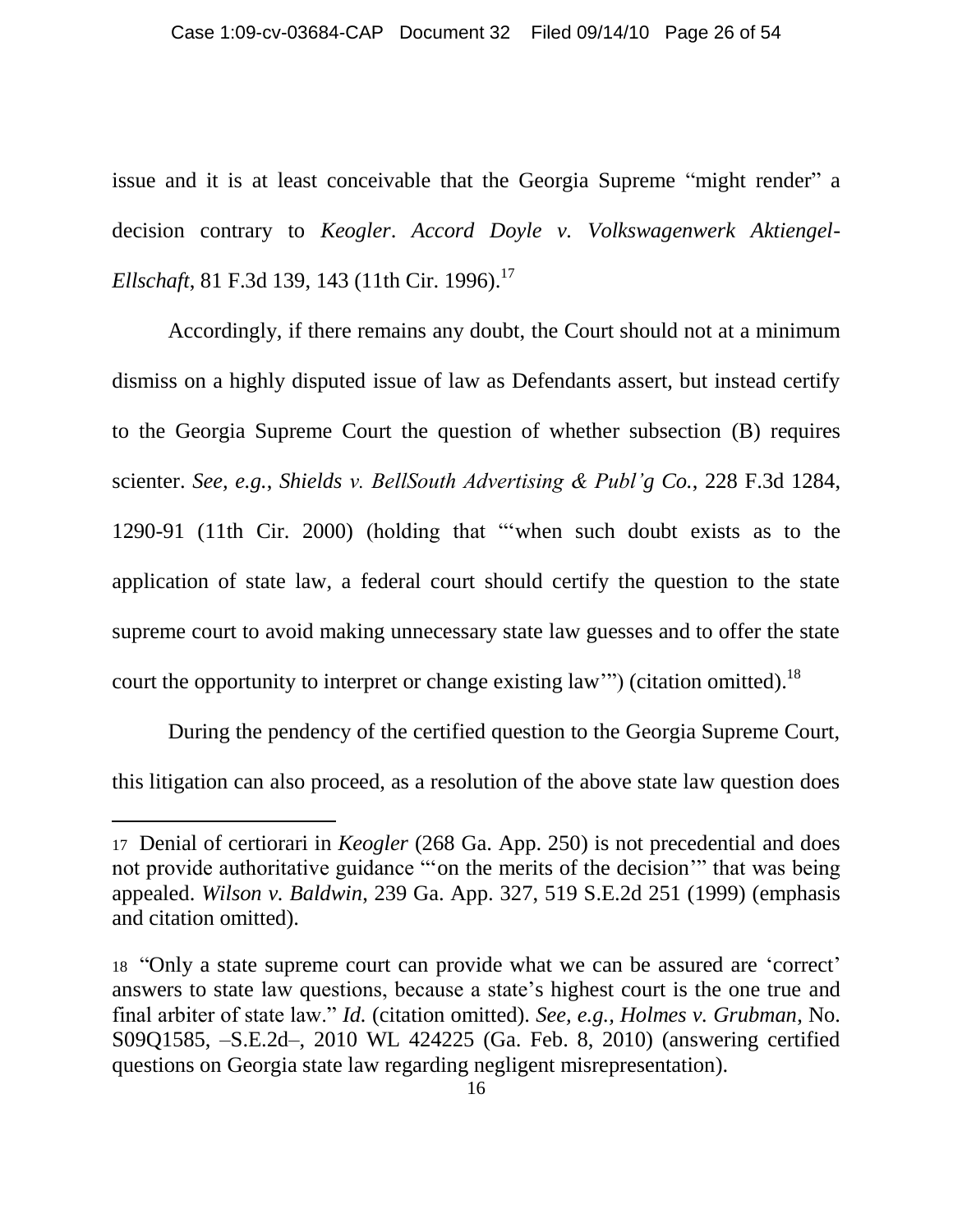not implicate this Court's core jurisdiction, but instead involves a discrete question concerning only two of the eight claims asserted. *See Castaneda v. Burger King Corp.*, 597 F. Supp. 2d 1035 (N.D. Cal. 2009) (rejecting stay during pendency of certified questions, even where jurisdiction was at issue).

#### <span id="page-26-0"></span>**II. PLAINTIFFS HAVE PROPERLY PLEADED A CLAIM FOR NEGLIGENT MISREPRESENTATION AND OMISSION**

As Defendants must acknowledge, the Georgia Supreme Court recently reaffirmed the viability of claims for negligence in securities litigation. *See Holmes v. Grubman*, 2010 WL 424225. There, Georgia's high court held that "[t]he same principles apply to both fraud and negligent misrepresentation cases … [the only real distinction between the two is the] absence of the element of knowledge of the falsity of the information disclosed." *Id.* at \*4 (citation omitted).<sup>19</sup>

<sup>19</sup> Defendants" correctly note that *Holmes* extended negligence claims to so-called "holder" cases, where the plaintiff forebears in selling securities. By contrast, the claims here involve omissions in Plaintiffs" *purchases* of stock. Defendants" efforts to impose on Plaintiffs certain "holder" case requirements, such as "direct communications" with a defendant and "specific reliance" thereon, are therefore misplaced. *See* Defs" Mem. at 36-38. Nevertheless, the omissions were in Defendants' direct communications to Plaintiffs vis-à-vis the false 2006 and 2008 PPMs (*see supra*). Here, moreover, direct reliance is inapplicable in any event because this case involves primarily one of omissions. *See In re Piedmont Office Trust Sec. Litig.*, 264 F.R.D. 693, 701 (N.D. Ga. 2010) (Pannell, J.) (quoting *Affiliated Ute Citizens of Utah v. U.S.*, 406 U.S. 128, 153-54 (1972)) ("The Supreme Court has held in that a case that involves primarily a failure to disclose,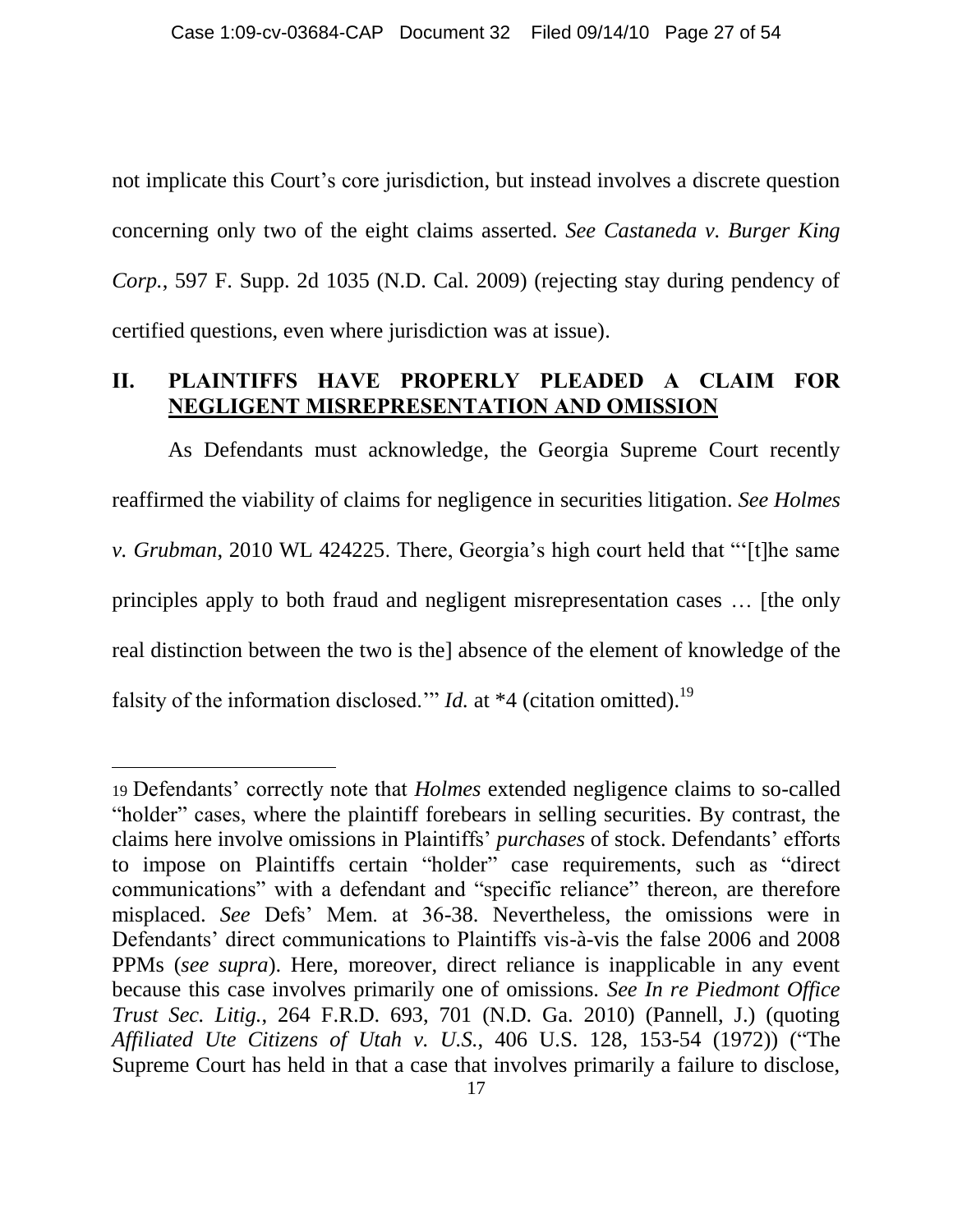As control persons of Haven Trust who issued, and were identified in, the misleading PPMs, Defendants were effectively in privity with Plaintiffs. Even without such privity, however, courts have held that "[a]n exception has been carved out in those cases where a known third party"s reliance was the desired result of the representation." *Robert & Co. Assocs. v. Rhodes-Haverty P'ship*, 250 Ga. 680, 681, 300 S.E.2d 503, 504 (1983). In *Robert & Co.*, the Georgia Supreme Court relied on the *Restatement of the Law, Second, Torts*, § 552, which states, in pertinent part (*id.* at n.1*)*:

> (1) One who, in the course of his business, profession or employment, or in any other transaction in which he has a pecuniary interest, supplies false information for the guidance of others in their business transactions, is subject to liability for pecuniary loss caused to them by their justifiable reliance upon the information, if he fails to exercise reasonable care or competence in obtaining or communicating the information.

\*\*\*\*

(3) The liability of one who is under a public duty to give the information extends to loss suffered by any of the class of persons for whose benefit the duty is created, in any of the transactions in which it is intended to protect them.

positive proof of reliance is not a prerequisite to recovery. "All that is necessary is that the facts withheld be material in the sense that a reasonable investor might have considered them important in the making of this decision."").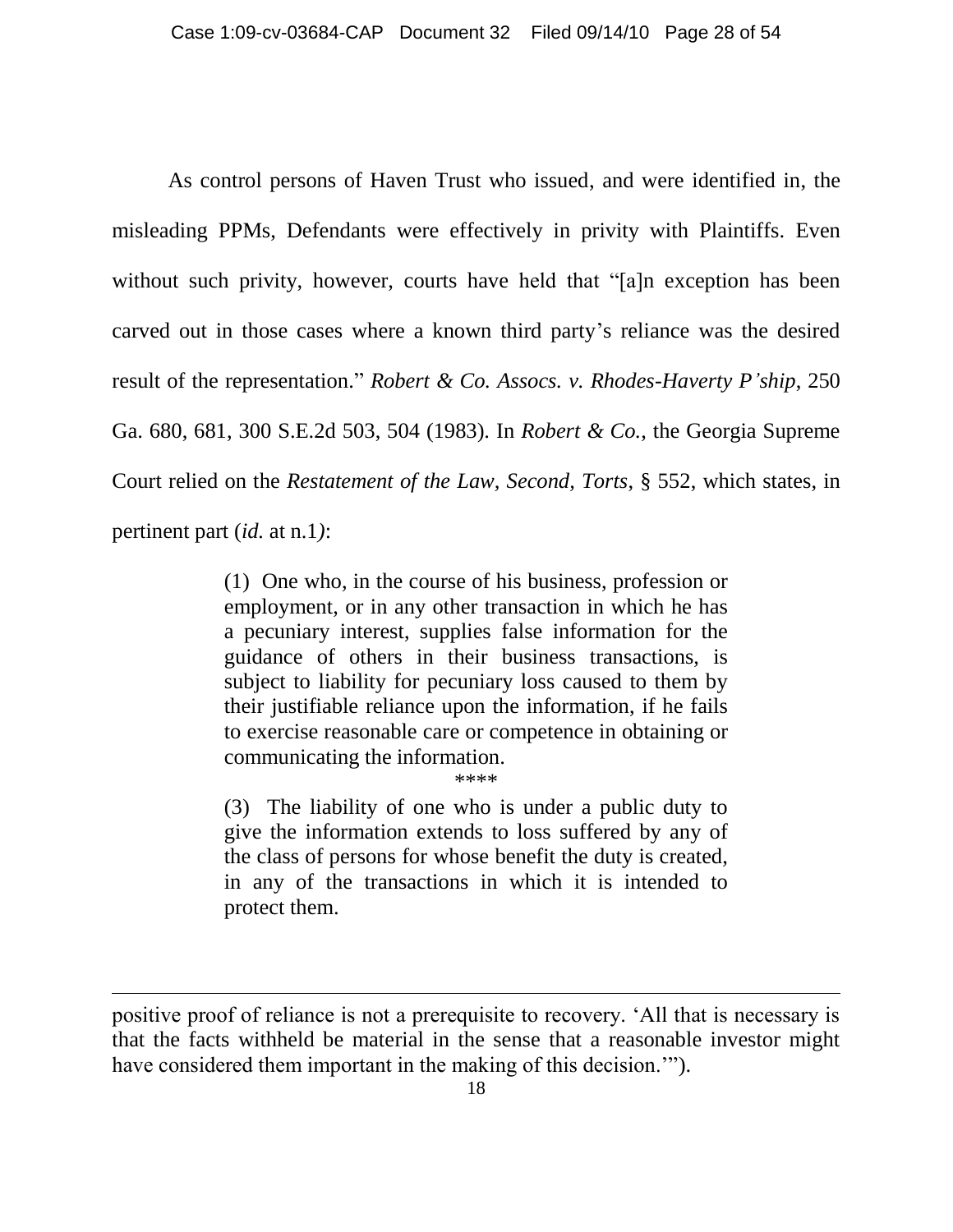Here, as senior officers and/or as paid Directors of Haven Trust, the Defendants omitted to state numerous material facts in connection with the sale of the Company"s stock to Plaintiffs, including adverse information about the Company"s excessively risky lending practices; inadequate loan practices; inadequate loan underwriting; inadequate credit administration procedures (¶¶ 2, 38, 40-42, 64, 65-71, 74-76); and violations of federal and state law that resulted from its unlawful business operations (¶¶ 47, 49, 69). These claims are clearly cognizable under Georgia statutory and common law. *See, e.g.*, O.C.G.A. §§ 51-1- 6 and 51-1-8; *Holmes v. Grubman*, 2010 WL 424225, at \*4; *Brown v. Moe's Southwest Grill, LLC*, No. 1:07-CV-0741-RWS, 2009 U.S. Dist. LEXIS 119775, at \*9-11 (N.D. Ga. Dec. 21, 2009) (denying summary judgment as to negligent omission claim based on factual dispute). <sup>20</sup>

<sup>20</sup> Defendants" reliance on *Smiley v. S&J Investments, Inc.*, 260 Ga. App. 493, 580 S.E.2d 283 (2003) and *Am. Casual Dining , L.P. v. Moe's Southwest Grill, LLC*, 426 F. Supp. 2d 1356 (N.D. Ga. 2006) is inapt. Contrary to Defendants, liability for negligence claims is not limited to so-called "professionals" or to those "with a pecuniary interest." Each Defendant here is alleged to have acted "in the course of his business, profession or employment" in concealing key information from Plaintiffs. *Accord Restatement of Torts, Second*, § 552(1). Moreover, liability also extends to "one who is under a public duty to give the information," for losses "suffered by any of the class of persons for whose benefit the duty is created." *Id.* § 552(3). Here, Defendants" omissions occurred in the context of the PPMs that are required by Georgia law for the protection of Plaintiffs and other investors.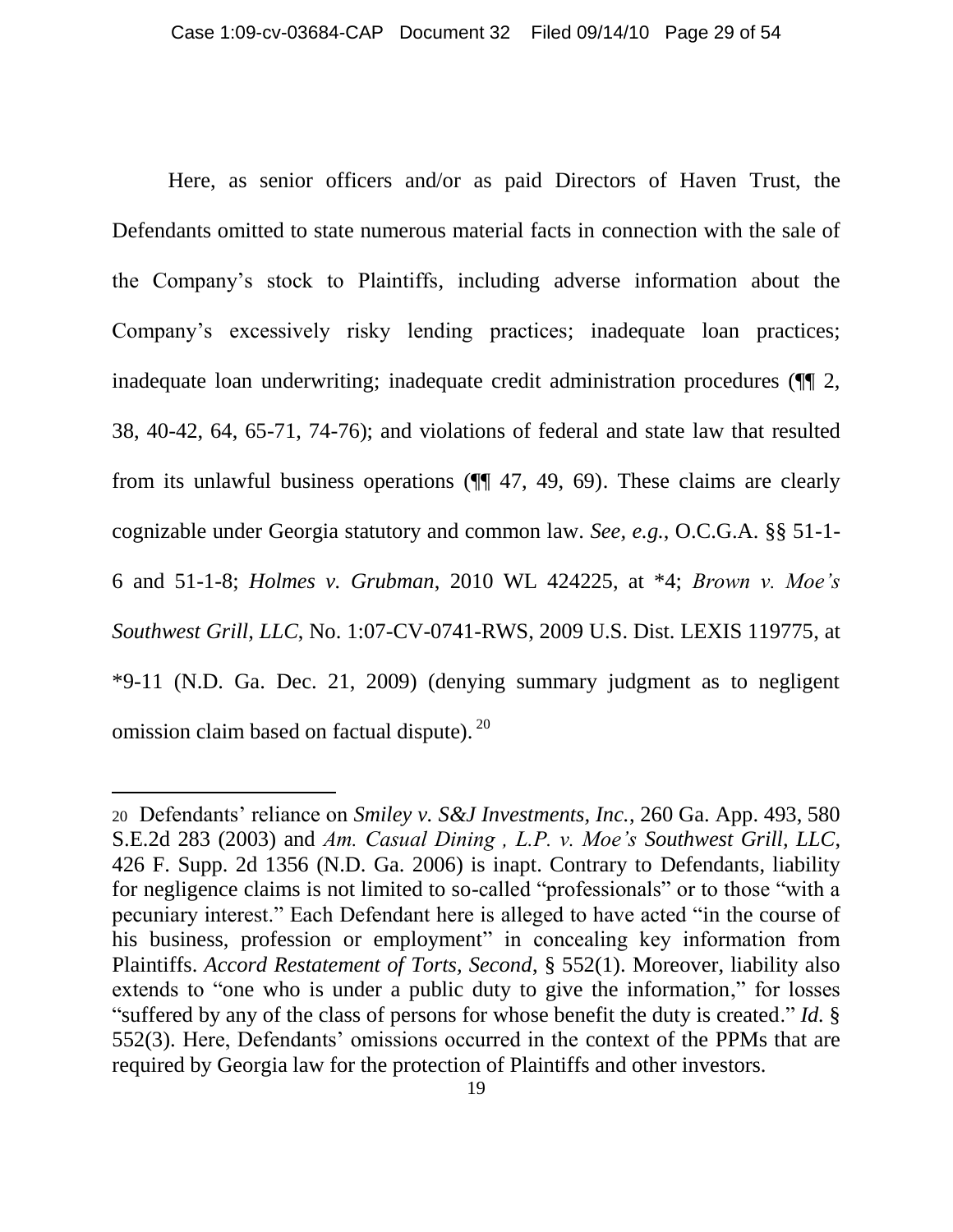### <span id="page-29-0"></span>**III. PLAINTIFFS PROPERLY PLEADED FRAUD UNDER THE GSA AND SECTION 10(b) OF THE SECURITIES EXCHANGE ACT**

Plaintiffs have narrowly limited their primary-liability fraud claims to three defendants, *i.e.*, Mukesh ("Mike") Patel, R.C. Patel and Edward Briscoe (the "Fraud Defendants").<sup>21</sup> Each Fraud Defendant served as a senior officer and/or Director of Haven Trust and the Bank, and thereby not only exerted control over those entities, but possessed actual knowledge as to the true financial condition and business operations of the Company and the Bank. (¶¶ 13-15, 45-50, 58, 107-114). *Accord* Dkt. 23-3, at ECF pp.22-23 (documenting Fraud Defendants' knowledge of undisclosed deficiencies and improprieties since 2002).

#### **A. Plaintiffs Have Pleaded with the Requisite Particularity**

<span id="page-29-1"></span>As discussed above, the Fraud Defendants omitted to timely disclose several highly material facts in connection with Plaintiffs' purchases of Haven Trust stock, many of which pertain to the 2006 and 2008 PPMs, including:

• *the Bank's excessively risky and undisclosed lending practices*, where highly-speculative and risky loans were made in connection with CRE and ADC activities without adequate collateral, credit requirements and loan-tovalue rations (¶¶ 2, 62-64, 65-71, 74-76);

<sup>21</sup> *See* Claim IV (§ 10(b) of the 1934 Act) and Claims VI and VII (O.C.G.A. §§ 10-5-12 and 10-5-14). As discussed in Section I above, Claims I and II are pleaded under Fed.R.Civ.P.  $8(d)(2)$  in the alternative as non-fraud securities violations against all of the Defendants.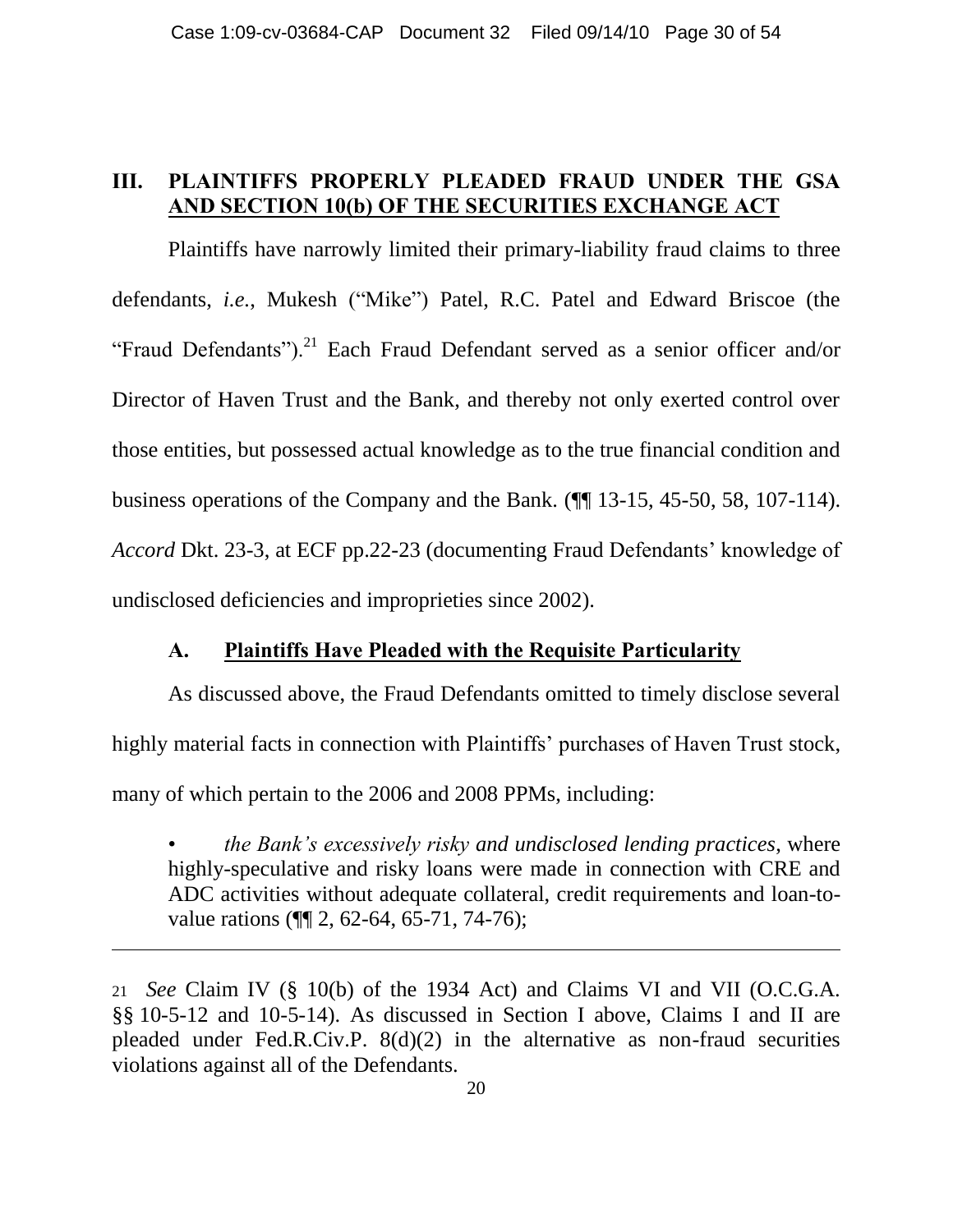• *the Defendants' self-dealing transactions*, including at least nine loans totaling \$12 million that were made to "Bank owners and their related interests," some of which were made to a shell corporation controlled by the family of R.C. Patel (¶¶ 38, 40-42);

• *the Bank's violation of laws and regulations related to loan underwriting deficiencies*, notwithstanding that the FDIC and GDBF repeatedly warned Defendants and admonished them to take corrective measures (¶¶ 45-50, 58); and

• *the Defendants' failure to heed the "red flag" warnings* as to operating improprieties and regulatory violations which required immediate remediation and correction, as the FDIC found Defendants" failures to be the cause of Haven Trust"s collapse (¶¶ 2, 45-50, 58-59, 69-71, 81).

Plaintiffs" allegations concerning these specific deficiencies are supported

by the FDIC"s Audit Report, including the findings of the FDIC"s OIG as to the causes of Haven Trust"s failure. (¶ 58). In short, Plaintiffs have adequately pleaded the "who, what, why and where" of Defendants" omissions in failing to timely disclose to investors material adverse information about the Company"s actual operations and financial condition. 22

<sup>22</sup> On reply, Defendants may cite *Waterford Twp. Gen. Employees Ret. Sys. v. SunTrust Banks, Inc.*, No. 1:09-cv-00617-TWT, 2010 U.S. Dist. LEXIS 85755 (N.D. Ga. Aug. 19, 2010), but that case is different. In *Waterford*, the court found that plaintiffs" allegations were "plucked out of thin air" and that the complaint "does not allege that anyone – other than the Plaintiff" found SunTrust's accounting to be improper. *Id.* at \*5-6. Here, by contrast, the FDIC"s OIG determined that Haven Trust"s failure was caused by the specific malfeasance of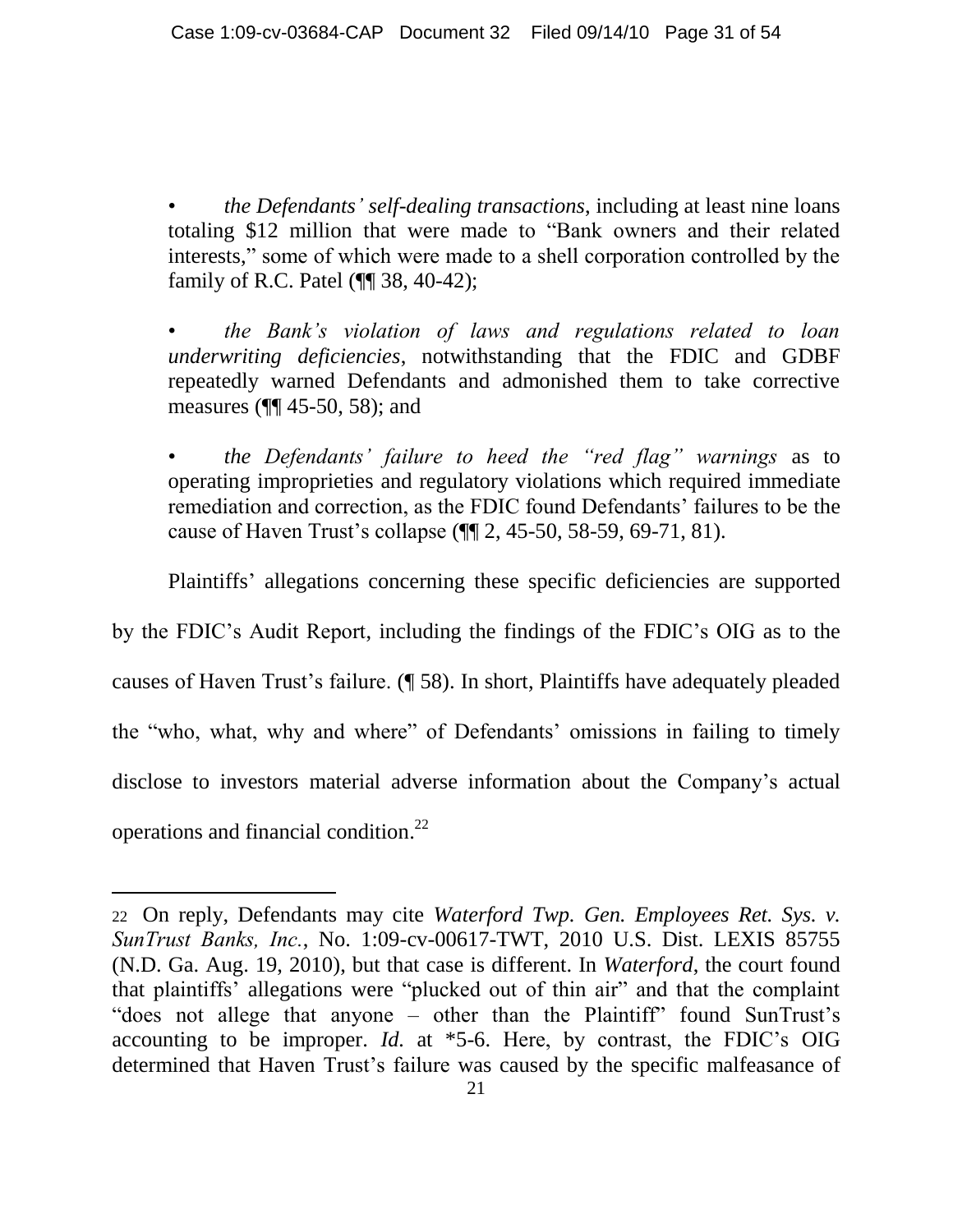#### **1. Defendants' Materiality Challenges Are Premature**

<span id="page-31-0"></span>Defendants also argue that their alleged omissions are not material, are just puffery, or amount merely to non-actionable claims of mismanagement. Defs' Mem. at 23-35. However, this argument is premised on a mischaracterization of Plaintiffs" allegations and prematurely raises issues of factual dispute. In *Johnson v. Aegon USA, Inc.*, 355 F. Supp. 2d 1337, 1345 (N.D. Ga. 2004) (Pannell, J.), this Court rejected a similar invitation to make premature materiality decisions:

> Ultimately, certain statements or representations, "although literally accurate, can become, through their context and manner of presentation, devices which mislead investors. For that reason, the disclosure required by the securities laws is measured not by literal truth, but by the ability of the material to accurately inform rather than mislead prospective buyers." *In re Convergent Technologies Securities Litigation*, 948 F.2d 507 (9th Cir. 1991) quoting *McMahan & Co. v. Wherehouse Entertainment, Inc.*, 900 F.2d 576, 579 (2d Cir. 1990). Accordingly, at this stage in the litigation, the court cannot conclude that the defendants bore no duty to disclose the allegedly omitted facts to the plaintiffs in the relevant prospectuses and registration agreements.

the director Defendants named in Plaintiffs" Complaint. Similarly, *Belmont Holdings Corp. v. Sun Trust Banks, Inc.*, 1:09-cv-1185-WSD, slip op. (N.D. Ga. Sept. 10, 2010), is also inapplicable as that case involved alleged misstatements of opinion concerning the adequacy of loan loss reserves going forward, and not, as here, omissions of material fact concerning previous and ongoing fundamental bank operations and financial results.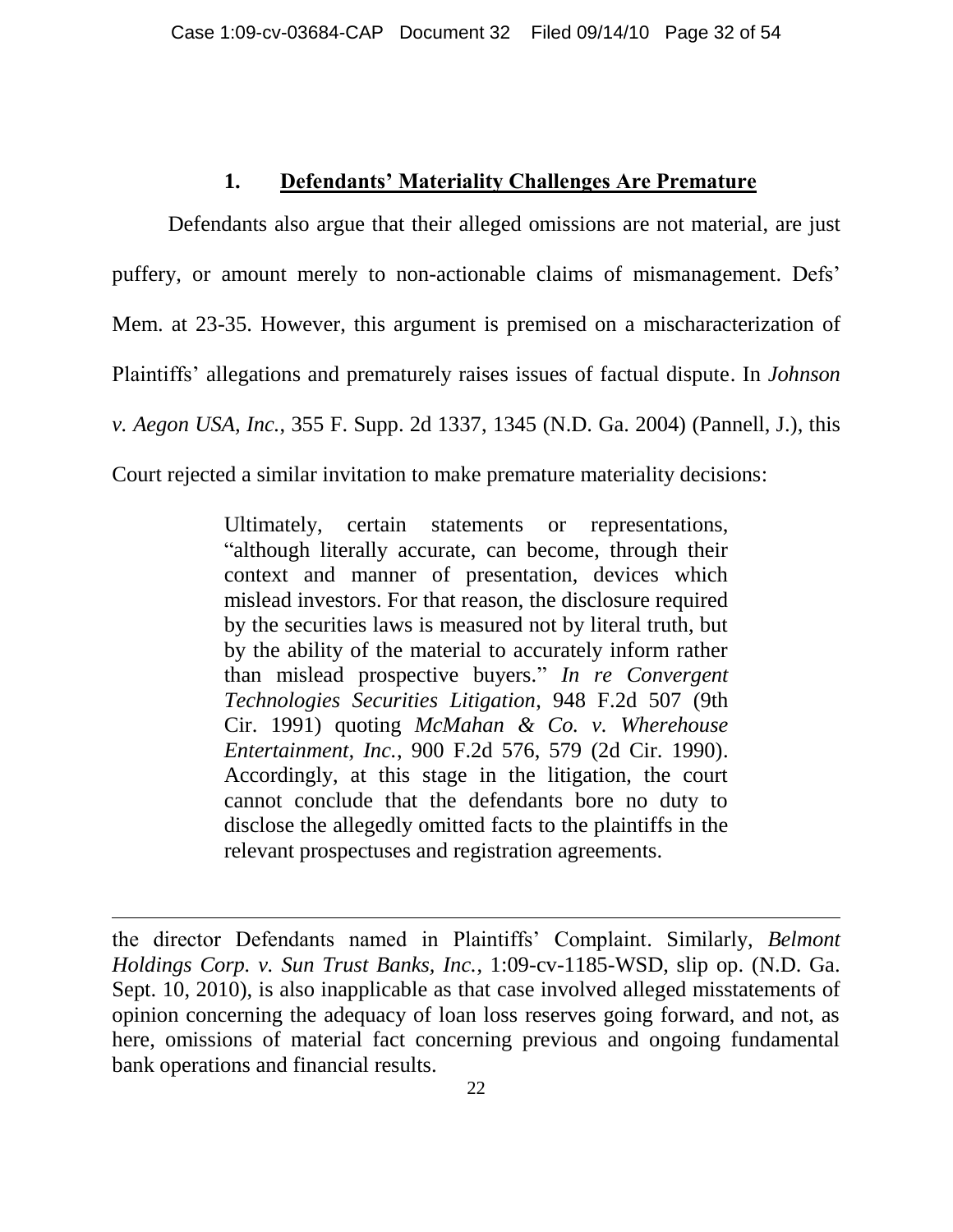Indeed, this Court recently reaffirmed that materiality determinations are rarely appropriate on summary judgment, let alone on a motion to dismiss, because they typically involve disputed factual issues. *See* Ex. 2, *In re Wells Real Estate Invest. Trust Secs. Litig.*, No. 1:07-CV-862-CAP, slip op. at 8 (N.D. Ga. Aug. 2, 2010) (citing, *inter alia*, *S.E.C. v. Reyes*, 491 F. Supp. 2d 906, 909 (N.D. Cal. 2007) ("assessments [of materiality] are peculiarly ones for the trier of fact")).

#### **2. Defendants Had a Duty to Speak the Full Truth**

<span id="page-32-0"></span>It is black-letter law that when Defendants chose to speak, including in their 2006 and 2008 PPMs, they were obliged to not only tell the truth, but to tell the whole truth.<sup>23</sup> As alleged, Defendants were aware and knowledgeable of the Company"s true operations and condition as control persons of the Company and the Bank, and were continually confronted with reports concerning the Bank"s operations by the FDIC and the GDBF during, and even prior to, the Class Period.

<sup>23</sup> Omissions of material fact "are proscribed only when the defendant has a duty to disclose." *Ziemba v. Cascade Intern., Inc.*, 256 F.3d at 1206 (quotations omitted). "A duty to disclose arises when "a defendant"s failure to speak would render the defendant's own prior speech misleading or deceptive."" *In re Immucor Inc. Sec. Litig.*, No. 1:05-cv-2276-WSD, 2006 U.S. Dist. LEXIS 72335, at \*32-33 (N.D. Ga. Oct. 4, 2006) (quoting *Ziemba*, 256 F.3d at 1206). ""A duty to speak the full truth arises when a defendant undertakes to say anything."" *Id.* (quoting *First Virginia Bankshares v. Benson*, 559 F.2d 1307, 1317 (5th Cir. 1977)).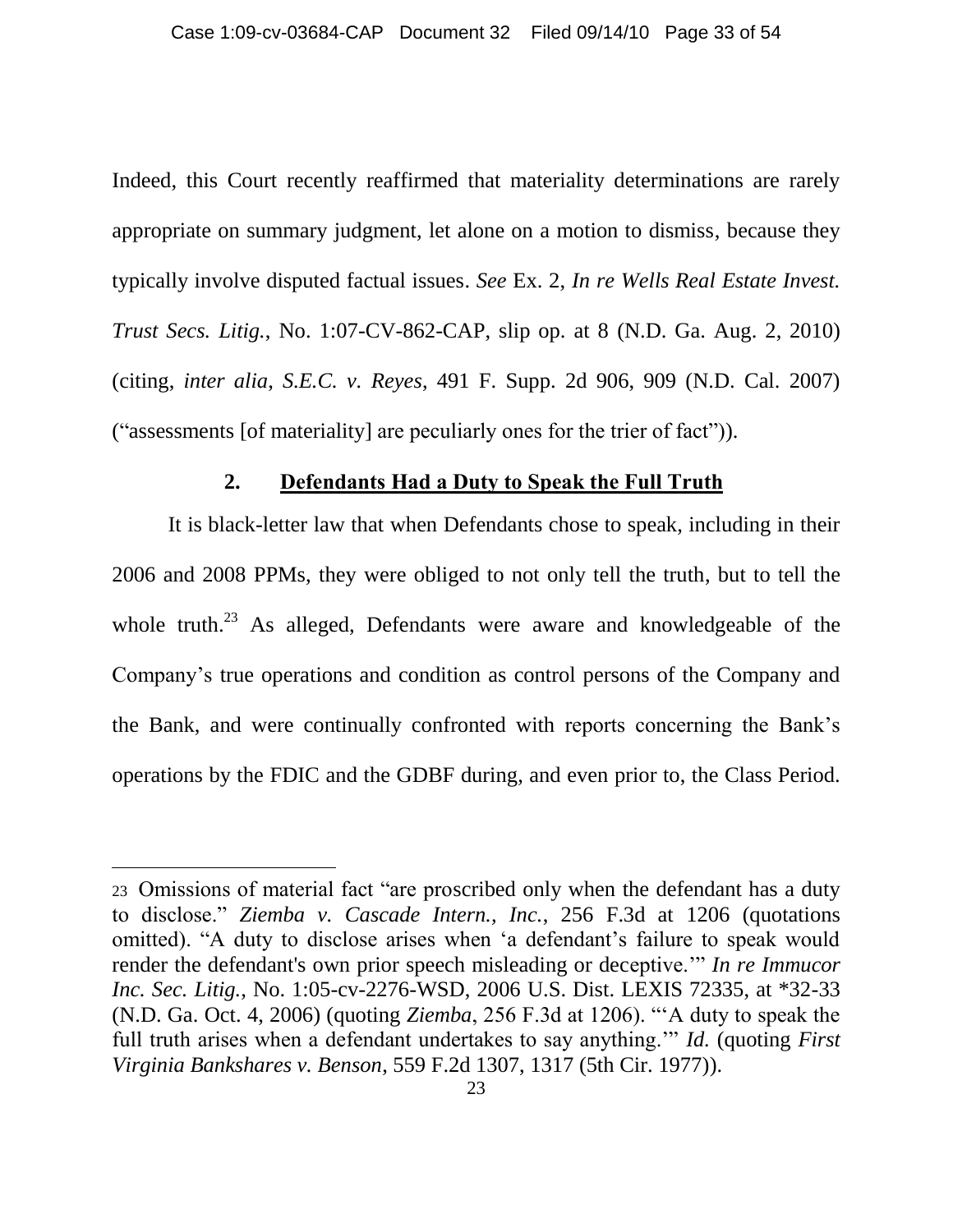Defendants, however, chose to conceal the truth concerning the Bank to mislead investors.

Defendants conflate their obligation to tell the complete truth with "the FDIC"s clear and comprehensive prohibition against the disclosure of any examination reports." Defs" Mem. at 22-23. Plaintiffs do not fault Defendants for failing to actually publish the regulators' ROEs, or even the fact of the regulators' ongoing criticisms and admonitions. Instead, the claims here arise from Defendants' omissions of underlying material adverse information concerning the Bank's failure to comply with its stated underwriting policies, violations of regulatory law, inadequate and undisclosed underwriting practices, and unsecured sham "loans" to insiders (including those funneled through the children of defendant R.C. Patel), as discussed above. Surely, Defendants could have and should have timely disclosed the truth concerning these practices without violating any banking regulations.

Further, these allegations are sufficiently pleaded. *Accord In re Wells Real Estate*, slip op. at 8 (N.D. Ga. Aug. 2, 2010) (Ex. 2). Plaintiffs have provided "specific allegations ... that point to fraud on the defendants' part, as opposed, say, to poor management or simple misfortune." *Jones v. Corus Bankshares, Inc.*, No.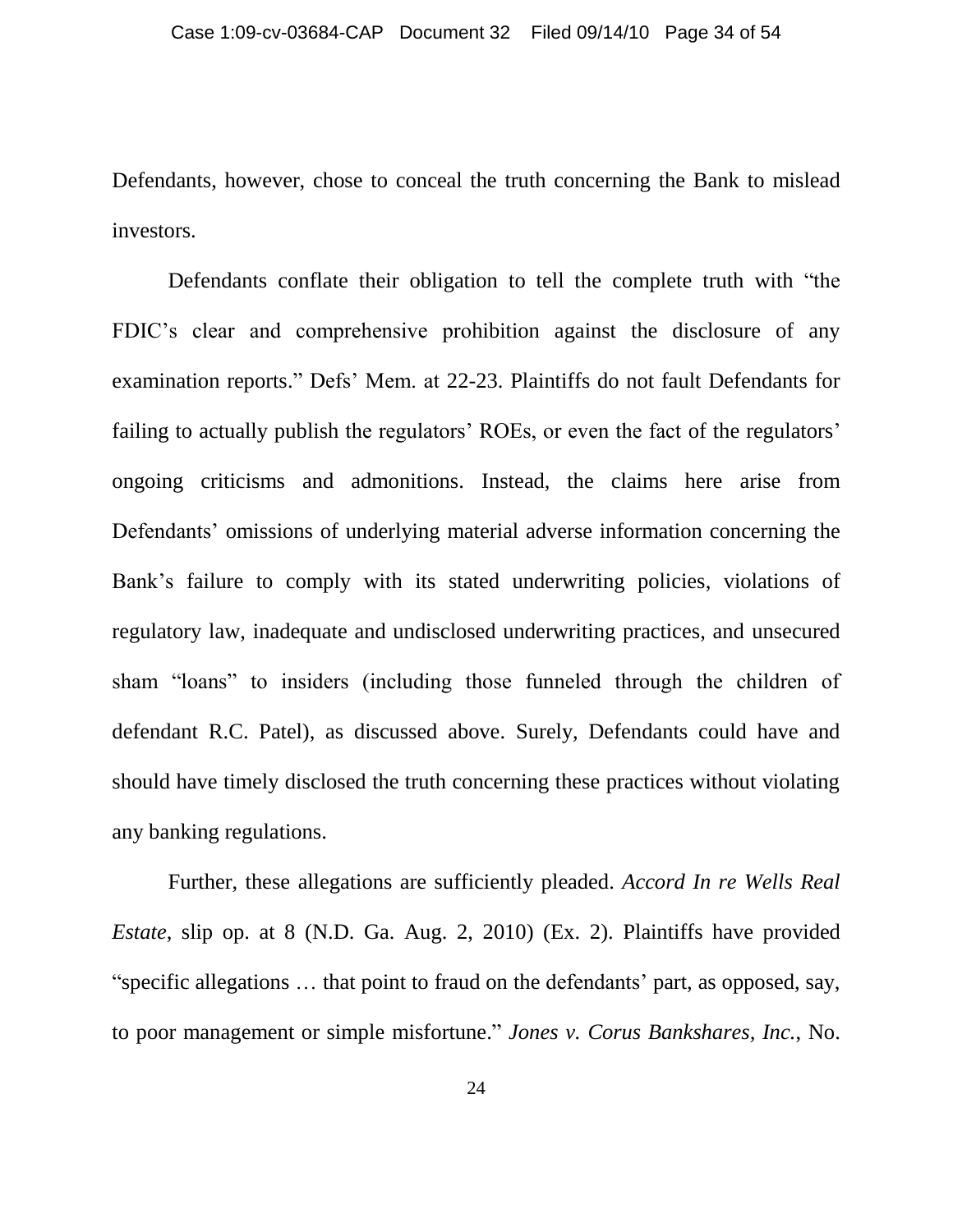09-cv-1538, 2010 U.S. Dist. LEXIS 33579, at \*16-17 (N.D. Ill. Apr. 6, 2010) (holding that "specific examples of bad loans" was one possible way of pleading fraud with the requisite particularity).  $24$ 

#### **B. Plaintiffs Adequately Alleged Scienter**

 $\overline{a}$ 

<span id="page-34-0"></span>As Plaintiffs allege, the failure of Haven Trust and the collapse of a half billion dollar Georgia bank were not mere unforeseen business failures. To the contrary, Plaintiffs contend that their demise was the result of Defendants' malfeasance in failing to operate the business in a lawful manner and to heed the repeated warnings by regulators to address and correct operational and other deficiencies. Defendants' claimed liability flows not from mismanagement, but from their knowingly or recklessly false portrayal to investors of the financial condition and business operations of Haven Trust. These allegations sufficiently allege scienter.

<sup>24</sup> Defendants" assertion that Plaintiffs have alleged puffery is incorrect. To the contrary, even if "a statement [were] not actionable when considered individually, it can be actionable if it "reinforce[s] factual misstatements and therefore contribute[s] to ongoing deception", or "if the speaker is aware that the statement is deceptive." *Jones v. Corus Bankshares, Inc.*, 2010 U.S. Dist. LEXIS 33579, at \*37-38 (citations omitted). Here, Plaintiffs" allegations are premised on Defendants' malfeasance in omitting to timely disclose then-known facts concerning the Bank"s past and ongoing operations and results.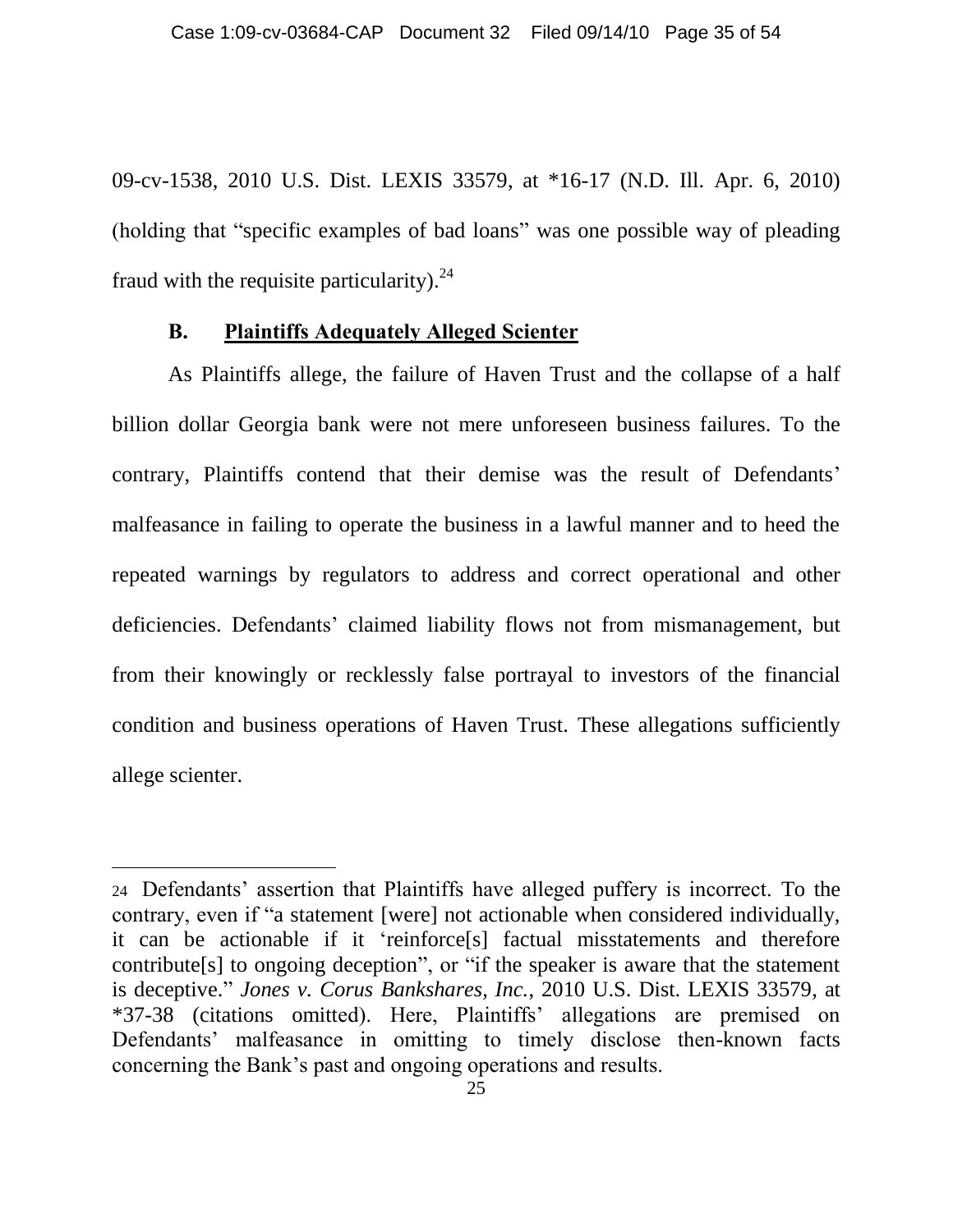In *Tellabs, Inc. v. Makor Issues & Rights, Ltd.*, 127 S. Ct. 2499, 2505 (2007), the Supreme Court held that in order to plead a strong inference of scienter in accord with the Private Securities Litigation Reform Act ("PSLRA"), the facts alleged must give rise to an inference of scienter that is cogent and at least as compelling as any opposing inference of non-fraudulent intent suggested by defendants: "When the allegations are accepted as true and taken collectively, would a reasonable person deem the inference of scienter at least as strong as any opposing inference?" *Id.* at 2511. The strong inference test is satisfied where, as here, the Complaint alleges sufficiently the Defendants' "'knowledge of facts or access to information contradicting their public statements."" *In re Unicapital Corp. Sec. Litig.*, 149 F. Supp. 2d 1353, 1372 (S.D. Fla. 2001) (quoting *Novak v. Kasaks*, 216 F.3d 300, 308 (2d Cir. 2000)).<sup>25</sup>

<sup>25</sup> "In the Eleventh Circuit, a showing of "severe recklessness" satisfies the scienter requirement." *Grand Lodge of Pa. v. Peters*, 550 F. Supp. 2d 1363, 1368 n.49 (M.D. Fla. 2008) (quoting *McDonald v. Alan Bush Brokerage Co.*, 863 F.2d 809, 814 (11th Cir. 1989)). Severe recklessness includes those "highly unreasonable omissions or misrepresentations that involve not merely simple or even inexcusable negligence, but an extreme departure from the standards of ordinary care," and that present "a danger of misleading buyers or sellers which is either known to the defendant or is so obvious that the defendant must have been aware of it." *Id.* (quoting *McDonald*, 863 F.2d at 814).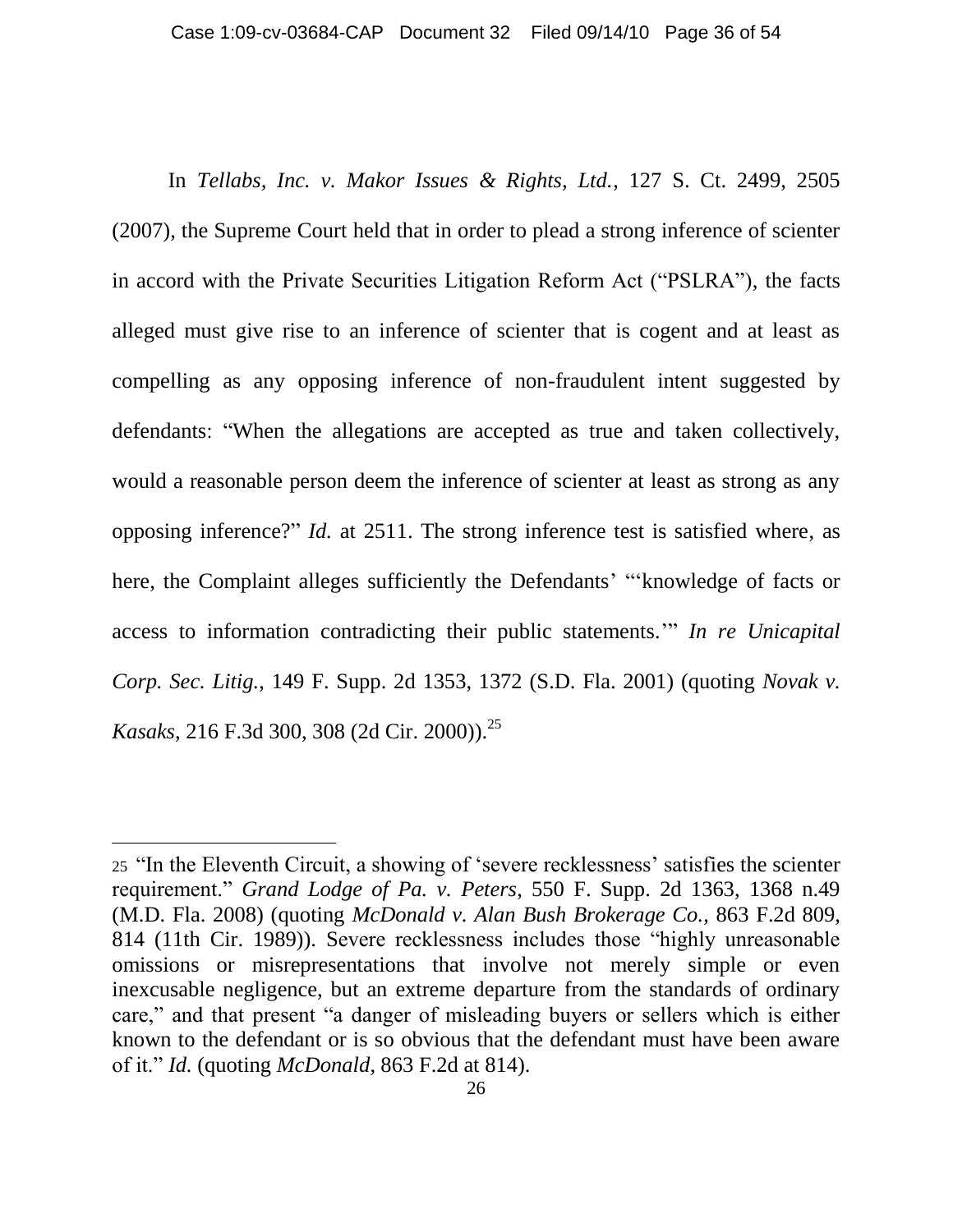Plaintiffs" Complaint presents cogent, compelling facts which make it at least as likely as not that Defendants engaged in a calculated or knowing scheme to omit and conceal Haven Trust"s regulatory and financial deficiencies. As such, this case is not about "fraud by hindsight" or a business succumbing to adverse market conditions (*see* Defs" Mem. at 1-2, 33-35), but about Defendants" knowing or reckless failure to disclose material adverse facts to the investors they solicited – *including as late as September 2008, just two months before the Bank actually failed.* (¶ 88).

Defendants' attempt to refute Plaintiffs' scienter allegations on a piecemeal basis violates the *Tellabs* mandate that the allegations must be considered not individually, but as a whole.<sup>26</sup> Here, Defendants' scienter is demonstrated, in the aggregate, through the longstanding operational deficiencies and practices of the

<sup>26</sup> Defendants also incorrectly imply that their purported lack of insider sales undercuts any showing of scienter. Defs" Mem. at 16-17. *See Mizzaro v. Home Depot, Inc.,* 544 F.3d 1230, 1254 (11th Cir. 2008) (insider stock trades "may be relevant"); *PR Diamonds, Inc. v. Chandler*, 364 F.3d 671, 691 (6th Cir. 2004) ("[W]e have never held that the absence of insider trading defeats an inference of scienter."); *In re Nuko Info. Sys., Inc. Sec. Litig.*, 199 F.R.D. 338, 344-45 (N.D. Cal. 2000) (absence of defendants' selling has little bearing on adequacy of scienter allegations where insider trading not alleged); *In re ProQuest Secs. Litig.*, 527 F. Supp. 2d 728, 741 (E.D. Mich. 2007) (finding no legal requirement that individual alleged to have committed securities fraud personally profit).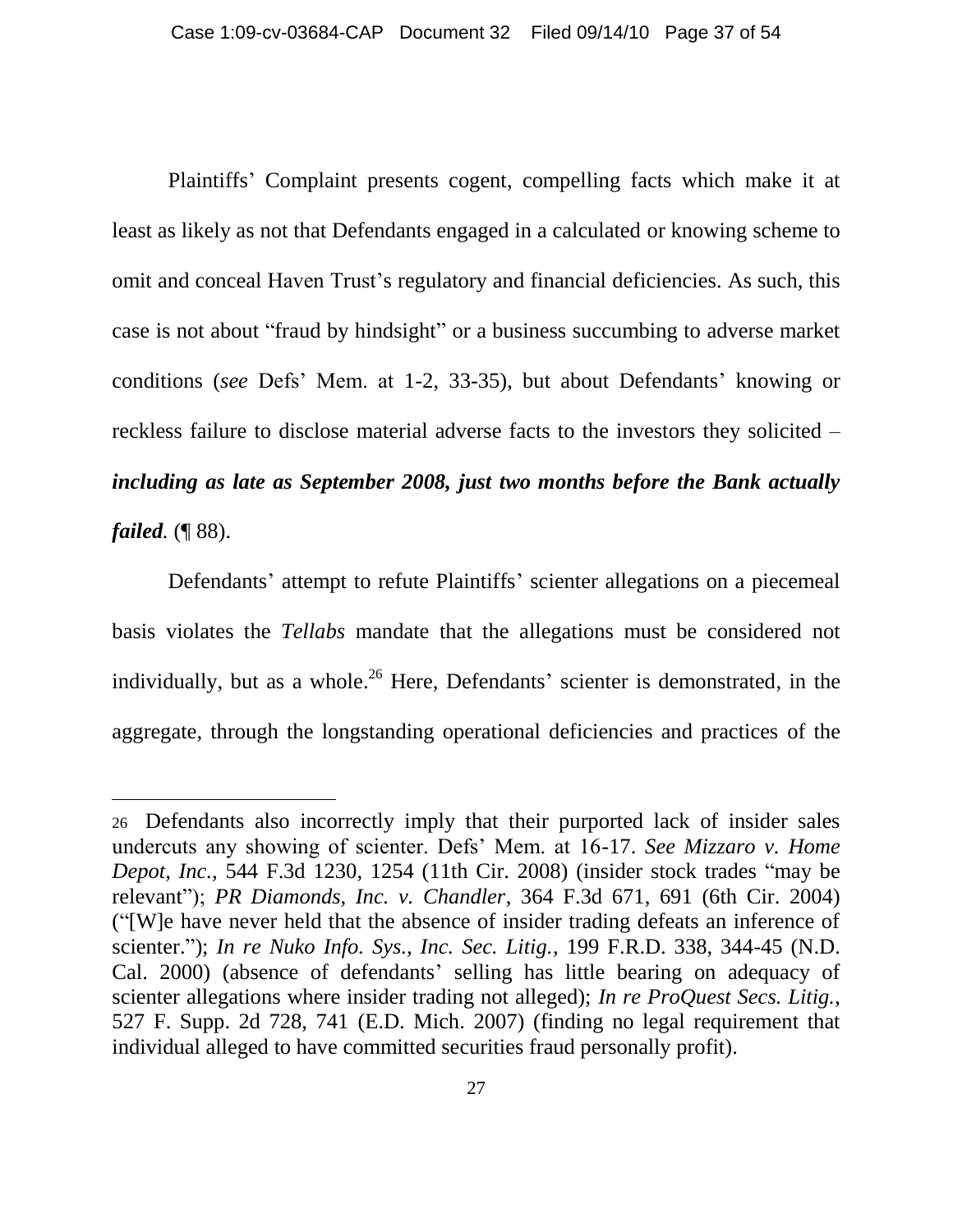Bank, and their knowing disregard of the regulators' ROEs, among other things.  $(\P\P2, 45-50, 58-59, 69-71, 81).^{27}$ 

#### **C. Plaintiffs Adequately Alleged Loss Causation**

<span id="page-37-0"></span>Defendants also contend that the Complaint does not adequately plead loss causation. Defs" Mem. at 20-22. Because the Complaint sufficiently alleges that Defendants' misconduct directly and proximately caused Plaintiffs' losses, Defendants are wrong.

"Loss causation describes the link between the defendant"s misconduct and the plaintiff"s economic loss." *Robbins v. Koger Props.*, 116 F.3d 1441, 1447 (11th Cir. 1997) (quotation omitted). "Loss causation does not require a showing that the alleged misstatements were the sole cause of loss. Instead, Plaintiffs need only allege that Defendants' misstatements or omissions were a 'significant contributing cause" to the loss." *In re Immucor Inc. Sec. Litig.*, 2006 U.S. Dist. LEXIS 72335, at \*57-58 (quoting *Robbins*, 116 F.3d at 1447). "[T]o sufficiently plead loss

<sup>27</sup> Defendants" contention that they could not have perpetrated a fraud because regulators conducted examinations of Haven Trust is illogical (Defs" Mem. at 19) and is belied by their own disclaimer on the covers of both PPMs: "**Neither the Securities and Exchange Commission nor any state securities Commission has approved or disapproved of these securities or passed upon the accuracy or adequacy of this memorandum. Any representation to the contrary is a criminal offense.**"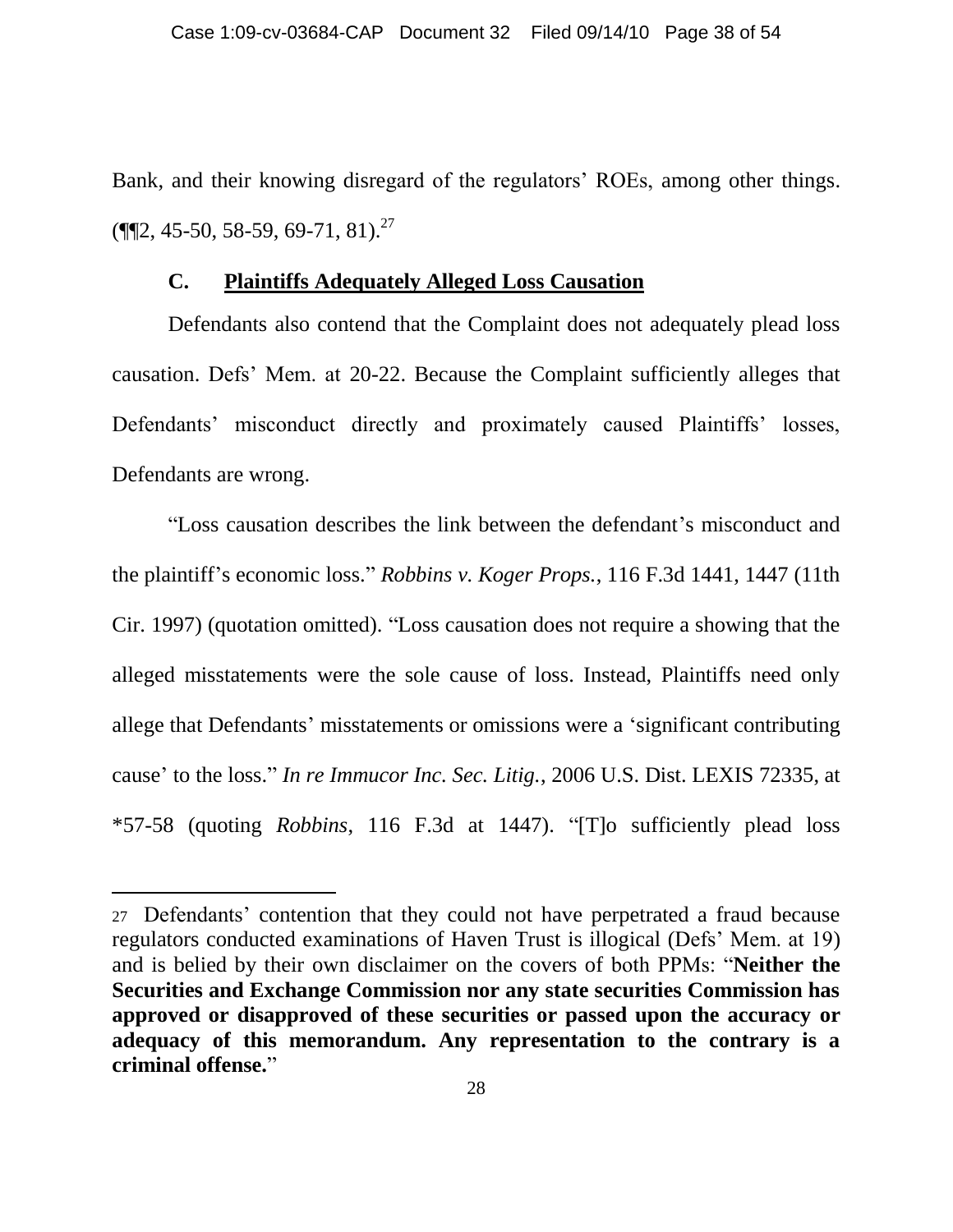causation, a plaintiff must allege a disclosure or revelation of truth about a defendant"s prior misstatement or omission that is in some way connected with a stock price drop." *In re Paincare Holdings Secs. Litig.*, No. 06 cv 362 Orl 28DAB, 2007 U.S. Dist. LEXIS 97709, at \*28 (M.D. Fla. Nov. 16, 2007), *adopted*, 541 F. Supp. 2d 1283 (M.D. Fla. 2008) (citation omitted).

"Overall, the complaint must contain "a short and plain statement of the claim" ... [that] provide[s] the defendant with "fair notice of what the plaintiff"s claim is and the grounds upon which it rests."" *In re NetBank Secs. Litig.*, No. 1:07-CV-2298-BBM, 2009 U.S. Dist. LEXIS 69030, at \*43 (N.D. Ga. Jan. 29, 2009) (quoting Fed.R.Civ.P. 8; *Conley v. Gibson*, 355 U.S. 41 (1957)).<sup>28</sup>

Here, Plaintiffs allege that Defendants misrepresented the true financial condition and business operations of Haven Trust, including the Company"s excessively risky lending practices, inadequate loan underwriting and inadequate credit administration procedures  $(\P\P 2, 38, 40-42, 64, 65-71, 74-76)$ ; and the violations of federal and state law that resulted from the Bank"s unlawful business

<sup>28</sup> "In essence this requires a plaintiff to allege that the share price of the security "fell significantly after the truth became known."" *In re NetBank*, 2009 U.S. Dist. LEXIS 69030, at \*43 (quoting *Dura Pharms., Inc. v. Broudo*, 544 U.S. 336, 346, 347 (2005)). "The focus on the inquiry, thus, is whether "a plaintiff who has suffered an economic loss [has] provide[d] a defendant with some indication of the loss and the causal connection that the plaintiff has in mind."" *Id.* at 347.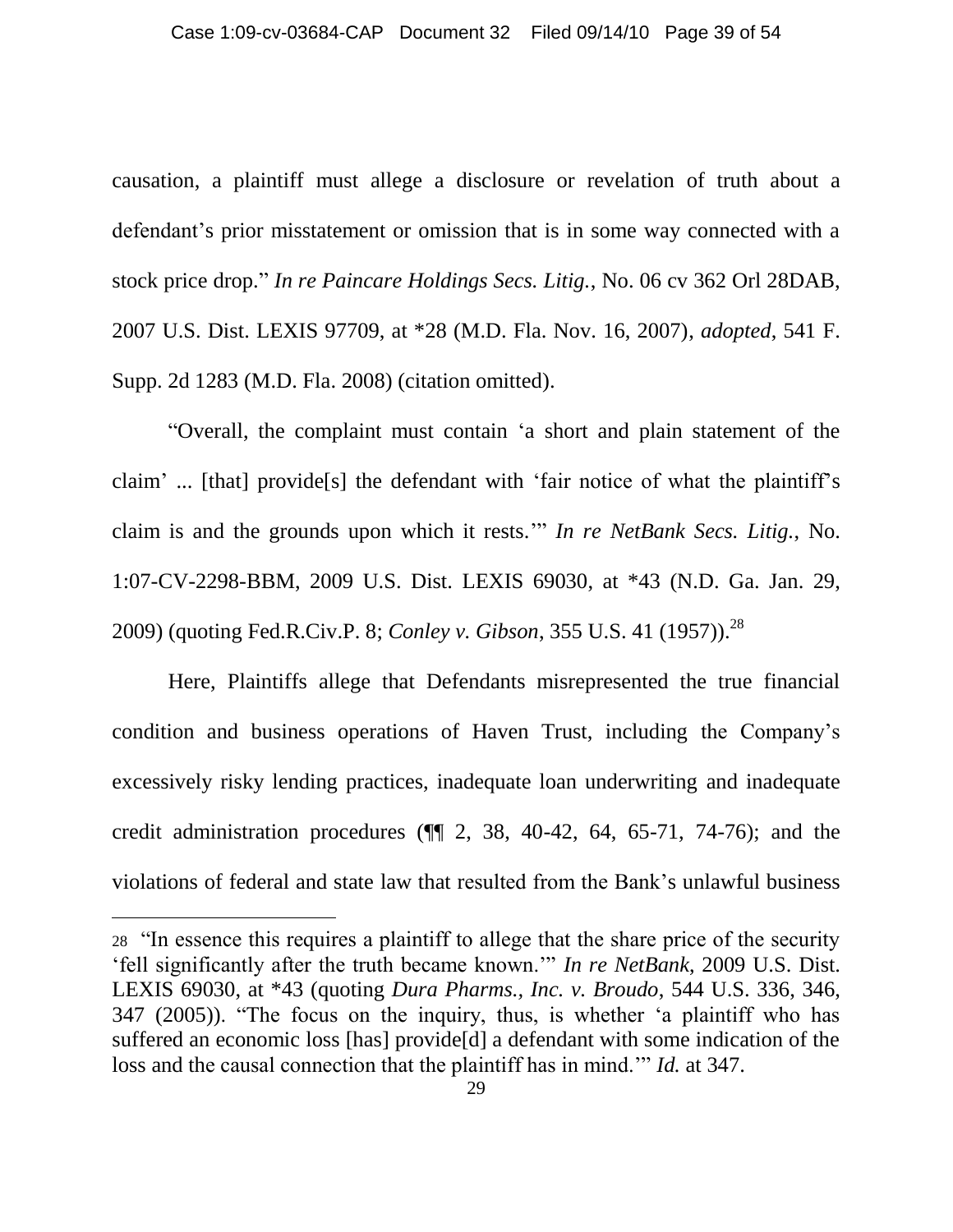operations (¶¶ 47, 49, 69). Plaintiffs also allege that Defendants" undisclosed malfeasance led to the FDIC taking over the Bank on December 18, 2008, and the resulting bankruptcy of Haven Trust. ( $\P$  33, 37, 89). Further supporting Plaintiffs' loss causation allegations, the FDIC"s Audit Report concluded that "Haven failed due to bank management's lack of oversight and failure to control risk in its loan portfolio." (¶¶ 58, 89; *accord* FDIC Audit Report, Dkt. 23-3, at ECF pp.3, 8-9). As a result, Plaintiffs" stock (for which many had paid some \$25 per share) was left worthless. ( $\P$ [2, 37, 89). These facts give Defendants fair notice of Plaintiffs' loss causation allegations.<sup>29</sup> To the extent that Defendants want to make a fact-based challenge to loss causation, they are free to do so at a later stage, not on a motion to dismiss.

#### <span id="page-39-0"></span>**IV. PLAINTIFFS PROPERLY ALLEGED COMMON LAW FRAUD**

 $\overline{a}$ 

Again targeting their claims narrowly, Plaintiffs have limited their fraud claims to only the three Fraud Defendants given the extent of these three

<sup>29</sup> As this Court recently concluded in other litigation, "[i]n light of the notion that 'proof of loss causation should not typically be resolved on a Rule  $12(b)(6)$ motion, as here the Plaintiffs have adequately alleged that their financial loss is connected to the Defendants" fraudulent conduct." *In re NetBank Secs. Litig.*, 2009 U.S. Dist. LEXIS 69030, at \*46 (citation omitted). Accord *Eastwood Enters., LLC v. Farha*, No. 8:07-cv-1940-T-33EAJ, 2009 U.S. Dist. LEXIS 88945, at \*16 (M.D. Fla. Sept. 28, 2009).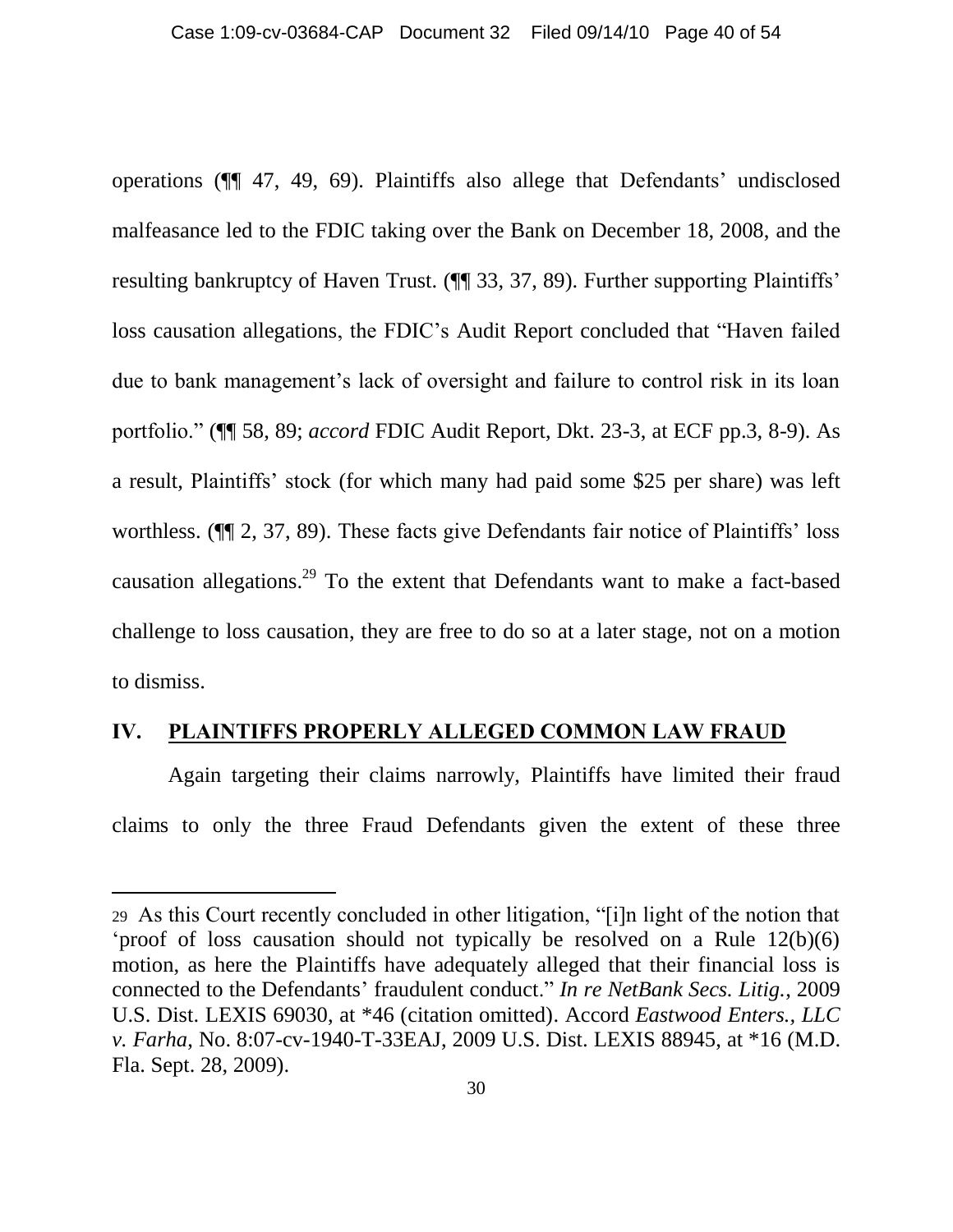Defendants' direct involvement in controlling the operations of Haven Trust. *See* Claim VIII (common law fraud). To assert a claim under Georgia law for common law fraud, a plaintiff must show: "(1) a false representation; (2) scienter; (3) intention to induce [the plaintiff] to act or refrain from acting; (4) justifiable reliance by [the plaintiff]; and (5) damages to [the plaintiff]." *Jones v. Infocure Corp*., No. 1:01-CV-2845-TWT, 2005 U.S. Dist. LEXIS 46745, at \*40 (N.D. Ga. Sept. 2, 2005) (quoting *Pendley Quality Trailer Supply, Inc. v. B & F Plastics, Inc.*, 260 Ga. App. 125, 126, 578 S.E.2d 915 (2003)). 30

In testing the adequacy of a pleading alleging common law fraud, this Court has held that the particularity requirement of federal "Rule 9(b) must be read in conjunction with Rule 8 of the Federal Rules of Civil Procedure, and that the heightened pleading requirements for fraud should not be interpreted in a manner that would abrogate the basic concept of notice pleading." *Bailey v. Reliance Trust Co.*, No. 1:04-CV-0340-JOF, 2006 U.S. Dist. LEXIS 23081 (N.D. Ga. Mar. 23, 2006) (citing *Friedlander v. Nims*, 755 F.2d 810, 813 n.3 (11th Cir. 1985)). In

<sup>30</sup> Furthermore, common law fraud is not subject to the same pleading requirements for § 10(b) claims, which are covered by the PSLRA, 15 U.S.C. § 78u-4(b). Thus, for example, although Plaintiffs here meet the requirements of loss causation under *Dura*, 544 U.S. at 346-47, such an analysis is not even applicable to a claim for common law fraud. *Lopez v. Rica Foods, Inc.*, 277 Fed. Appx. 931, 932, 2008 U.S. App. LEXIS 10773, at \*4-5 (11th Cir. May 14, 2008).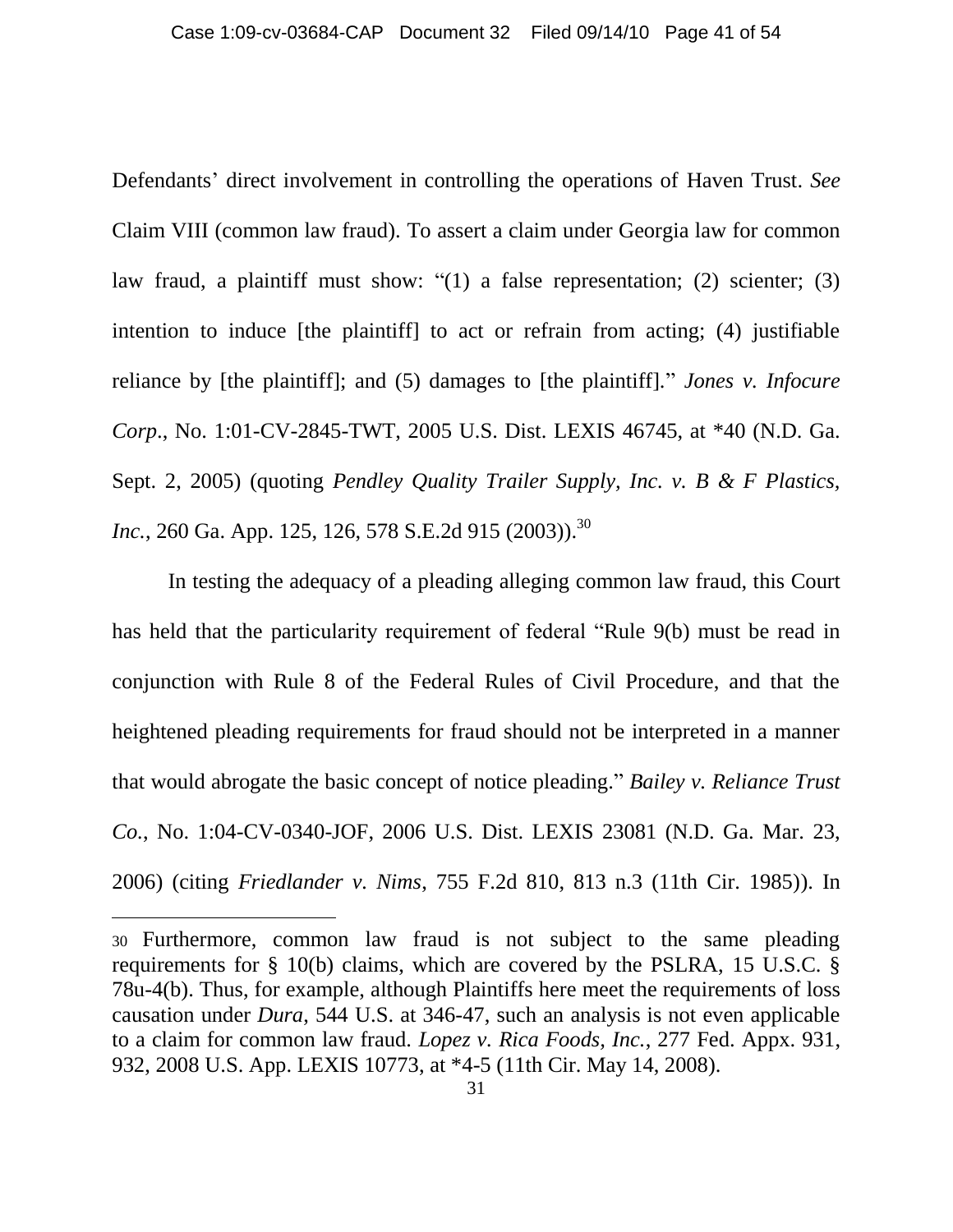meeting those pleading requirements, a complaint "can be read together with other documents in the record to establish specific allegations of fraud." *Id.* (citing, *inter alia*, *Durham v. Bus. Mgmt. Assocs.*, 847 F.2d 1505, 1512 (11th Cir. 1988)).

Here, the FDIC's Audit Report, which Plaintiffs incorporated in their Complaint, comprehensively analyzed Haven Trust's records and other evidence in concluding that the Bank's failure was due to Defendants' malfeasance, as discussed above (¶¶ 58, 89, 107-114). At a very minimum under *Bailey* and other cases, that Report supports the sufficiency of Plaintiffs' claims that Defendants' fraudulent omissions directly led to the demise of Haven Trust, and damage to Plaintiffs and the Class.

### <span id="page-41-0"></span>**V. PLAINTIFFS' CONTROL PERSON CLAIMS ARE ALLEGED PROPERLY**

Under § 20(a) of the 1934 Act, any person who "controls" someone who violates the Act is jointly and severally liable for that violation. 15 U.S.C. § 78t(a). The 1934 Act's implementing regulations define control as "the possession, direct or indirect, of the power to direct or cause the direction of the management policies of a person." 17 C.F.R. § 230.405. *Accord In re Clarus Corp. Secs. Litig.*, 201 F. Supp. 2d 1244, 1251-52 (N.D. Ga. 2002) (Pannell, J.).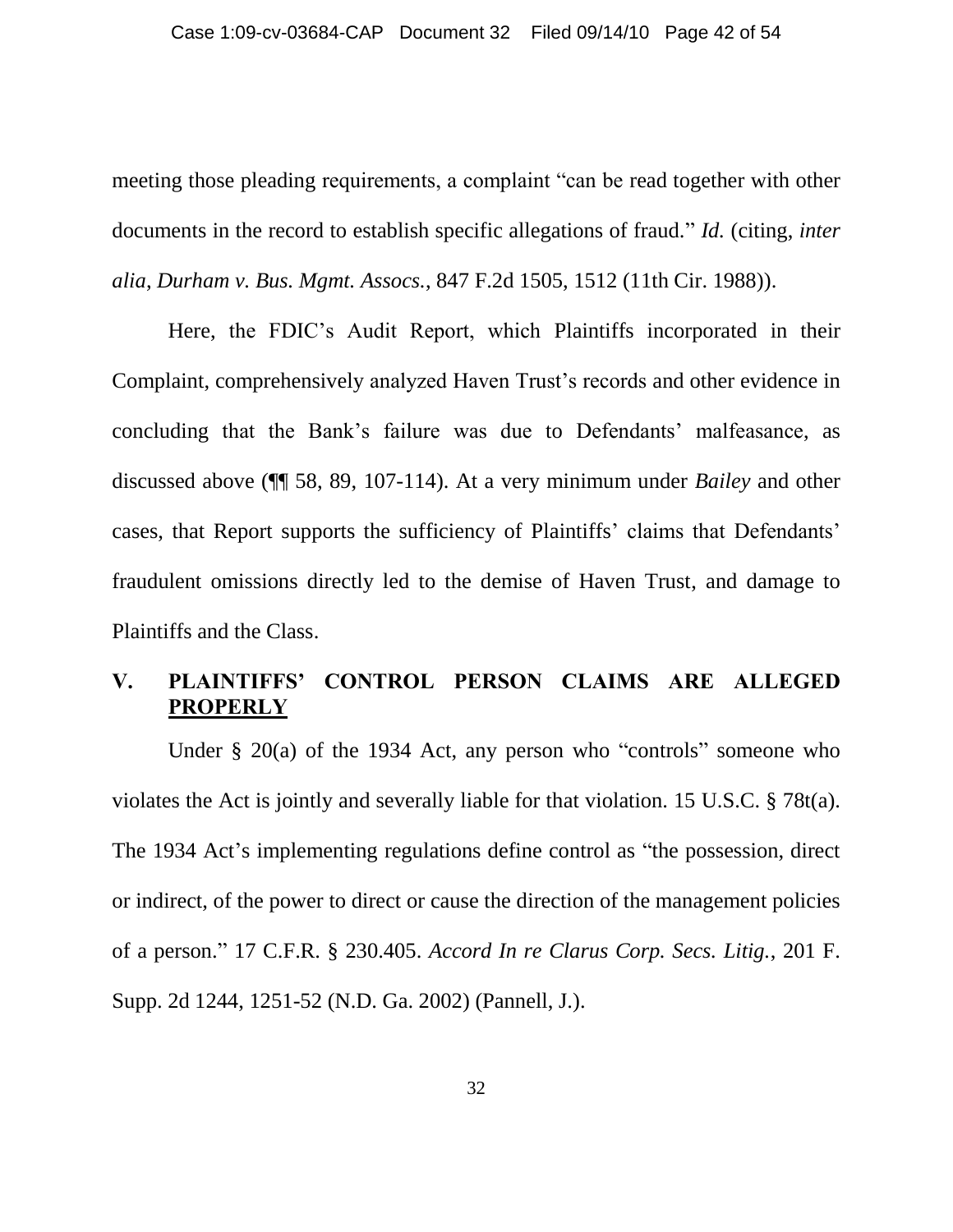The GSA also provides for secondary liability, pursuant to O.C.G.A. § 10-5- 14(c). However, liability under the Georgia statute is even broader than that under § 20(a) of the 1934 Act, as the Georgia statute does not limit secondary liability to "control persons", but provides liability by virtue of being an officer or director of a primary violator of O.C.G.A.  $\S$  10-5-12(a) – which indisputably encompasses each Defendant in this case.<sup>31</sup>

Here, the crux of Plaintiffs' allegations is that the Defendants are not only liable as primary violators of § 10(b) and O.C.G.A. § 10-5-12, but are also secondarily liable as control persons of Haven Trust for its primary violations of the statutes. *See* Claims I, II, V, VI and VII. Indeed and also as alleged, Haven Trust would have been named as a defendant but for its bankruptcy filing. (¶ 26; accord 11 U.S.C. § 362(a) (automatic stay under the federal bankruptcy laws)).<sup>32</sup>

<sup>31</sup> *Accord Jones v. Infocure Corp.*, 2005 U.S. Dist. LEXIS 46745, at \*40 (sustaining allegations under § 10-5-14(c); finding defendants failed to present "evidence sufficient to demonstrate that he did not and should not have known" of the alleged misstatements).

<sup>32</sup> Haven Trust"s liability is premised on the indisputable facts that it was the issuer of the misleading PPMs; marketer and seller of the stock to Plaintiffs and other investors; operator of the Bank; and recipient of the regulators" ROEs that provided specified "red flags" of improprieties, which went unheeded and undisclosed. The Company"s scienter is also demonstrated by that of its agents, the Defendants, as discussed above. *Accord Mizzaro*, at 1254 (imputing to corporation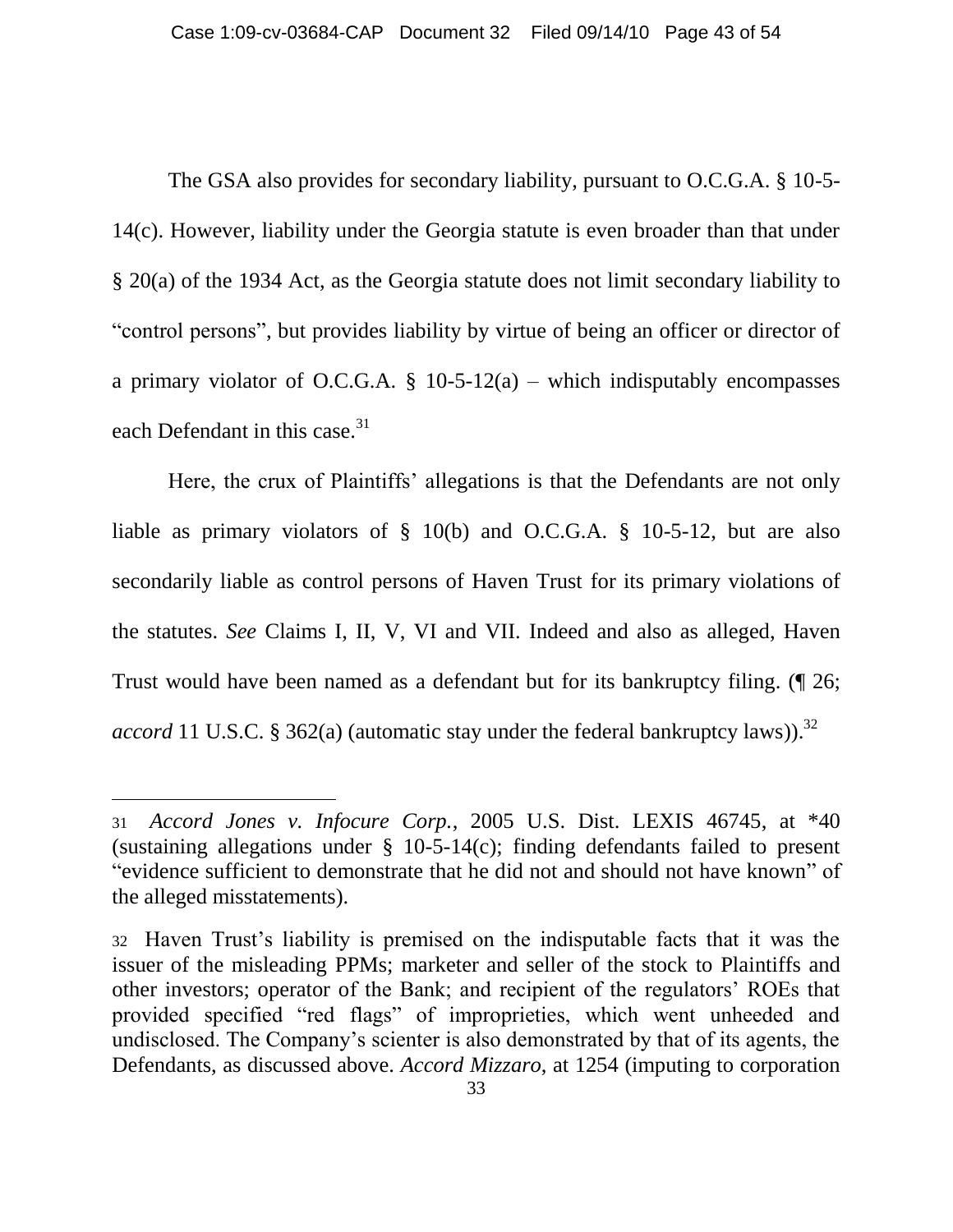As alleged, each of the Defendants had the ability and controlled the operations of Haven Trust and the Bank. (¶¶ 127-129). Each of the Defendants served as a Director for both Haven Trust (the issuer of Plaintiffs' common stock) and the Bank (the Company"s sole business operation). (¶¶ 22, 23, 61; *see also* ¶¶ 13-21).<sup>33</sup> Indeed, all of the Defendants consented to their identification as Directors in the Company"s 2006 and 2008 PPMs, upon which Defendants solicited, and Plaintiffs purchased, their Haven Trust shares. (¶¶ 22, 60). Defendants, as Haven Trust"s executive officers and Directors, were each responsible for the private offerings made to Plaintiffs, including the misleading 2006 and 2008 PPMs, and had the ability to edit and add to the PPMs content.  $(\P\P 22, 61, 73)$ .<sup>34</sup> These facts adequately plead the basis for Defendants' control person liability.

 $\overline{a}$ 

34 Moreover, each of the Defendants had access to the ROEs and other adverse non-public information about the Company"s true financial condition and business

the scienter of its agents) (citing *Teamsters Local 445 Freight Div. Pension Fund v. Dynex Capital Inc.*, 531 F.3d 190, 195-96 (2d Cir. 2008)).

<sup>33</sup> In addition, as the founders of Haven Trust, Defendants Mike Patel and R.C. Patel acted as the "public face" of Haven Trust, meeting with investors and publicly speaking on behalf of Company to the press and at investor road shows. (¶¶ 13, 14, 86, 88). Defendant Mike Patel served as the Chairman of Haven Trust, and defendant Edward Briscoe was the Chief Executive Officer/President for both the Company and the Bank. (¶¶ 13, 15).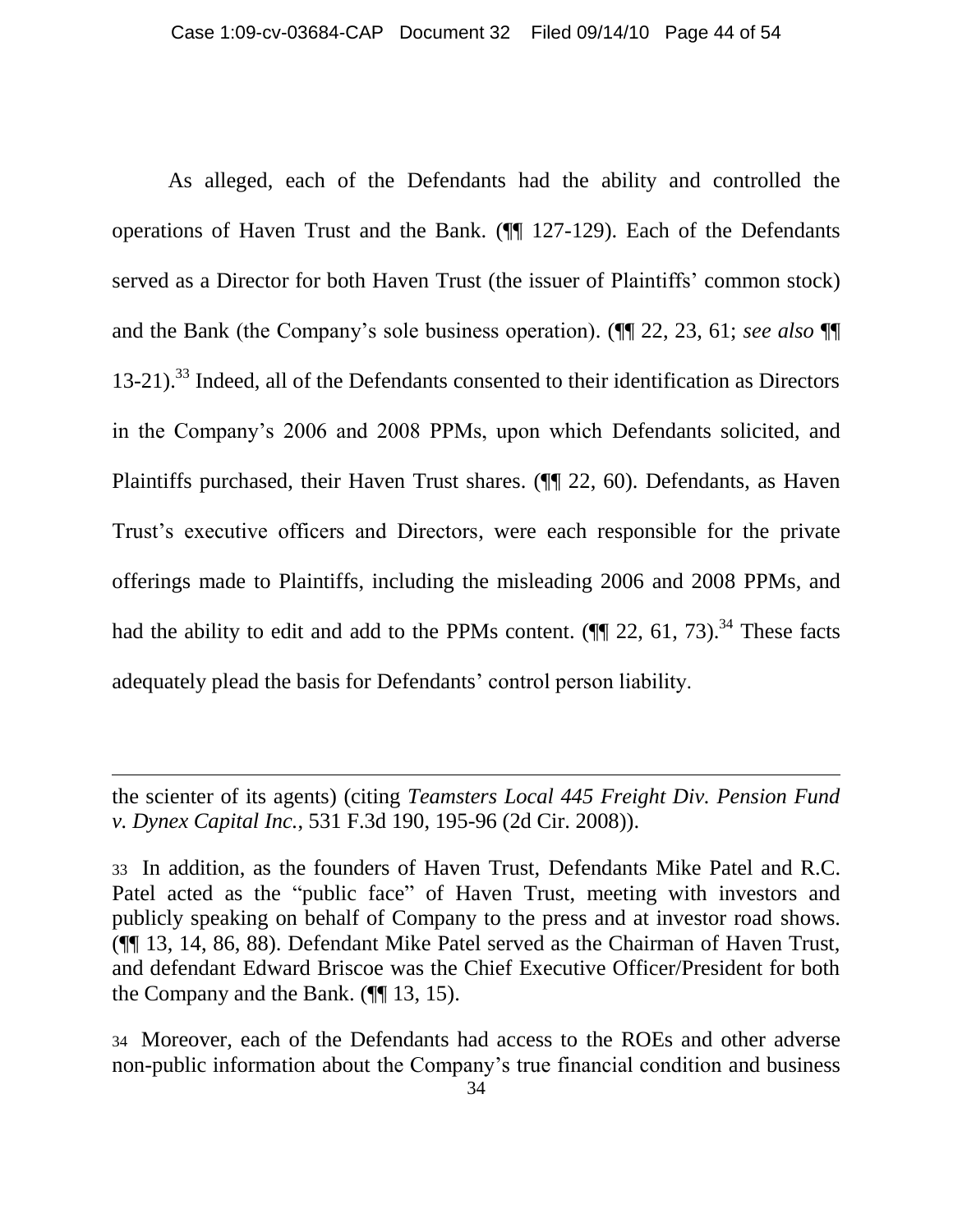Defendants' apparent position that control person liability does not exist because the controlled person, Haven Trust, is not named as a defendant (Defs" Mem. at 35-36), is simply incorrect as a matter of law. *See, e.g.*, *In re Suprema Specialties, Inc. Sec. Litig.*, 438 F.3d 256, 285-86 (3d Cir. 2006) ("[T]here is no requirement in the language of either statute that the controlled person be named as a defendant as a predicate to imposing liability upon the controlling individual defendants…. [To hold otherwise would be] inconsistent with the broad remedial purposes of the securities laws to permit senior executives of a bankrupt corporation – whose actions allegedly contributed to the bankruptcy – to avoid liability by relying on the corporation's bankruptcy."). *Accord In re Mirant Corp. Secs. Litig.*, No. 02-cv-1467 BBM, 2003 U.S. Dist. LEXIS 26263, at \*69 (N.D. Ga. July 14, 2003); *In re World Access Sec. Litig.*, 119 F. Supp. 2d 1348, 1358 (N.D. Ga. 2000).

Recently, District Judge (now Circuit Judge) Beverly Martin sustained control person claims in nearly identical circumstances. *See In re NetBank Secs. Litig.*, 2009 U.S. Dist. LEXIS 69030, at \*10, 51-54 ("Because NetBank has filed a petition for bankruptcy … which filing operates as an automatic stay on judicial  $\overline{a}$ operations, through internal, non-public corporate documents and other sources of non-public information. (¶ 127).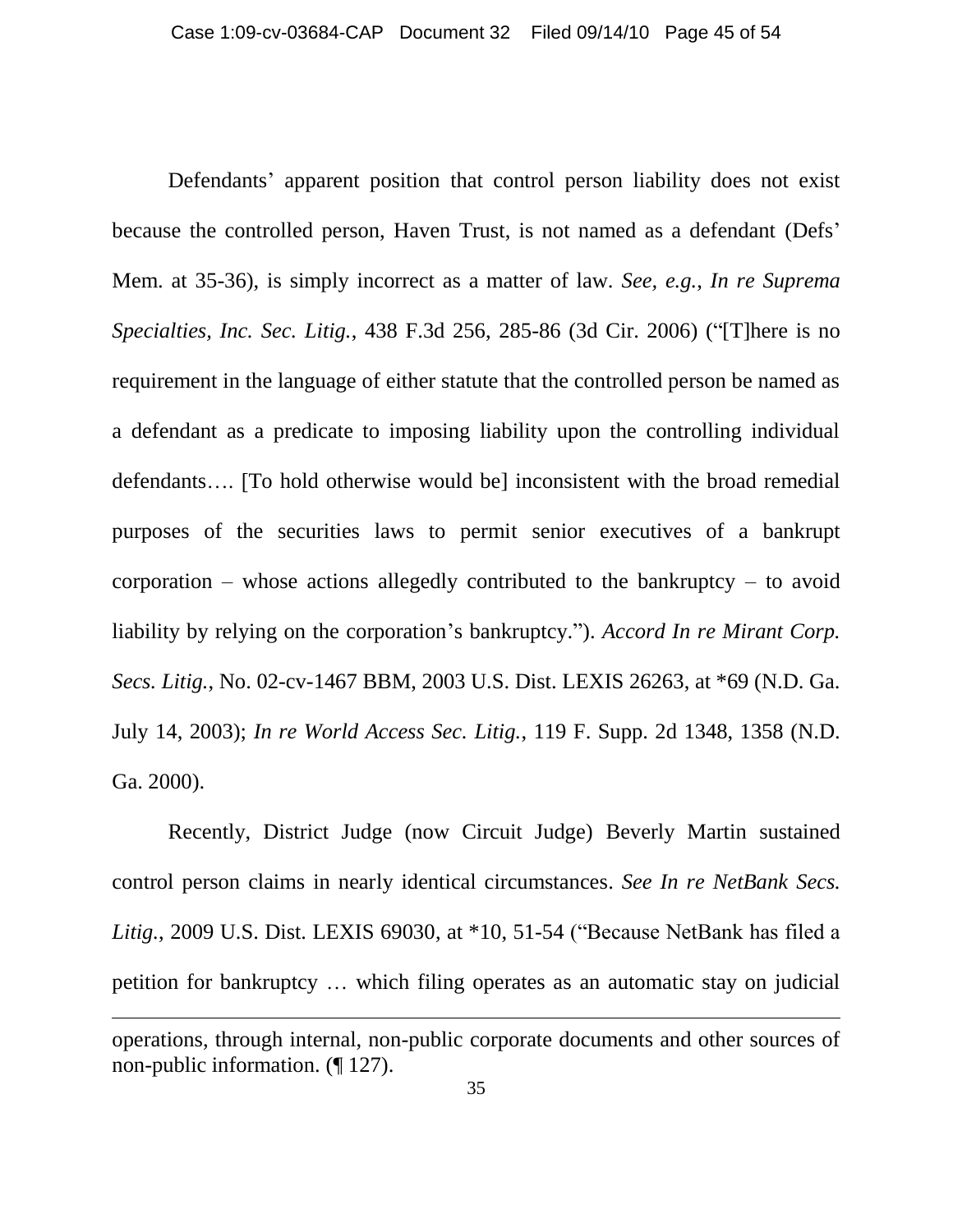proceedings against the debtor, NetBank was not named as a Defendant...."). Here, as in *NetBank* and other cases, Plaintiffs did not and, in view of 11 U.S.C. § 362, could not, assert any claims against the bankrupt controlled person. Nevertheless, Plaintiffs' control person claims remain sufficiently pleaded.

### <span id="page-45-0"></span>**VI. DEFENDANTS' CLAIMED JURISDICTION DEFICIENCIES ARE INCORRECT**

Defendants' efforts to raise non-existent jurisdictional questions is similarly unavailing. Defs" Mem. at 39-40. Plaintiffs have sufficiently alleged two federal law claims (Claims IV and V), invoking jurisdiction under 28 U.S.C. § 1331, and supplemental jurisdiction under 28 U.S.C. § 1367 for their state law claims. ( $\P$  4, 6). Plaintiffs also properly allege diversity jurisdiction under 28 U.S.C. § 1332(d)(2).  $(\P 5)^{35}$  Jurisdiction is thus clearly proper here.

Nevertheless, Defendants ask the Court to rule as a matter of law that Plaintiffs have no viable federal claims. Defendants then contend that Plaintiffs' state law claims should fail for lack of diversity jurisdiction, on the alleged factual

<sup>35</sup> The amount in controversy here is in excess of \$5 million, and at least one named Plaintiff, Lead Plaintiff Ms. Mukta Patel (a citizen of North Carolina), is diverse from all of the Defendants, who are citizens of Georgia. (¶¶ 5, 9). In addition, Ms. Patel"s individual claim is in excess of \$75,000. (¶ 9). *Accord Cappuccitti v. DirecTV, Inc.*, No. 09-14107, –F.3d–, 2010 U.S. App. LEXIS 14724, at \*12-13 (11th Cir. July 19, 2010).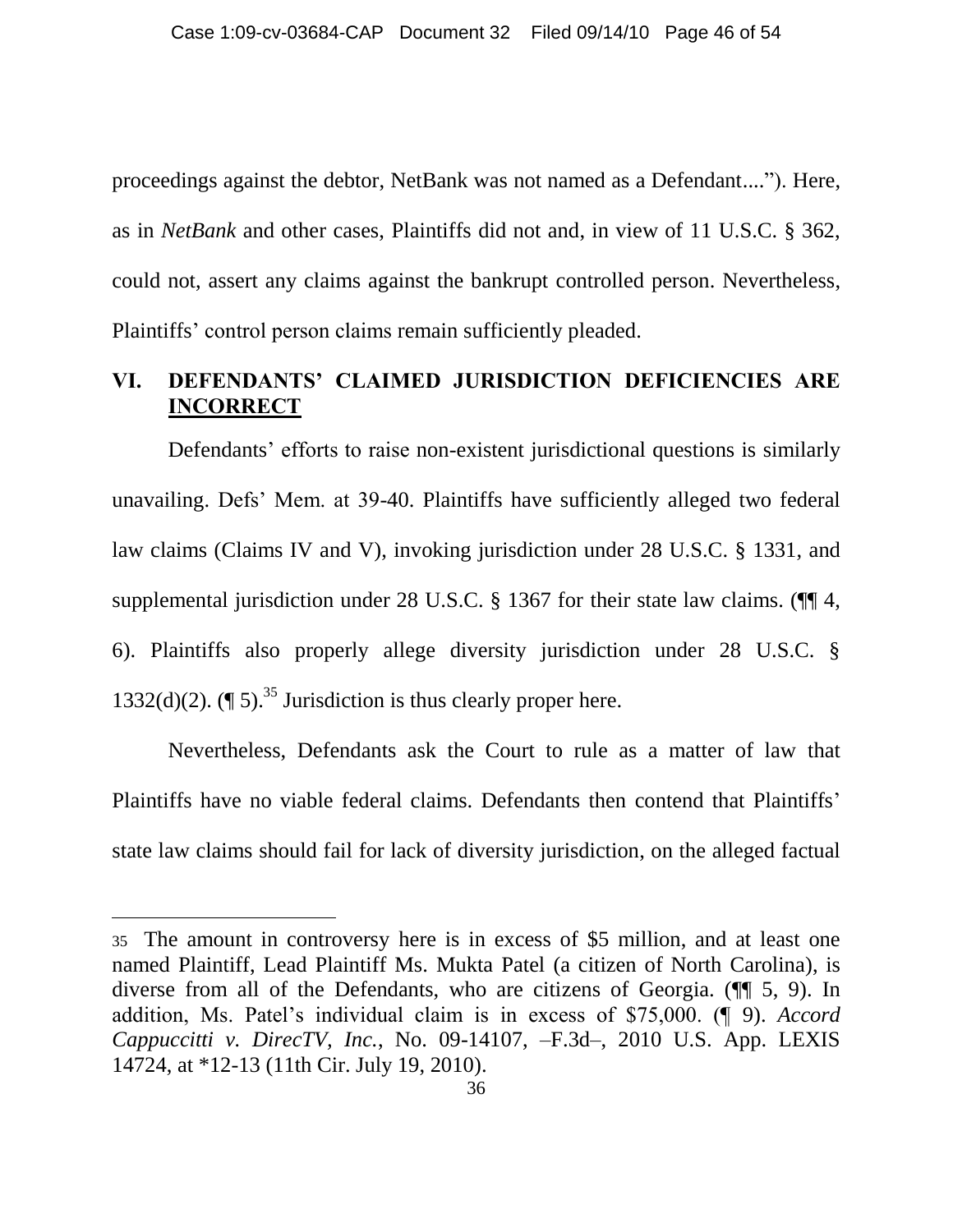premise that "greater than two-thirds of the members of all proposed plaintiff classes in the aggregate are citizens of the State in which the action was originally filed." *See* 28 U.S.C. § 1332(d)(4)(a)(i)(I). Defendants" hypothetical is premised on facts outside of the record and, in any event, is erroneous.

First, Defendants reference a shareholder list that was filed in the Haven Trust bankruptcy proceedings, which is attached to the Declaration of Theodore J. Sawicki, Esq. (Dkt. 29). Although this list purports to identify Company shareholders (including by home address, in violation of Local Rules, App. H, at A10), the document does *not* purport to list all persons who purchased the Company"s common stock during the April 1, 2006 - December 12, 2008 Class Period. Indeed, neither the Sawicki Declaration, nor defendant Briscoe's Declaration also attached there (*see* Dkt. 29), even tries to make such a sweeping claim. Instead, at most, that list *may* accurately represent the Haven Trust shareholders only at some specific (and presently unknown) date in time.

Second, Defendants creatively tally the shareholder list by counting related shareholders as a single class member. Defendants' explanation is that family members invested in an S Corp. are treated as one person for purposes of federal income taxes. Defs" Mem at 11 n.4. Unsurprisingly, Defendants offer no support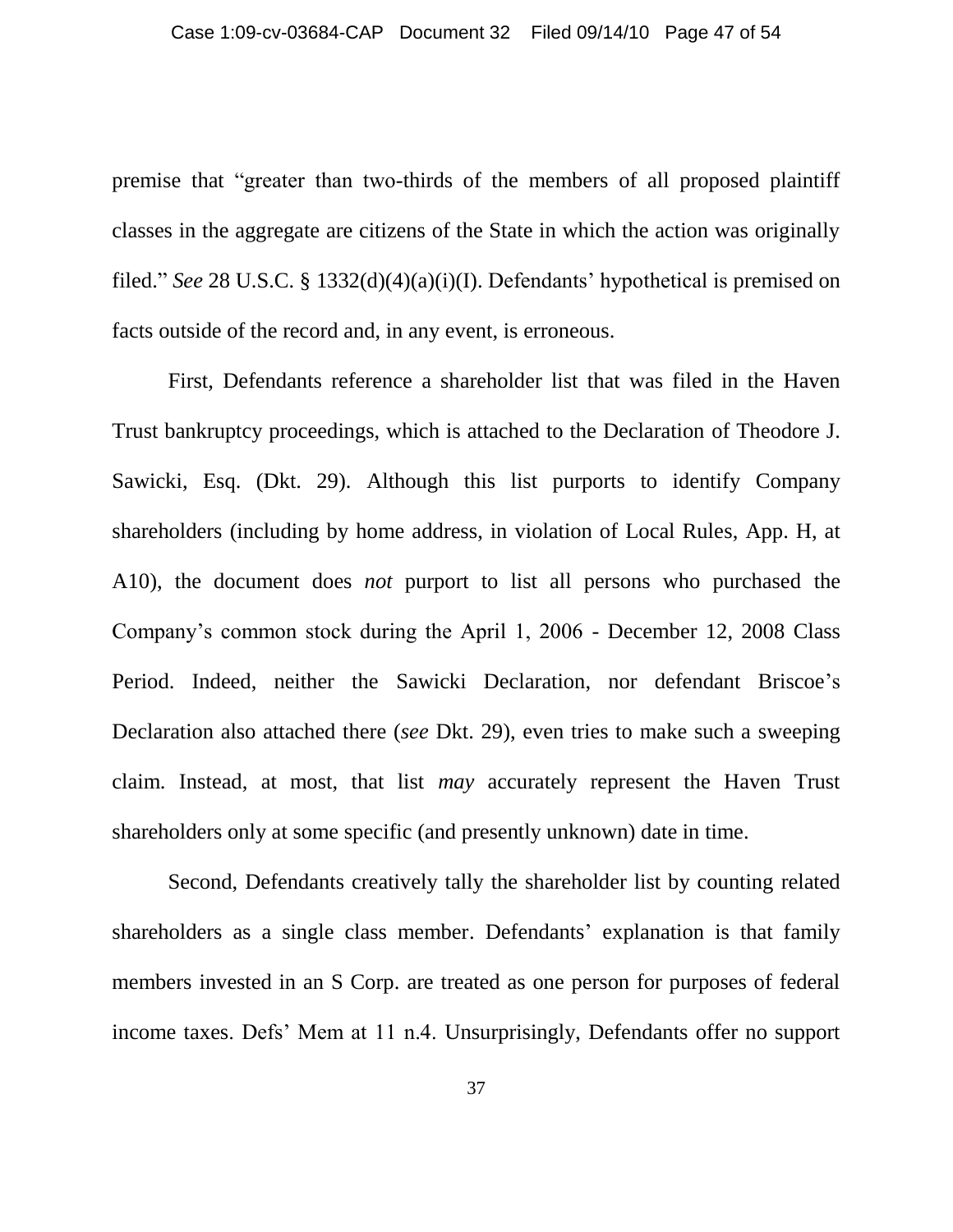for their novel proposition that the federal tax regulations govern diversity jurisdiction analysis. If all shareholders are included, a straightforward count yields a total of 104 shareholders. After subtracting Defendants and their spouses, there are a total of 60 shareholders listed as Georgia residents and 35 non-residents. In other words, *less than* two-thirds (about 63.2%) are Georgia residents. Thus, in sum, Defendants' misleading count also fails in any event on the merits. $36$ 

#### <span id="page-47-0"></span>**VII. DEFENDANTS' IN TERROREM INVOCATION OF RULE 11 SANCTIONS IS ITSELF SUBJECT TO RULE 11**

Defendants also purport to seek sanctions under FRCP 11. Defs" Mem. at 40. However, Defendants provide no explanation as to their legal or factual basis for their request. Nor have Defendants even attempted to comply with applicable procedural requirements, much less satisfy them; *see* Fed.R.Civ.P. 11(c)(2). Instead, Defendants appear to invoke the threat of sanctions for their *in terrorem* effect. However, in doing so, Defendants have exposed themselves to the scrutiny of Rule 11. For example, in *Mortgage Payment Prot., Inc. v. Cynosure Fin., Inc.*, No. 6:08-cv-1212-Orl-22DAB, 2010 U.S. Dist. LEXIS 40611, at \*6-7 (M.D. Fla.

<sup>36</sup> If a numerical analysis under 28 U.S.C. § 1332(d) were necessary, Plaintiffs would be entitled to discovery and a hearing. *Accord U.S. ex rel. McElmurray v. Consol. Gov't of Augusta-Richmond County*, 501 F.3d 1244, 1251 (11th Cir. 2007); *Williamson v. Tucker*, 645 F.2d 404, 413 (5th Cir. May 20, 1981).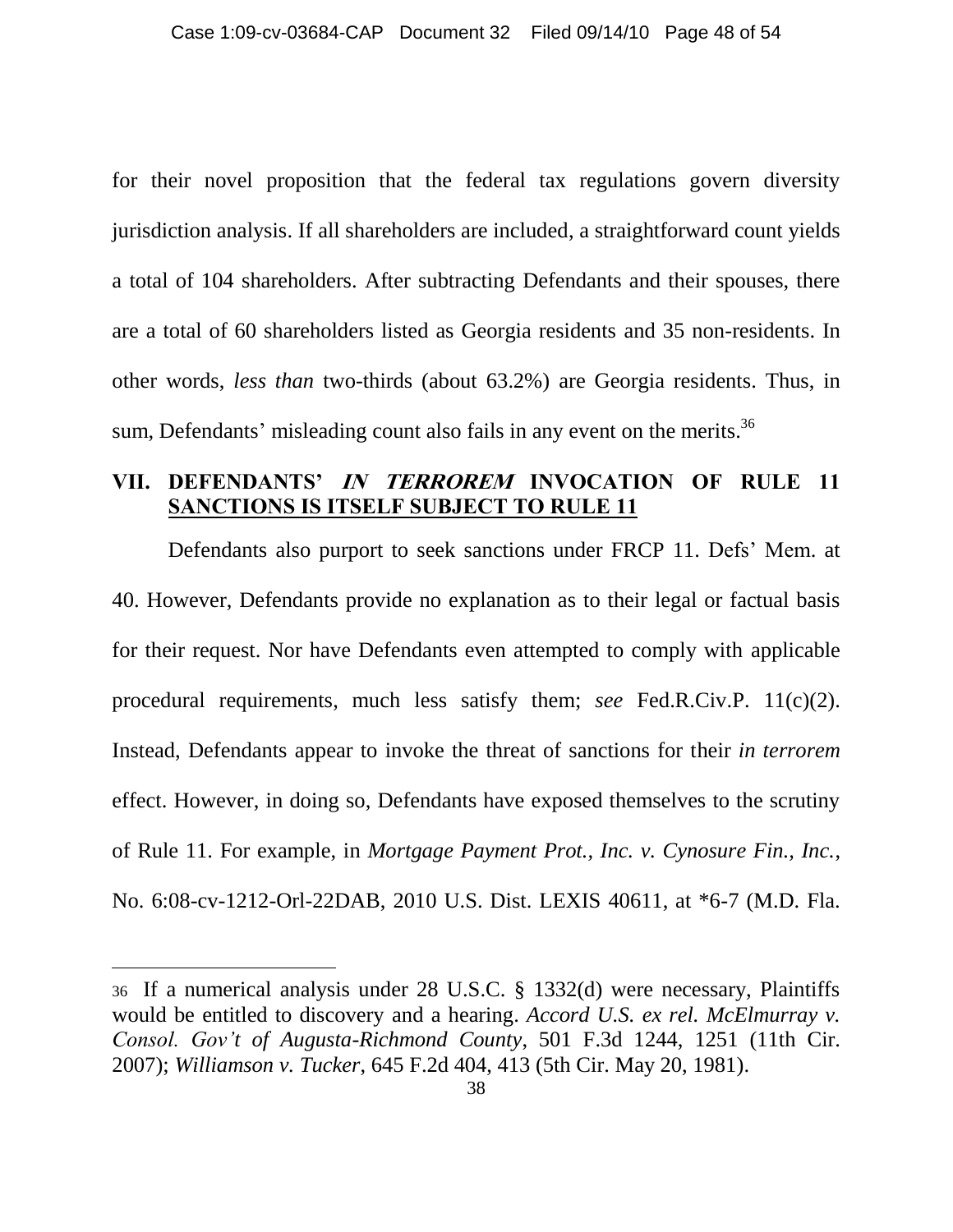Mar. 15, 2010), a sister court recently addressed a defendant's similar procedural maneuverings, stating as follows:

> Procedurally, there is no showing that [defendant] has complied with the mandatory safe harbor provision. Moreover, even a cursory review of the allegedly offending pleading does not show that it is objectively frivolous.... This Court should decline [defendant's] invitation to determine the merits of the case on these papers. Rule 11 is not a substitute for trial.

Further, the court in *Mortgage Payment* also stated as follows (*id.* at \*7 n.1):

Indeed, the filing of such an unsupported motion for Rule 11 sanctions is itself, perilously close to sanctionable.

Defendants' threats are misplaced and unwarranted. Defendants will

properly have ample opportunity to dispute the actual merits of Plaintiffs" claims at

a later stage of these proceedings. But proceeding to the merits of this dispute is

<span id="page-48-0"></span>exactly where this case should now go.

 $\overline{a}$ 

### **CONCLUSION**

For all of the foregoing reasons, Defendants' Motion should be denied.<sup>37</sup>

<sup>37</sup> If the Court were inclined to dismiss any of Plaintiffs" claims, Plaintiffs respectfully request leave to replead under Fed.R.Civ.P. 15(a). *See In re S1 Corp. Secs. Litig.*, 173 F. Supp. 2d 1334, 1357 (N.D. Ga. 2001) ("presumption that leave to amend should be granted at least once after the dismissal of a complaint when a more adequately pled complaint might state a cause of action") (citing *Bank v. Pitt*, 928 F.2d 1108, 1112 (11th Cir. 1991)).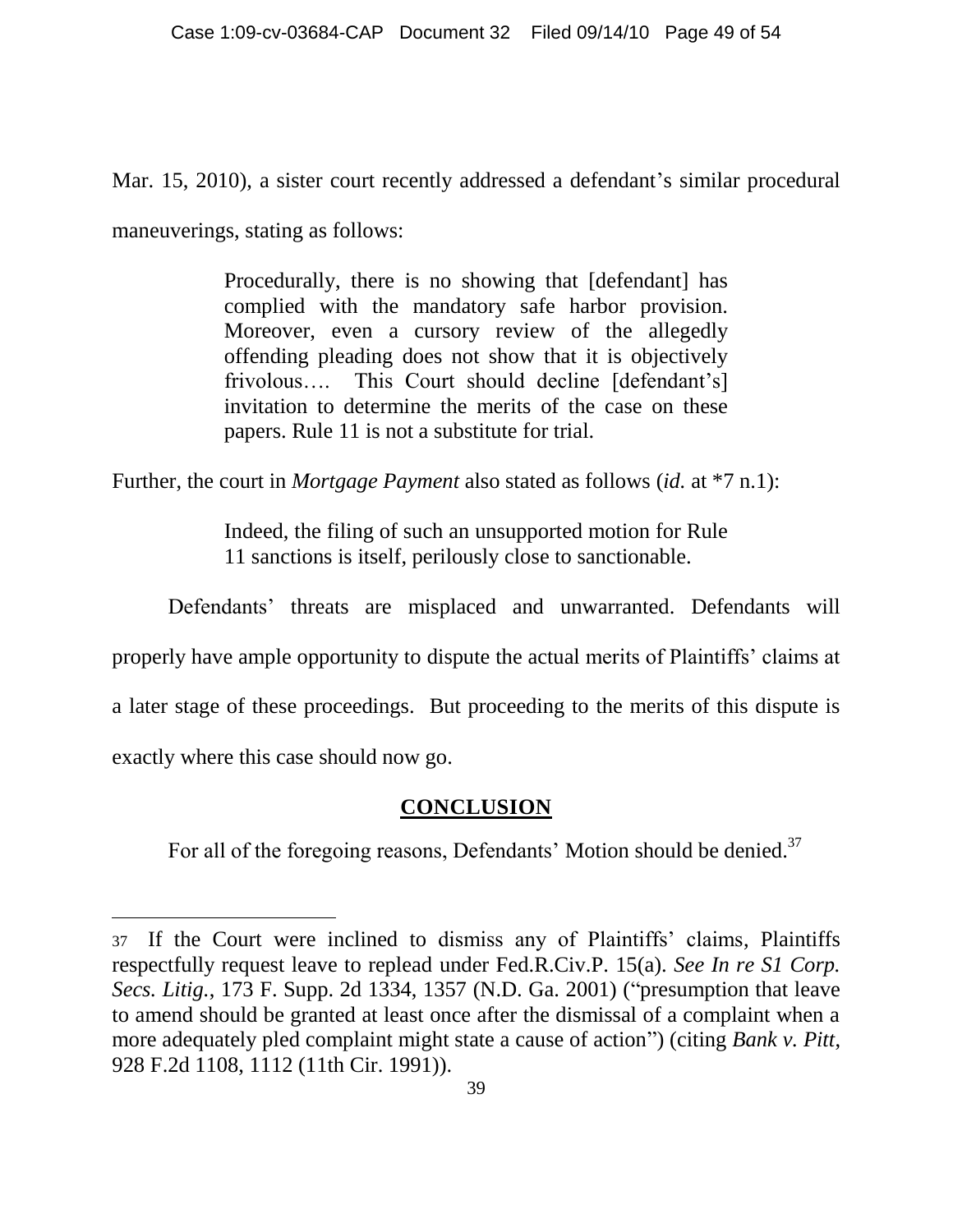Dated: September 14, 2010 Respectfully submitted,

Lawrence J. Lederer, Esq. Robin Switzenbaum, Esq. Arthur Stock, Esq. Josh M. Rubens, Esq. *Admitted Pro Hac Vice* BERGER & MONTAGUE, P.C. 1622 Locust Street Philadelphia, PA 19103 Telephone: (215) 875-3000 Fax: (215) 875-4604 llederer@bm.net rswitzenbaum@bm.net astock@bm.net jrubens@bm.net

/s/ Michel J. Gorby, Esq. Michael J. Gorby, Esq. (Ga. #301950) Jeffrey D. Cooper, Esq. (Ga. # 478395) GORBY, PETERS & ASSOCIATES, P.C. Two Ravinia Drive, Suite 1500 Atlanta, GA 30346-2104 Telephone: (404) 239-1150 Fax: (404) 239-1179 mgorby@gorbypeters.com [jcooper@gorbypeters.com](mailto:jcooper@gorbypeters.com)

*Counsel for Plaintiffs and the Proposed Class*

kal575261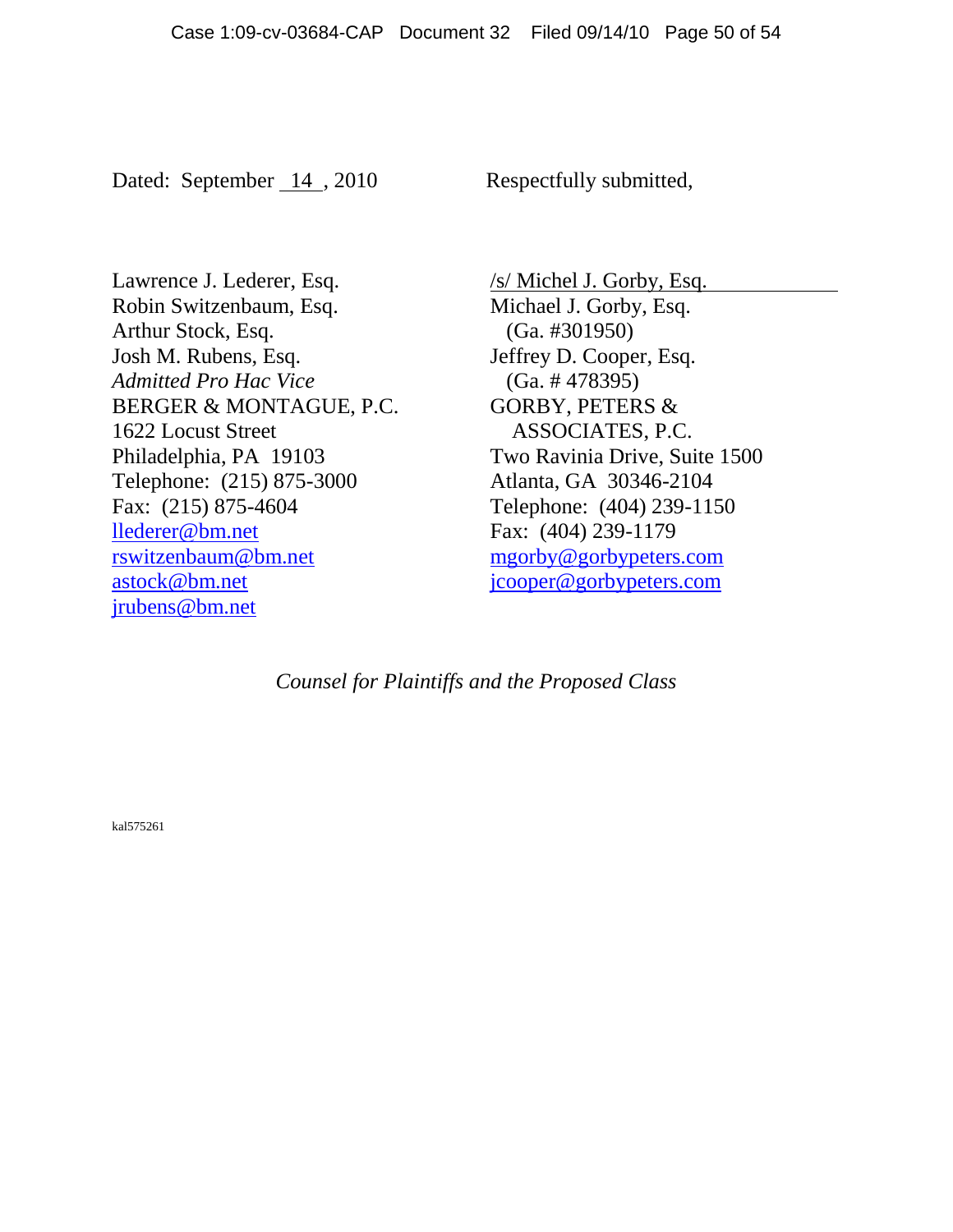#### **IN THE UNITED STATES DISTRICT COURT FOR THE NORTHERN DISTRICT OF GEORGIA ATLANTA DIVISION**

| MUKTA PATEL, ASHOK PAREKH,               |           |                          |
|------------------------------------------|-----------|--------------------------|
| JITU PATEL, and ANDREA and PHIL          |           |                          |
| <b>BOSWELL</b> , on Behalf of Themselves |           |                          |
| And All Others Similarly Situated,       |           |                          |
| Plaintiffs,                              |           |                          |
|                                          |           | Case No.: 09-CV-3684-CAP |
| V.                                       |           |                          |
|                                          |           | <b>CLASS ACTION</b>      |
| MUKESH C. PATEL, R.C. PATEL,             | $\bullet$ |                          |
| EDWARD L. BRISCOE, SCOTT DIX,            |           | DEMAND FOR JURY TRIAL    |
| BRIJ M. KAPOOR, MUKUND R.                |           |                          |
| PATEL, NARENDA D. PATEL,                 |           |                          |
| DHIRU G. PATEL, and BALVANT              |           |                          |
| PATEL,                                   |           |                          |
| Defendants.                              |           |                          |
|                                          |           |                          |

#### **CERTIFICATE OF COMPLIANCE**

Pursuant to Rule 7.1(D) of the Local Rules of the Northern District of Georgia, the undersigned counsel for the Lead Plaintiff hereby certifies that the foregoing document was prepared in a font and point selection approved by this Court and authorized in Local Rules 5.1(C).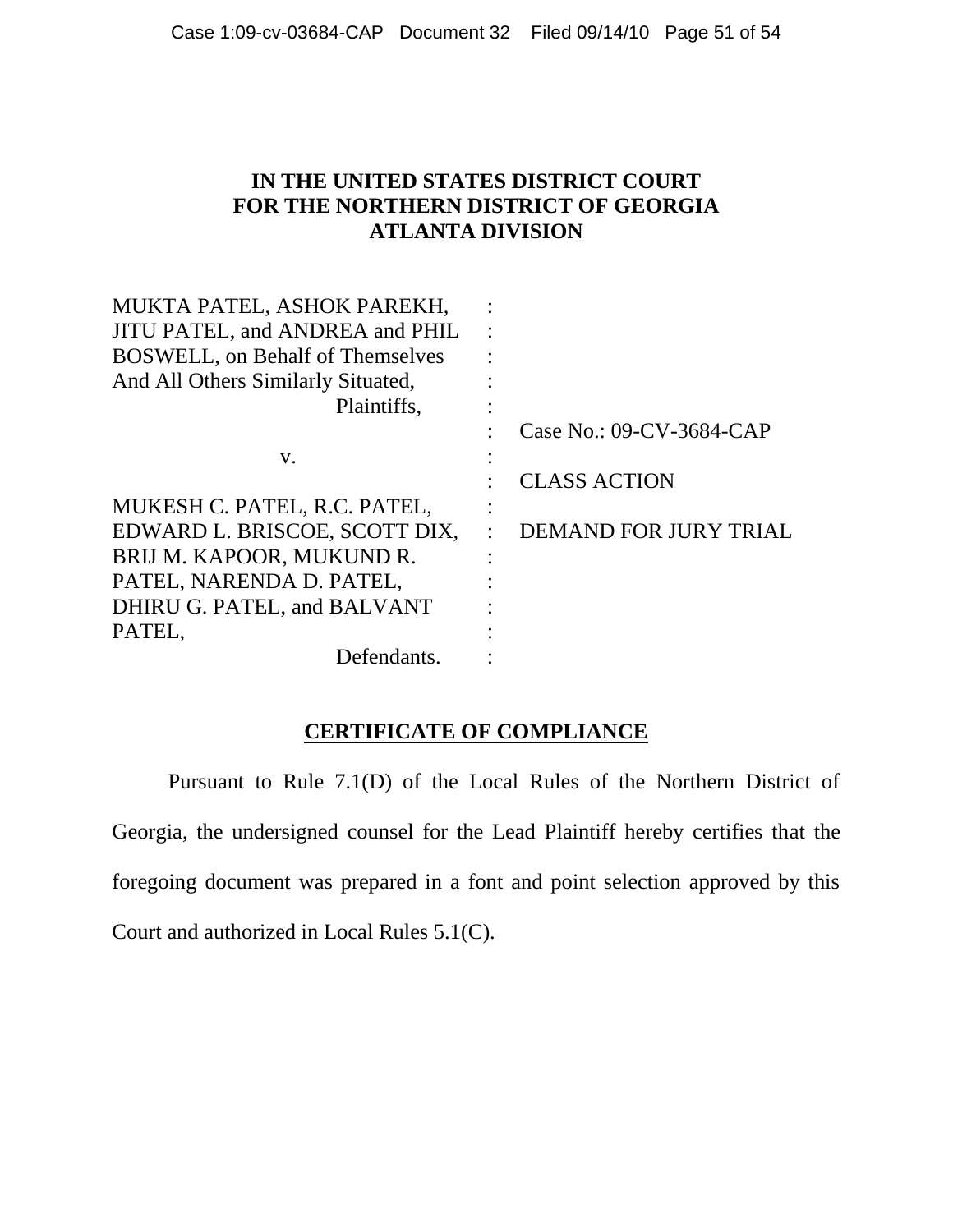Dated: September 14, 2010

Respectfully submitted,

Lawrence J. Lederer, Esq. Robin Switzenbaum, Esq. Arthur Stock, Esq. Josh M. Rubens, Esq. *Admitted Pro Hac Vice* BERGER & MONTAGUE, P.C. 1622 Locust Street Philadelphia, PA 19103 Telephone: (215) 875-3000 Fax: (215) 875-4604 llederer@bm.net rswitzenbaum@bm.net astock@bm.net jrubens@bm.net

Michael J. Gorby, Esq. (Ga. #301950) Jeffrey D. Cooper, Esq. (Ga. # 478395) GORBY, PETERS & ASSOCIATES, P.C. Two Ravinia Drive, Suite 1500

/s/ Michel J. Gorby, Esq.

Atlanta, GA 30346-2104 Telephone: (404) 239-1150 Fax: (404) 239-1179 mgorby@gorbypeters.com [jcooper@gorbypeters.com](mailto:jcooper@gorbypeters.com)

*Counsel for Plaintiffs and the Proposed Class*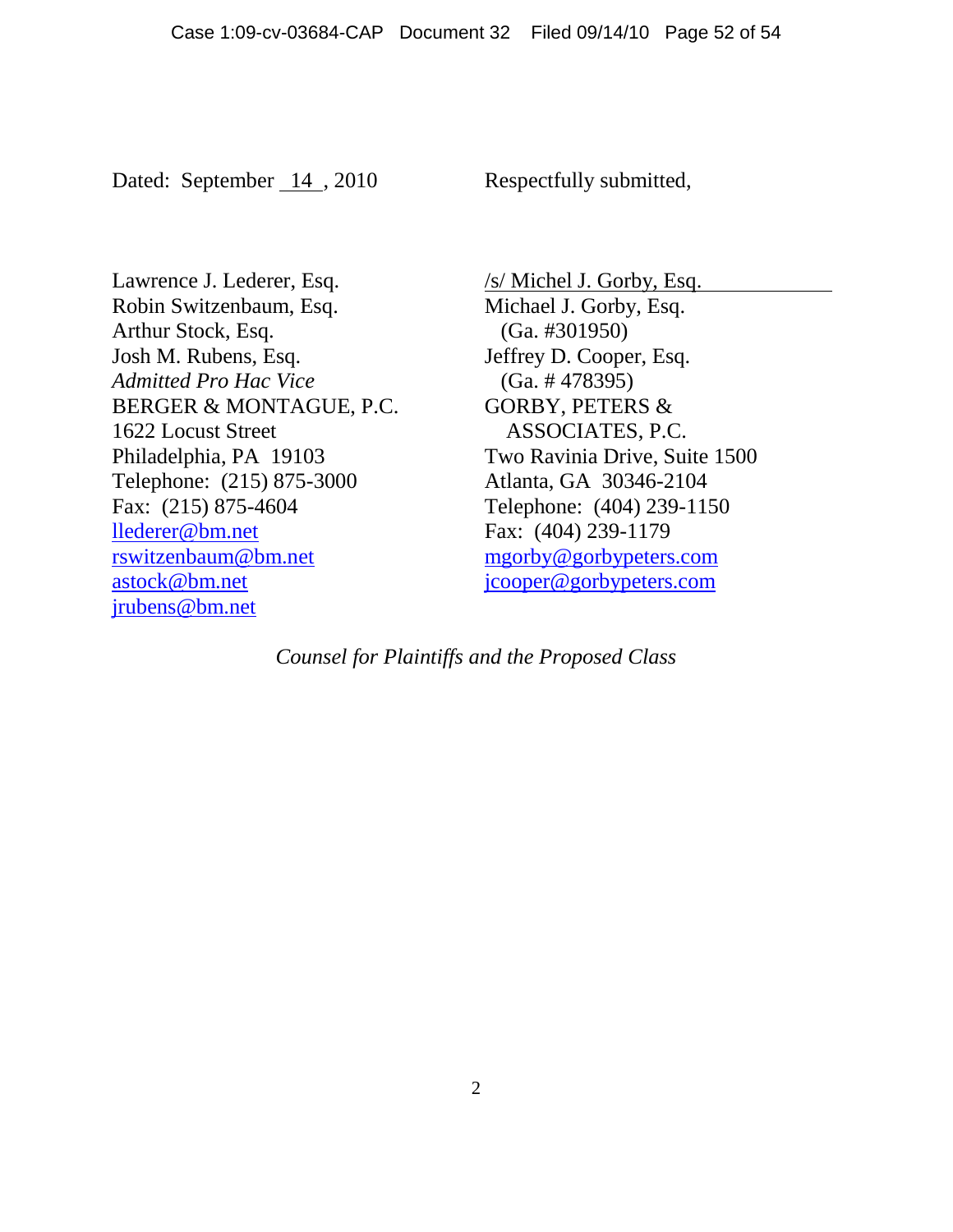#### **IN THE UNITED STATES DISTRICT COURT FOR THE NORTHERN DISTRICT OF GEORGIA ATLANTA DIVISION**

| MUKTA PATEL, ASHOK PAREKH,               |                          |
|------------------------------------------|--------------------------|
| JITU PATEL, and ANDREA and PHIL          |                          |
| <b>BOSWELL</b> , on Behalf of Themselves |                          |
| And All Others Similarly Situated,       |                          |
| Plaintiffs.                              |                          |
|                                          | Case No.: 09-CV-3684-CAP |
| V.                                       |                          |
|                                          | <b>CLASS ACTION</b>      |
| MUKESH C. PATEL, R.C. PATEL,             |                          |
| EDWARD L. BRISCOE, SCOTT DIX,            | DEMAND FOR JURY TRIAL    |
| BRIJ M. KAPOOR, MUKUND R.                |                          |
| PATEL, NARENDA D. PATEL,                 |                          |
| DHIRU G. PATEL, and BALVANT              |                          |
| PATEL,                                   |                          |
| Defendants.                              |                          |
|                                          |                          |

#### **CERTIFICATE OF SERVICE**

This is to certify that I have this day served counsel for all parties in the foregoing matter with a copy of Plaintiffs" Memorandum of Law in Opposition to Defendants' Motion to Dismiss by filing same with the Clerk of Court using the CM/ECF system, which will automatically send e-mail notification and allow electronic access to the filing to the following counsel of record: